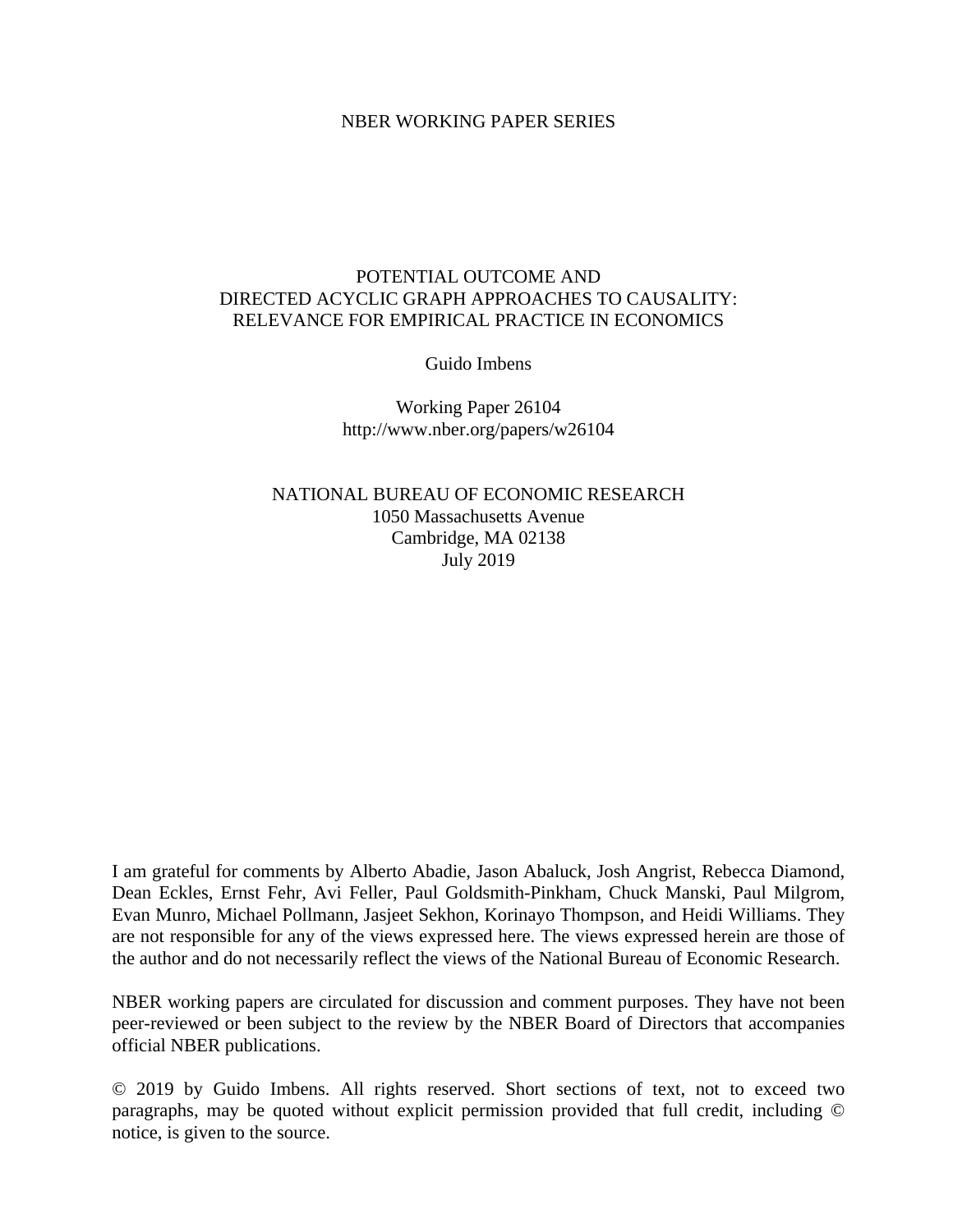Potential Outcome and Directed Acyclic Graph Approaches to Causality: Relevance for Empirical Practice in Economics Guido Imbens NBER Working Paper No. 26104 July 2019 JEL No. C01

## **ABSTRACT**

In this essay I discuss potential outcome and graphical approaches to causality, and their relevance for empirical work in economics. I review some of the work on directed acyclic graphs, including the recent "The Book of Why," ([Pearl and Mackenzie, 2018]). I also discuss the potential outcome framework developed by Rubin and coauthors, building on work by Neyman. I then discuss the relative merits of these approaches for empirical work in economics, focusing on the questions each answer well, and why much of the work in economics is closer in spirit to the potential outcome framework.

Guido Imbens Graduate School of Business Stanford University 655 Knight Way Stanford, CA 94305 and NBER Imbens@stanford.edu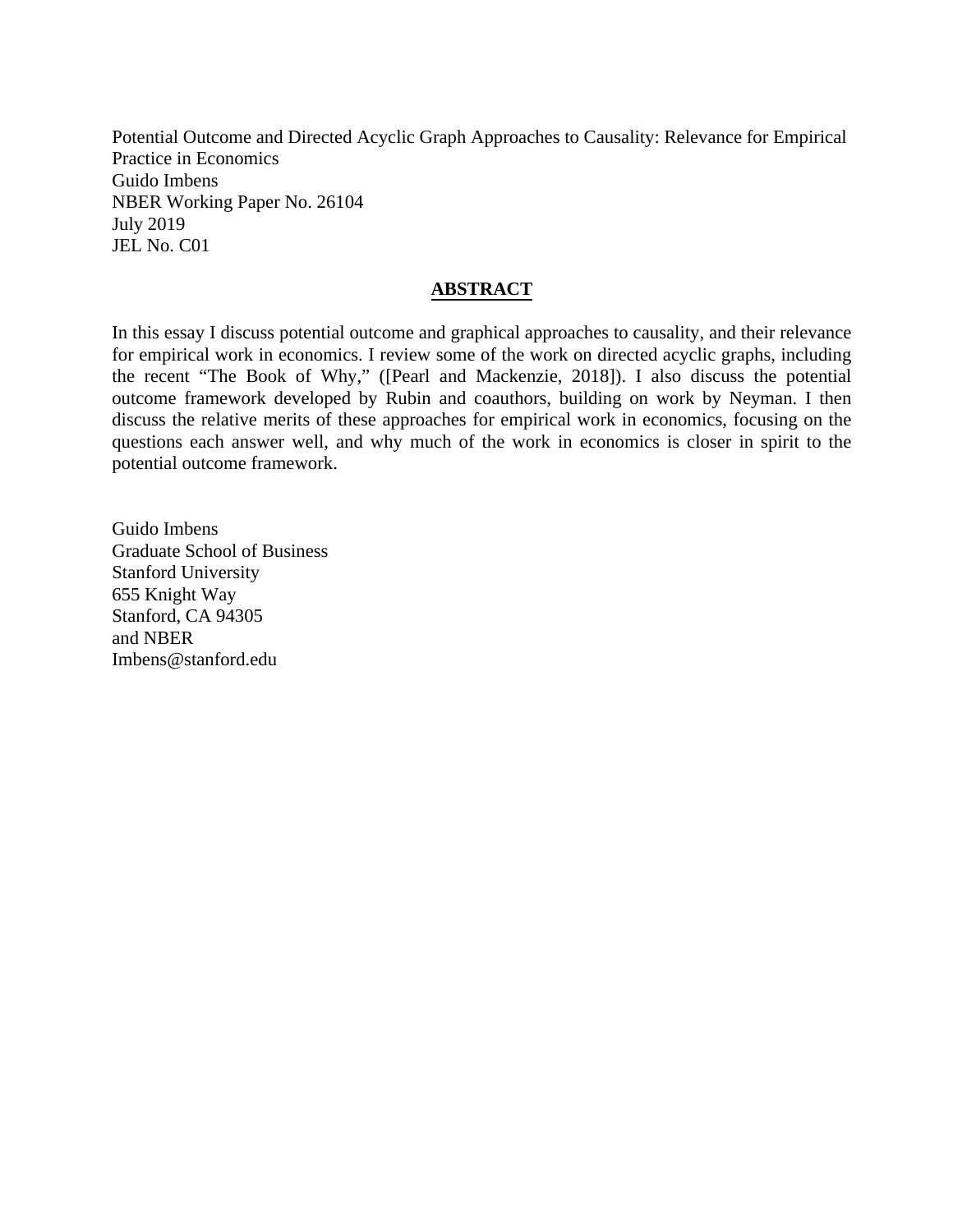## 1 Introduction

Causal Inference (CI) in observational studies has been an integral part of econometrics since its start as a separate field in the 1920s and 1930s. The simultaneous equations methods developed by [\[Tinbergen,](#page-72-0) [1930\]](#page-72-0), [\[Wright,](#page-73-0) [1928\]](#page-73-0), and [\[Haavelmo,](#page-65-0) [1943\]](#page-65-0) and their successors in the context of supply and demand settings were from the beginning, and continue to be, explicitly focused on causal questions. Subsequently, the work by the Cowles commission, and both the structural and reduced form approaches since then, have thrived by focusing on identifying and estimating causal and policy-relevant parameters. Over the last thirty years close connections to related work on causal inference in other social sciences and statistics, and, more recently, computer science have been established. In this essay I review some of the approaches to causal inference in the different disciplines in the context of some recent textbooks, and discuss the relevance of these perspectives for empirical work in economics. The two main frameworks are  $(i)$  the *Potential Outcome* (PO) framework, associated with the work by Donald Rubin, building on the work on randomized controlled trials (RCTs) from the 1920s by Ronald Fisher and Jerzey Neyman, and *(ii)* the work on *Directed Acyclic Graphs* (DAGs), much of it associated with work by Judea Pearl and his collaborators. These frameworks are complementary, with different strengths that make them appropriate for different questions. Both have antecedents in the earlier econometric literature, the PO framework in the demand and supply models in [\[Tinbergen,](#page-72-0) [1930\]](#page-72-0) and [\[Haavelmo,](#page-65-0) [1943\]](#page-65-0), and the DAG approach in the path analysis in [\[Wright,](#page-73-0) [1928\]](#page-73-0).

The body of this essay consists of three parts. In the first part of the essay I discuss the graphical approach to causality in the context of the recent book "The Book of Why" (TBOW) by Judea Pearl and Dana Mackenzie [\[Pearl and Mackenzie,](#page-70-0) [2018\]](#page-70-0), which is a very accessible introduction to this approach. I highly recommend both TBOW and the more technical and comprehensive [\[Pearl,](#page-69-0) [2000\]](#page-69-0) for anyone who is interested in causal inference in statistics, and that should include pretty much anyone doing empirical work in social sciences these days. The graphical approach has gained much traction in the wider computer science community, see for example the recent text "Elements of Causal Inference," ([Peters, Janzing, and Schölkopf, [2017\]](#page-70-1)) and the work on causal discovery ([\[Glymour, Scheines, and Spirtes,](#page-64-0) [2014,](#page-64-0) [Hoyer, Janzing, Mooij,](#page-66-0) Peters, and Schölkopf, [2009,](#page-66-0) Lopez-Paz, Nishihara, Chintala, Schölkopf, and Bottou, 2017), and also in parts of epidemiology and social sciences, although it has not had as much impact in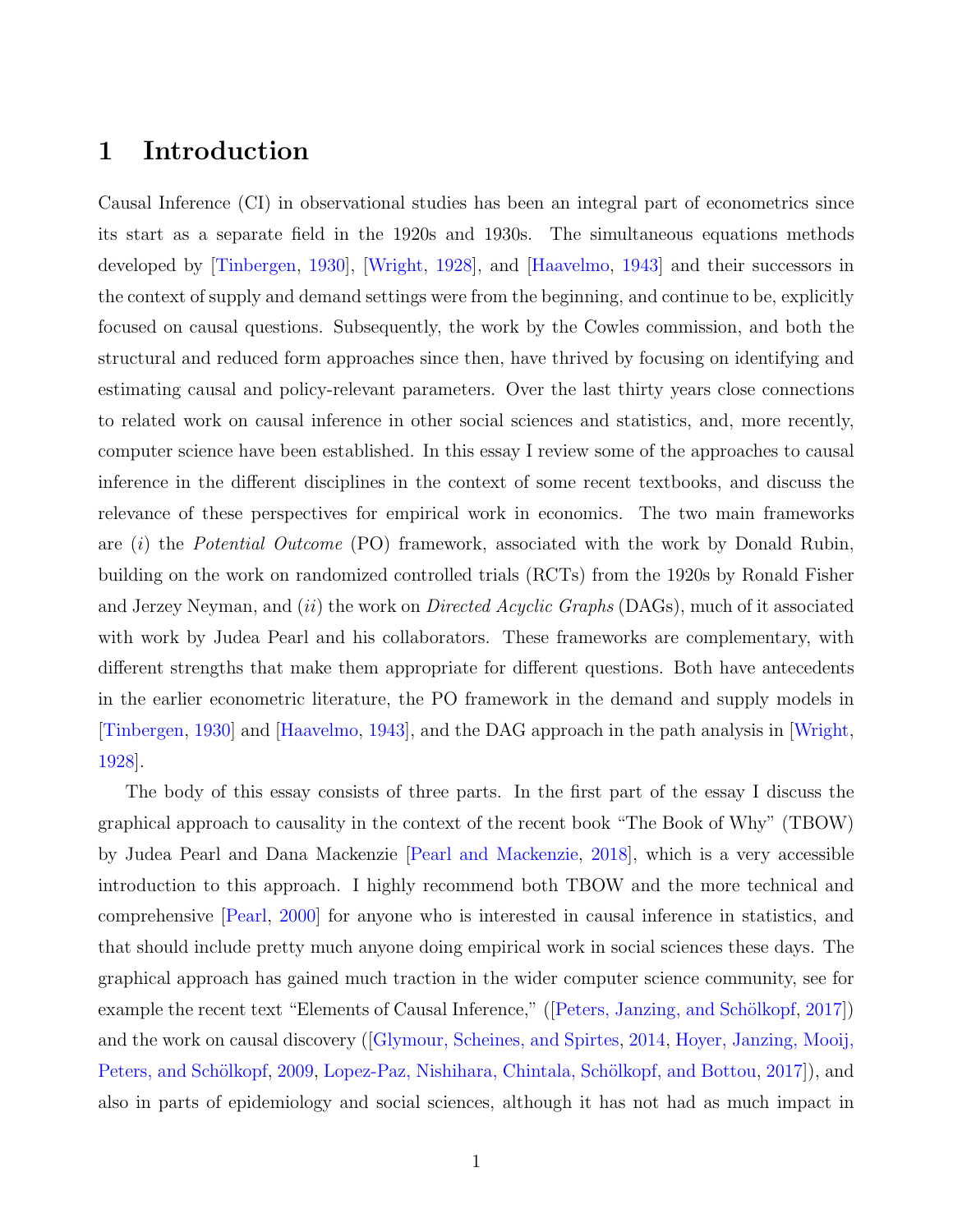economics as it should have.

In the second part of this essay, in Section [3,](#page-27-0) I briefly review the potential outcome approach, associated with the work by Donald Rubin, Paul Rosenbaum, and collaborators, that is more familiar to economists. Representative of the methodological part of the potential outcome literature is the collection of papers by Rubin and coauthors, "Matched Sampling for Causal Effects," (MACE, [\[Rubin,](#page-71-0) [2006\]](#page-71-0)) and "Observation and Experiment," ([\[Rosenbaum,](#page-71-1) [2017\]](#page-71-1)). Other references to this literature include [\[Rubin,](#page-71-2) [1974,](#page-71-2) [Rosenbaum,](#page-71-3) [2002,](#page-71-3) [2010\]](#page-71-4), [\[Holland,](#page-66-1) [1986\]](#page-66-1) which coined the term "Rubin Causal Model" for this approach, and my own text with Rubin, "Causal Inference in Statistics, Social, and Biomedical Sciences," (CISSB, [\[Imbens and](#page-67-0) [Rubin,](#page-67-0) [2015\]](#page-67-0)). [1](#page-3-0)

In the third and main part of this essay, in Section [4,](#page-35-0) I discuss the comparative strengths and weaknesses of the PO and DAG approaches. I discuss why the graphical approach to causality has not caught on very much (yet) in economics. For example, a recent econometrics textbook focused on causal inference, Mostly Harmless Econometrics (MHE, [\[Angrist and Pischke,](#page-60-0) [2008\]](#page-60-0)), has no DAGs, and is largely in the PO spirit. Why has it not caught on, or at least not yet?

At a high level the DAG approach has two fundamental benefits to offer. First, in what is essentially an pedagogical component, the formulation of the critical assumptions is intended to capture the way researchers think of causal relationships. The DAGs, like the path analyses that came before them ([\[Wright,](#page-73-0) [1928,](#page-73-0) [1934\]](#page-73-1)), can be a powerful way of illustrating key assumptions in causal models. I elaborate on this aspect of DAGs in the discussions of instrumental variables and mediation/surrogates. Ultimately some of this is a matter of taste and some researchers may prefer graphical versions to algebraic versions of the same assumptions and vice versa. Second, the machinery developed in the DAG literature, in particular the do-calculus discussed in Section [2.5,](#page-17-0) aims to allow researchers to answer particular causal queries in a systematic way. Here the two frameworks are complementary and have different strengths and weaknesses. I agree that the DAG machinery simplifies the answering of certain causal queries compared to the PO framework. This is particularly true for queries in complex models with a large number of variables. However, this is not true for all queries in all settings, and in particular not for many of the causal questions common in economics.

<span id="page-3-0"></span>In comparison, there are five features of the PO framework that may be behind its cur-

<sup>&</sup>lt;sup>1</sup>As a disclaimer, I have worked with both Rubin and Rosenbaum, and my own work on causal inference is largely within the PO framework, although some of that work preceeds these collaborations.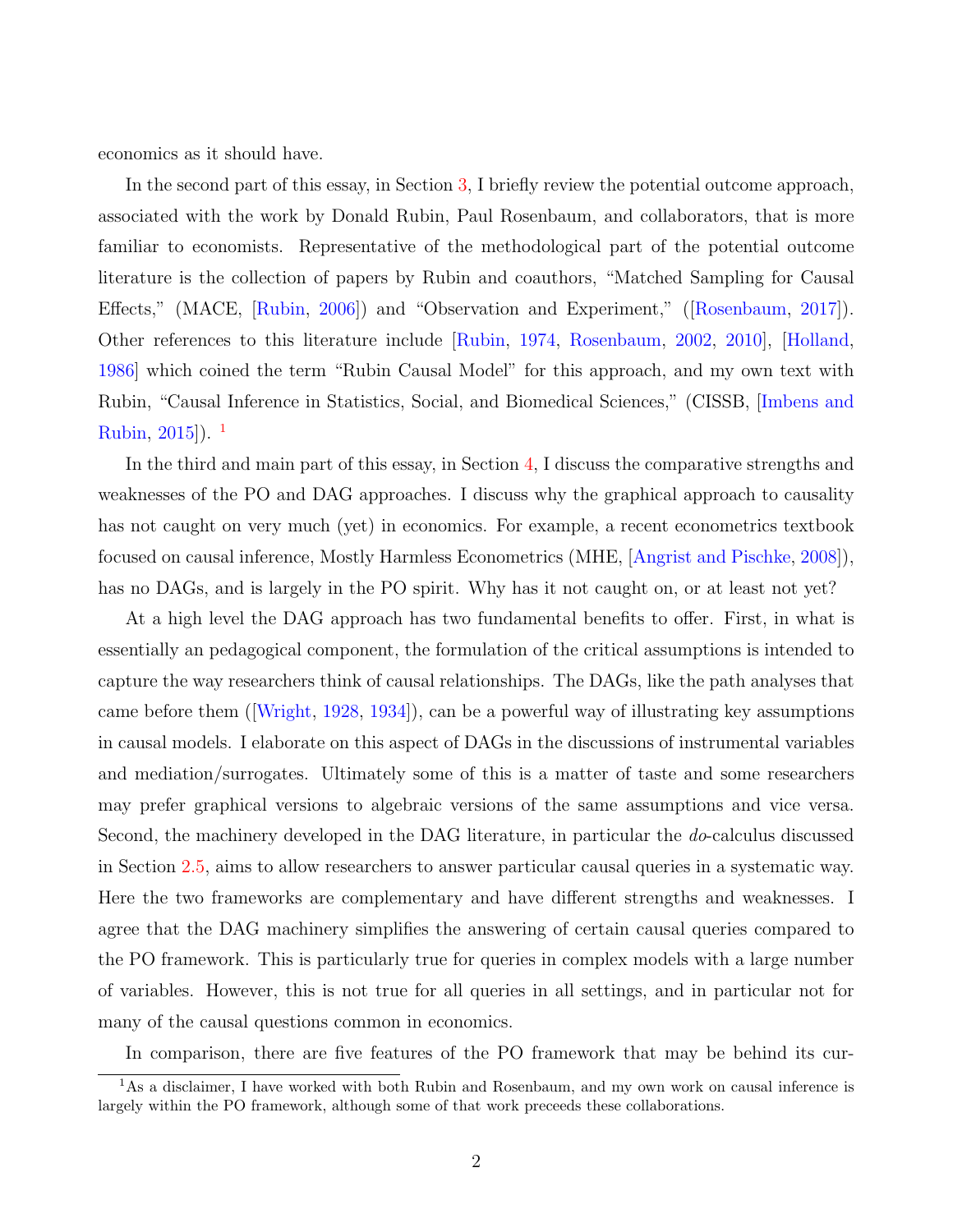rent popularity in economics. First, there are some assumptions that are easily captured in the PO framework relative to the DAG approach, and these assumptions are critical in many identification strategies in economics. Such assumptions include monotonicity ([\[Imbens and An](#page-67-1)[grist,](#page-67-1) [1994\]](#page-67-1)) and other shape restrictions such as convexity or concavity ([\[Matzkin et al.,](#page-68-1) [1991,](#page-68-1) [Chetverikov, Santos, and Shaikh,](#page-62-0) [2018,](#page-62-0) Chen, Chernozhukov, Fernández-Val, Kostyshak, and [Luo,](#page-62-1) [2018\]](#page-62-1)). The instrumental variables setting is a prominent example, and I will discuss it in detail in Section [4.2.](#page-39-0) Second, the potential outcomes in the PO framework connect easily to traditional approaches to economic models such as supply and demand settings where potential outcome functions are the natural primitives. Related to this, the insistence of the PO approach on manipulability of the causes, and its attendant distinction between non-causal attributes and causal variables has resonated well with the focus in empirical work on policy relevance ([\[Angrist](#page-60-0) [and Pischke,](#page-60-0) [2008,](#page-60-0) [Manski,](#page-68-2) [2013\]](#page-68-2)). Third, many of the currently popular identification strategies focus on models with relatively few (sets of) variables, where identification questions have been worked out once and for all. Fourth, the PO framework lends itself well to accounting for treatment effect heterogeneity in estimands ([\[Imbens and Angrist,](#page-67-1) [1994,](#page-67-1) [Sekhon and Shem-Tov,](#page-71-5) [2017\]](#page-71-5)) and incorporating such heterogeneity in estimation and the design of optimal policy functions ([\[Athey and Wager,](#page-61-0) [2017,](#page-61-0) [Athey, Tibshirani, Wager, et al.,](#page-61-1) [2019,](#page-61-1) [Kitagawa and Tetenov,](#page-67-2) [2015\]](#page-67-2)). Fifth, the PO approach has traditionally connected well with design, estimation and inference questions. From the outset Rubin and his coauthors provided much guidance to researchers and policy makers for practical implementation including inference, with the work on the propensity score ([\[Rosenbaum and Rubin,](#page-71-6) [1983b\]](#page-71-6)) an influential example.

Separate from the theoretical merits of the two approaches, another reason for the lack of adoption in economics is that the DAG literature has not shown much evidence of the benefits for empirical practice in settings that are important in economics. The potential outcome studies in MACE, and the chapters in [\[Rosenbaum,](#page-71-1) [2017\]](#page-71-1), CISSB and MHE have detailed empirical examples of the various identification strategies proposed. In realistic settings they demonstrate the merits of the proposed methods and describe in detail the corresponding estimation and inference methods. In contrast in the DAG literature, TBOW, [\[Pearl,](#page-69-0) [2000\]](#page-69-0), and [\[Peters, Janzing,](#page-70-1) and Schölkopf, 2017 have no substantive empirical examples, focusing largely on identification questions in what TBOW refers to as "toy" models. Compare the lack of impact of the DAG literature in economics with the recent embrace of regression discontinuity designs imported from the psychology literature, or with the current rapid spread of the machine learning meth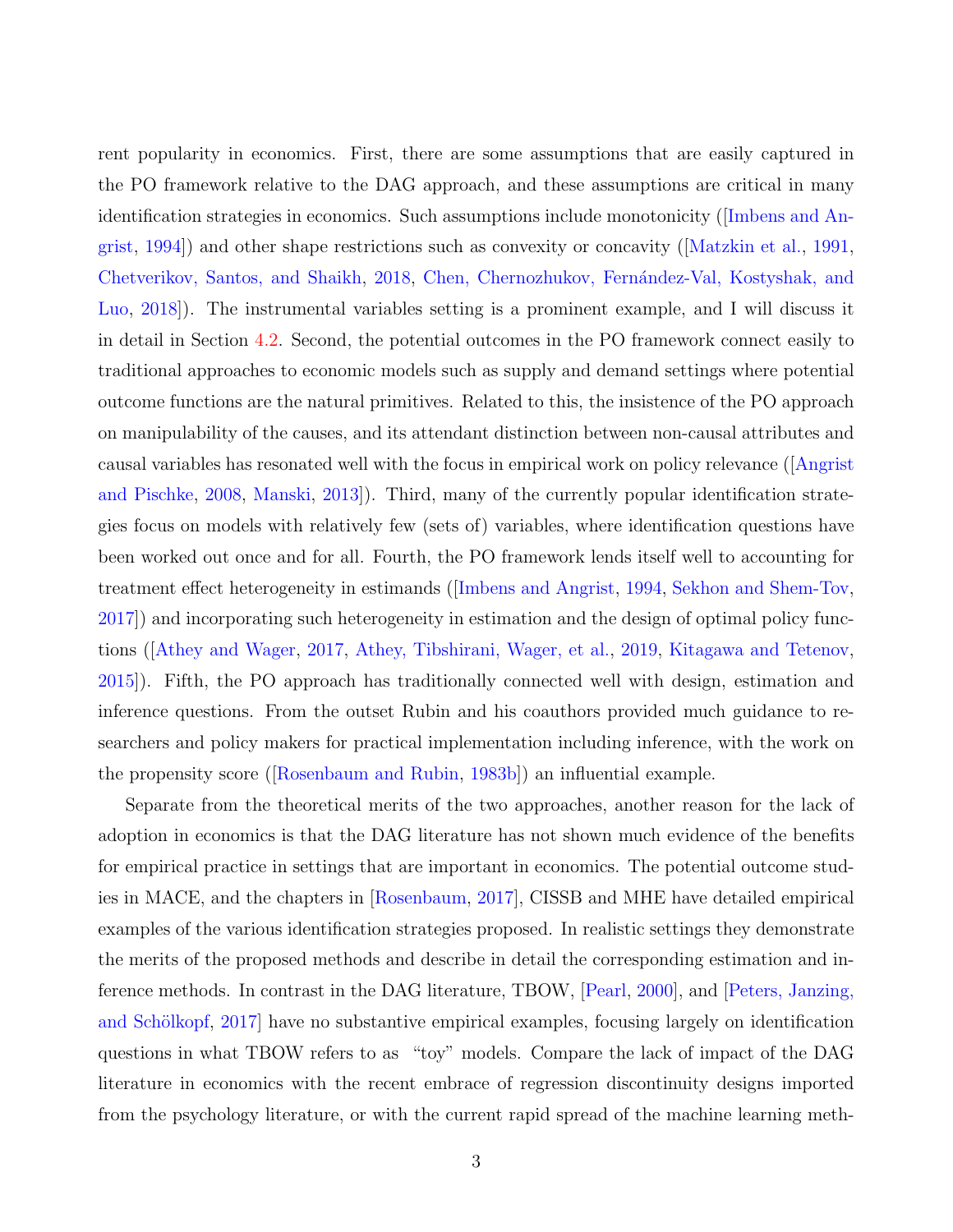ods from computer science, or the recent quick adoption of synthetic control methods [\[Abadie,](#page-59-0) [Diamond, and Hainmueller,](#page-59-0) [2010\]](#page-59-0). All came with multiple concrete examples that highlighted their benefits over traditional methods. In the absence of such concrete examples the toy models in the DAG literature sometimes appear to be a set of solutions in search of problems, rather than a set of solutions for substantive problems previously posed in social sciences.

# 2 The Graphical Approach to Causality and TBOW

In this section I review parts of TBOW and give a brief general introduction to Directed Acyclic Graphs (DAGs).

## <span id="page-5-0"></span>2.1 TBOWs View of Causality, and the Questions of Interest

Let me start by clarifying what TBOW, and in general the DAG approach to causality is interested in. The primary focus of TBOW, as well as [\[Pearl,](#page-69-0) [2000\]](#page-69-0), is on identification. As Figure 1 (TBOW, p. 12) illustrates, researchers arrive armed with a number of variables and a causal model linking these variables, some observed and some unobserved. The assumptions underlying this model are coded up in a graphical model, a Directed Acyclic Graph, or DAG. The researchers then ask causal queries. Early in TBOW the authors present a couple of examples of such questions (TBOW, p. 2):

- 1. How effective is a given treatment in preventing a disease?
- 2. Did the new tax law cause our sales to go up, or was it our advertising campaign?
- 3. What is the health-care cost attributable to obesity?
- 4. Can hiring records prove an employer is guilty of a policy of sex discrimination?
- 5. I'm about to quit my job. Should I?

These types of questions are obviously all of great importance. Does the book deliver on this, or more precisely, does the methodology described in the book allow us to answer them? The answer essentially is an indirect one: if you tell me how the world works, I can tell you the answers. Whether this is satisfactory really revolves around how much the researcher is willing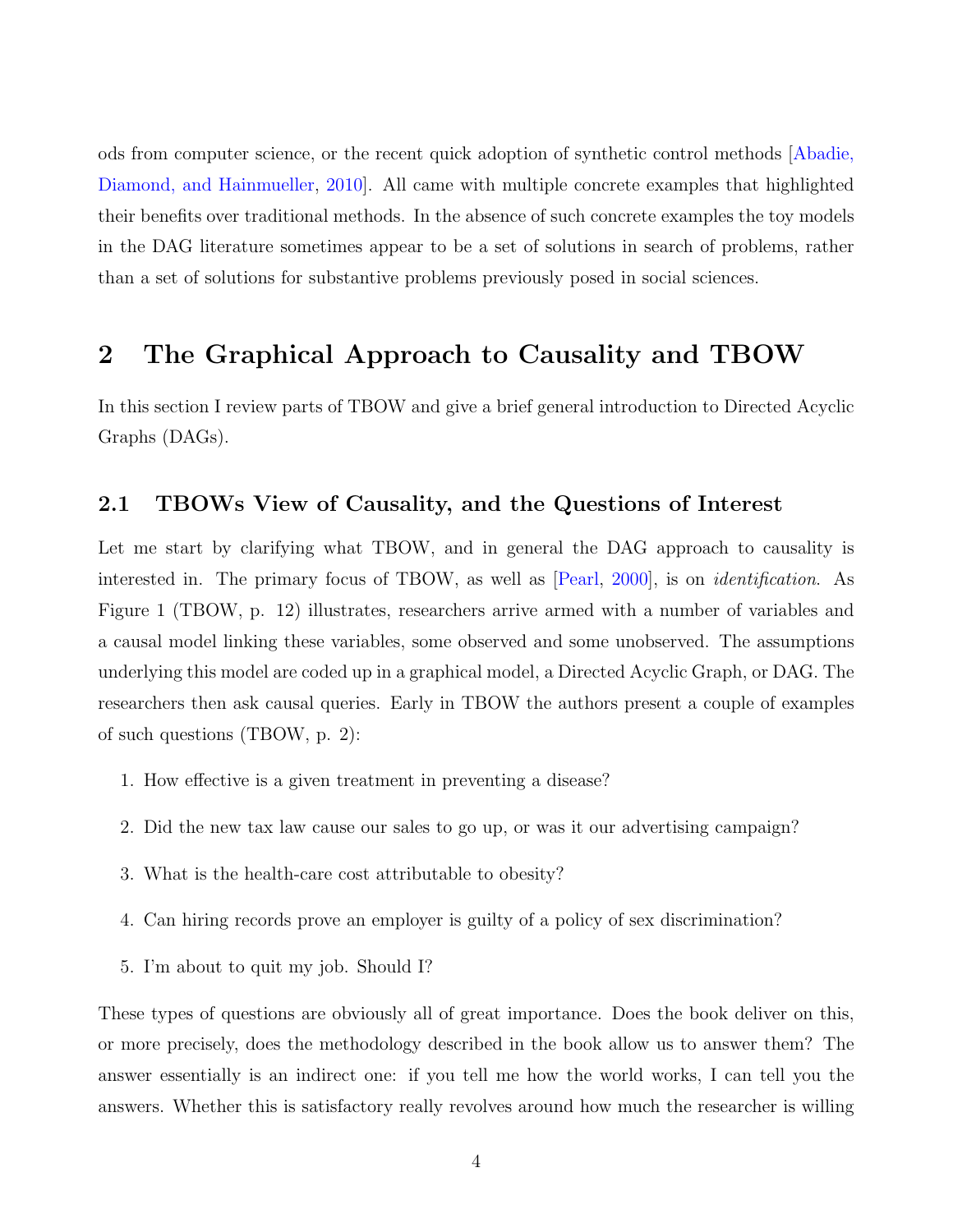to assume about how the world works. Do I feel after reading the book that I understand better how to answer these questions? That is not really very clear. The rhetorical device of giving these specific examples at the beginning of the book is very helpful, but the book does not really provide context for them. Questions of this type have come up many times before, but there is little discussion of the previous approaches to answer them. The reader is never given the opportunity to compare answers. It would have been helpful for the reader if in the final chapter TBOW would have returned to these five questions and described specific answers given the book. Instead some of the questions come back at various stages, but not systematically.

One class of questions that is missing from this list, somewhat curiously given the title of TBOW, is explicitly "why" questions. Why did Lehmann Brothers collapse in 2008? Why did the price of a stock go up last year? Why did unemployment go down in the Great Depression? [\[Gelman and Imbens,](#page-64-1) [2013\]](#page-64-1) refer to such questions as reverse causal inference question, "why" an outcome happened, rather than *forward* causal questions that are concerned with the effect of a particular manipulation.

The focus of TBOW, [\[Pearl,](#page-69-0) [2000\]](#page-69-0) and [Peters, Janzing, and Schölkopf, [2017\]](#page-70-1), is on developing machinery for answering questions of this type given two inputs. First, knowledge of the joint distribution of all the observed variables in the model, and, second, a causal model describing the phenonoma under consideration. Little is said about what comes before the identification question, namely the development of the model, and what comes after the identification question, namely estimation and inference given a finite sample. The position appears to be that the specification of a causal model and the statistical analyses are separate problems, with the integration of those problems with questions of identification less important than the benefits of the specialization associated with keeping the identification questions separate.

However, many statistical problems and methods are specific to the causal nature of the questions, and as a result much of the methodological literature on causality in statistics and econometrics is about estimation methods. This includes the literature on weak instruments [\[Staiger and Stock,](#page-72-1) [1997,](#page-72-1) [Andrews and Stock,](#page-59-1) [2006\]](#page-59-1), the literature on unconfoundedness including discussions of the role of the propensity score ([\[Rosenbaum and Rubin,](#page-71-6) [1983b\]](#page-71-6)) and problems with overlap ([\[Crump, Hotz, Imbens, and Mitnik,](#page-63-0) [2009,](#page-63-0) [D'Amour, Ding, Feller, Lei,](#page-63-1) [and Sekhon,](#page-63-1) [2017,](#page-63-1) [Li, Morgan, and Zaslavsky,](#page-68-3) [2018\]](#page-68-3)), double robustness [\[Robins and Rotnitzky,](#page-70-2) [1995,](#page-70-2) [Imbens,](#page-66-2) [2004,](#page-66-2) Belloni, Chernozhukov, Fernández-Val, and Hansen, [2013,](#page-61-2) [Athey, Imbens,](#page-61-3) [and Wager,](#page-61-3) [2018b\]](#page-61-3), the literature on regression discontinuity designs [\[Hahn, Todd, and Van der](#page-65-1)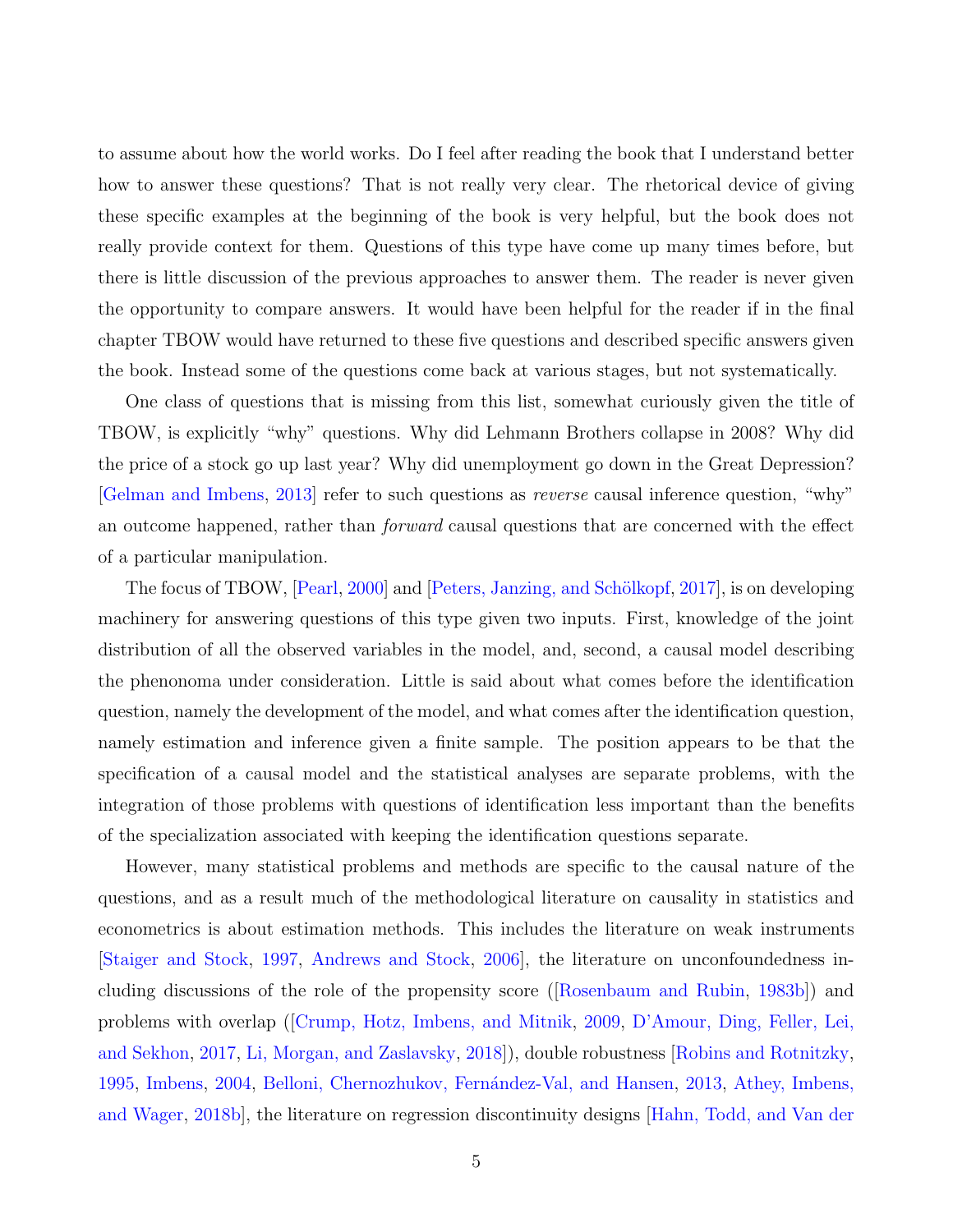[Klaauw,](#page-65-1) [2001,](#page-65-1) [Imbens and Kalyanaraman,](#page-66-3) [2012\]](#page-66-3), and the recent work on estimating heterogenous treatment effects [\[Athey and Imbens,](#page-60-1) [2016,](#page-60-1) [Wager and Athey,](#page-72-2) [2017\]](#page-72-2) and synthetic control methods ([\[Abadie and Gardeazabal,](#page-59-2) [2003,](#page-59-2) [Abadie, Diamond, and Hainmueller,](#page-59-0) [2010\]](#page-59-0). Another area where the separation between identification of causal effects and the identification of the joint distribution of realized variables is more difficult is in network settings [\[Graham,](#page-64-2) [2015,](#page-64-2) [Ogburn, VanderWeele, et al.,](#page-69-1) [2014\]](#page-69-1). This integration of statistical questions and causal identification has arguably been very beneficial in many of these settings.

The choices and challenges in postulating a causal model, graphical or otherwise, a model of how the world works, is also not a major subject of the book. TBOW views that as the task of subject matter experts:

"I am not a cancer specialist, and I would always have to defer to the expert opinion on whether such a diagram represents and real-world processes accurately." (TBOW,

p. 228)

and

"I am not personally an expert on climate change'' (TBOW, p. 294)

This is of course fine, but the result is that the models in TBOW are all, in a favorite phrase in TBOW "toy models," that we should not take seriously. This is common to other discussions of graphical causal models (e.g., [\[Koller, Friedman, and Bach,](#page-67-3) [2009\]](#page-67-3)). It would have been useful if the authors had teamed up with subject matter experts and discussed some substantive examples where DAGs, beyond the very simple ones implied by randomized experiments, are afsligned with experts' opinions. Such examples, whether in social sciences or otherwise, would serve well in the effort to convince economists that these methods are useful in practice.

The focus on toy models and the corresponding lack of engagement with estimation and inference questions is in sharp contrast to the econometrics literature where the three steps,  $(i)$ development of the causal models that preceeds the identification question,  $(ii)$  the study of identification questions, and  $(iii)$  estimation and inference methods that follow once the identification questions have been resolved, typically go hand-in-hand. The models in econometric papers are often developed with the idea that they are useful on settings beyond the specific application in the original paper. Partly as a result of the focus on empirical examples the econometrics literature has developed a small number of canonical settings where researchers view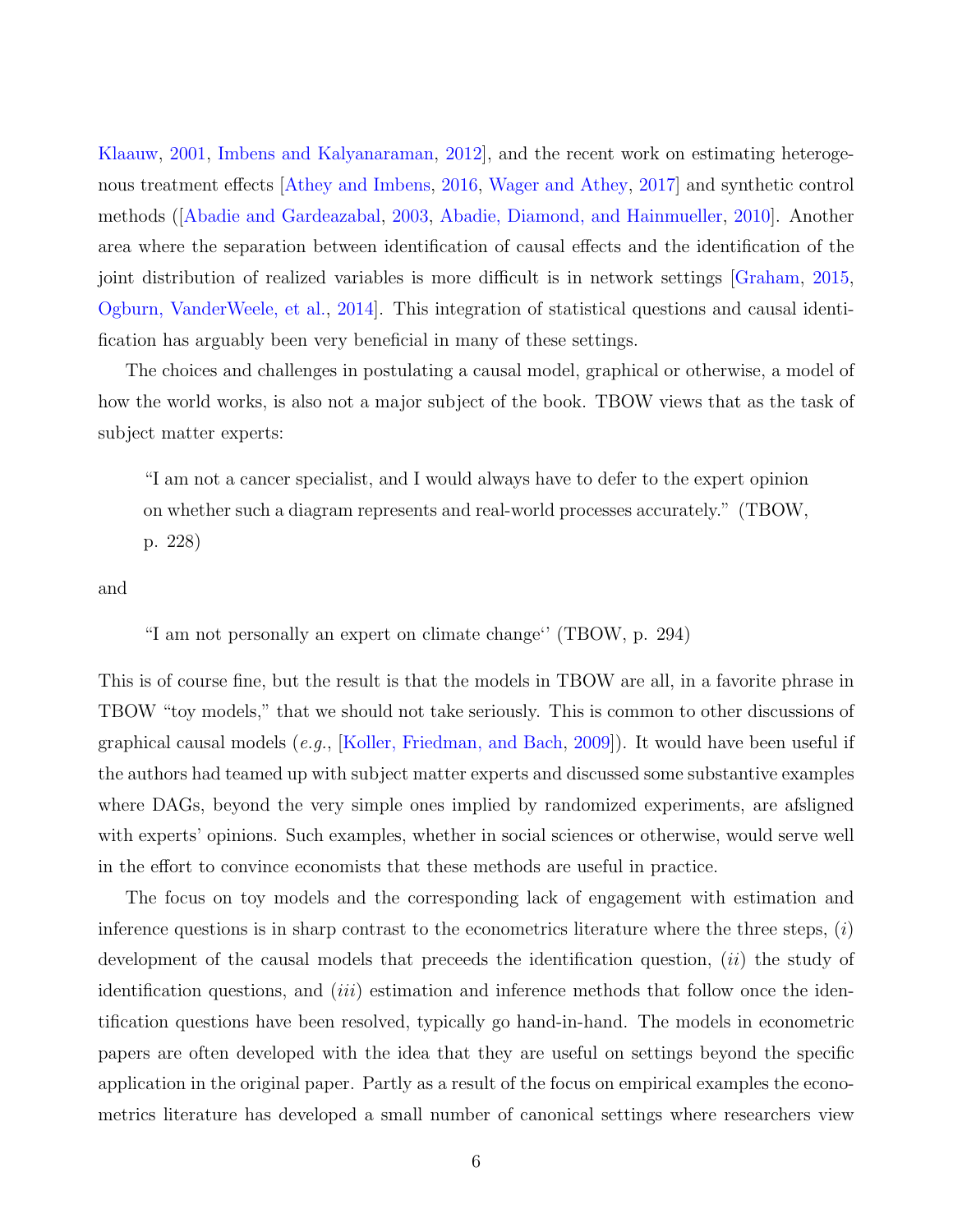the specific causal models and associated statistical methods as well-established and understood. These causal models correspond to what is nowadays often referred to as *identification strate*gies (e.g., [\[Card,](#page-62-2) [1993,](#page-62-2) [Angrist and Krueger,](#page-59-3) [2000\]](#page-59-3)). These identification strategies that include adjustment/unconfoundedness, instrumental variables, difference-in-differences, regression discontinuity designs, synthetic control methods (the first four are listed in "Empirical Strategies in Labor Economics," [\[Angrist and Krueger,](#page-59-3) [2000\]](#page-59-3)) are widely taught in both undergraduate and graduate economics courses, and they are familiar to most empirical researchers in economics. The statistical methods associated with these causal models are commonly used in empirical work and are constantly being refined, and new identification strategies are occasionally added to the canon. Empirical strategies not currently in this canon, rightly or wrongly, are viewed with much more suspicion until they reach the critical momentum to be included. This canon is not static: despite having been developed in the early 1960s in the psychology literature, regression discontinuity designs were virtually unheard of in economics until the early 2000s when a number of examples caught researchers' attention (e.g., [\[Black,](#page-61-4) [1999,](#page-61-4) [Van Der Klaauw,](#page-72-3) [2002,](#page-72-3) [Lee, Moretti, and Butler,](#page-68-4) [2010,](#page-68-4) [Pettersson-Lidbom,](#page-70-3) [2008\]](#page-70-3)). Now regression discontinuity designs are commonly taught in graduate and undergraduate courses. Similarly synthetic control methods ([\[Abadie, Diamond, and Hainmueller,](#page-59-0) [2010\]](#page-59-0)) have become very popular in a very short period of time.

## 2.2 The Ladder of Causality

TBOW introduces a classification of causal problems that they call the *Ladder of Causality*, with three rungs, in order of complexity labeled association, intervention, and counterfactuals respectively.

On the first rung, assocation, researchers observe passively, and form predictions based on these observations. A key concept is that of correlation. Methods associated with this rung according to the discussion in TBOW are regression, as well as many of the modern machine learning methods such as regression trees, random forests, and neural nets. Of course regression is used in many disciplines as a causal method, but here TBOW views regression in something akin to what econometricians would call the best linear predictor framework, where the regression function is simply a parametric way of fitting the conditional expectation [\[Goldberger,](#page-64-3) [1991\]](#page-64-3). There is little causal in this rung, and the problems here are well understood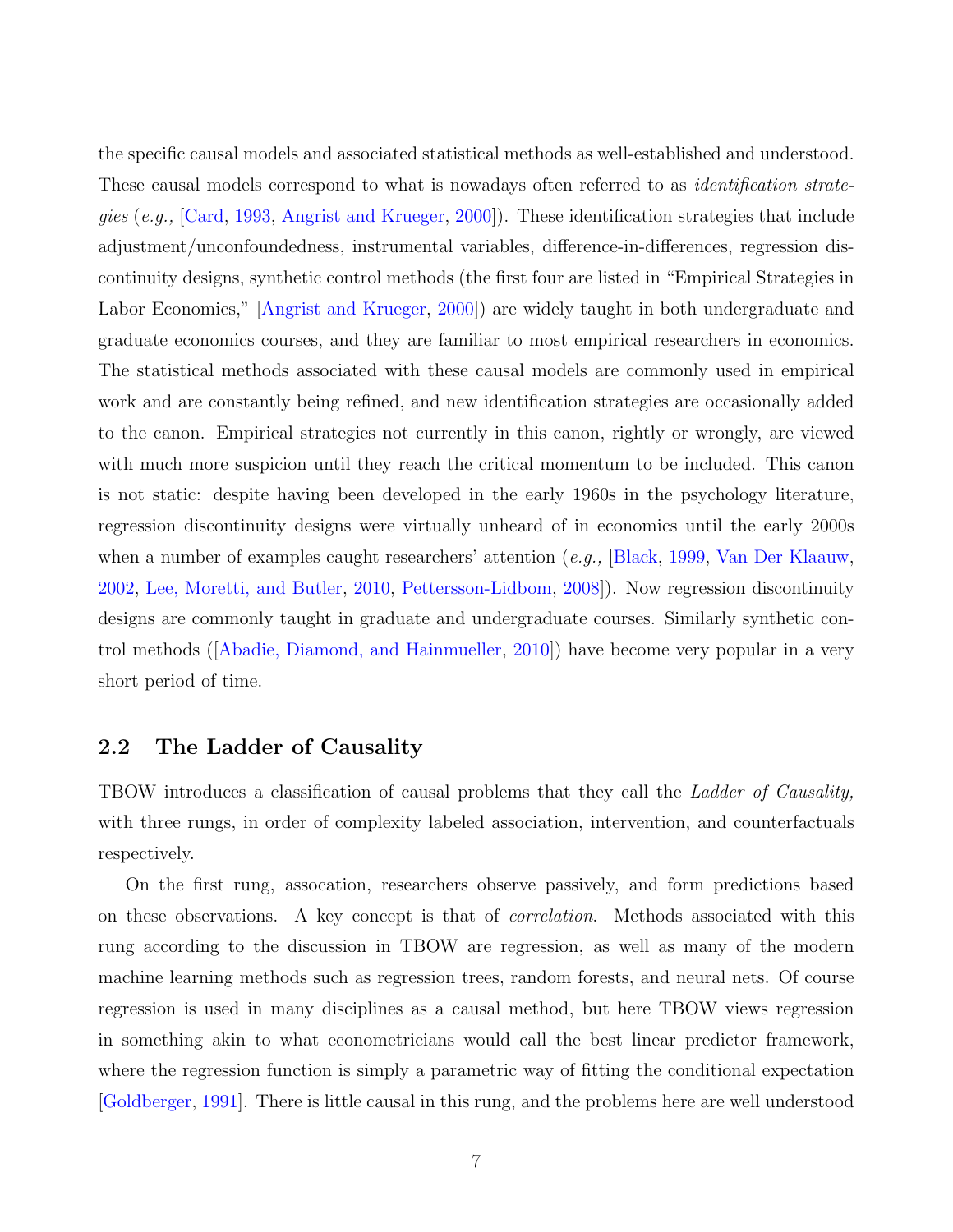and studied in a variety of disciplines. They are routinely taught in economics PhD programs as part of the econometrics or statistics curriculum. Much of this is now being integrated with predictive machine learning methods ([\[Athey and Imbens,](#page-60-2) [2018\]](#page-60-2)).

The second rung is that of intervention. A canonical example, used in Figure 1.2 (TBOW, p. 28), and also in CISSB (p. 3), is the question what would happen to my headache if I take an aspirin. In general the questions in this rung are about manipulations. These are the questions that much of the causal inference work in the PO framework is focused on. Randomized experiments are one of the key statistical designs here. In observational studies these questions are much harder, but they are studied in a wide range of areas using a wide range of methods. Question 1 in the list of questions in TBOW ("How effective is a given treatment in preventing a disease?") belongs on this rung. This is where much of the empirical work in economics takes place. The challenges typically concern the presence of unobserved confounders of some type or another because economist typically model the behavior of optimizing agents, who often are more knowledgable than the researcher and who take into account the expected results of their actions. The identification strategies in [\[Angrist and Krueger,](#page-59-3) [2000\]](#page-59-3) fit in here.

The third rung of the ladder of causality deals with counterfactuals. Here the type of question considered is "What would have happened had I not taken the aspirin?" [given that I did take the aspirin, GWI] (TBOW, p. 33). The questions on this third run are more difficult to answer, and the PO framework is more apprehensive about definite answers to such questions that depend delicately on individual-level heterogeneity. In that framework the correlation between the potential outcomes given the aspirin and without the aspirin, within subpopulations homogenous in observed characteristics is not point-identified, so that estimands that depend on this correlation, which includes most questions on the third rung, are only partially identified. Although in legal settings this type of question does come up routinely, the economics literature does not focus as much on this type of question as it does on the second type.

Similar to the issue raised in the discussion in Section [2.1](#page-5-0) of the list of questions provided in TBOW, I would have liked to have seen a fourth rung of the ladder, dealing with "why," or reverse causality questions ([\[Gelman and Imbens,](#page-64-1) [2013\]](#page-64-1)). These are related to both the second and third rung, but not quite the same.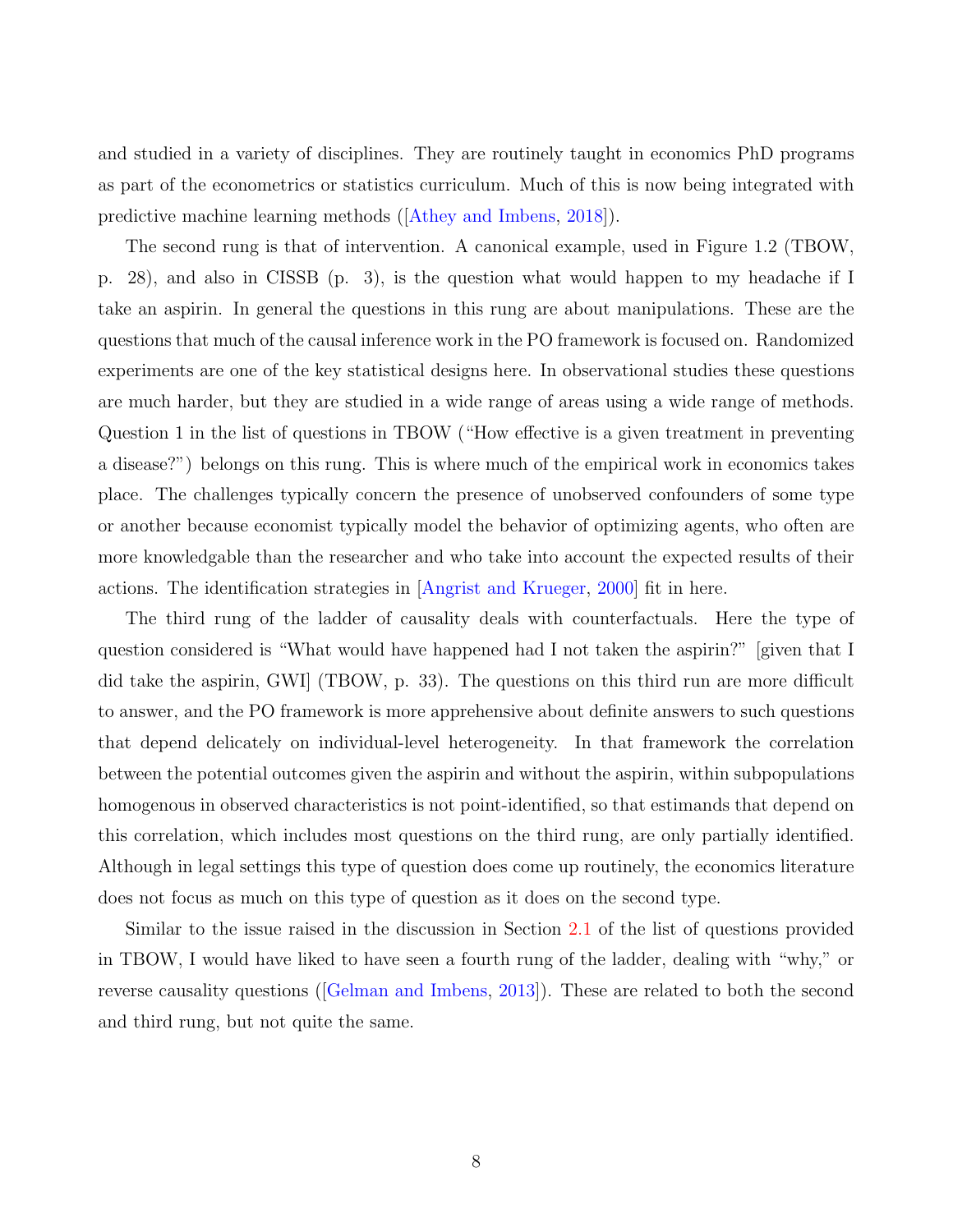<span id="page-10-0"></span>

Figure 1: DAGs for the Two Variable Case

## 2.3 Directed Acyclic Graphs

The approach to causality in TBOW and [\[Pearl,](#page-69-0) [2000\]](#page-69-0) centers on graphical models, and in particular Directed Acyclic Graphs (DAGs). These are seen as an attractive way to capture how people think about causal relationships. The DAGs are characterized by nodes and directed edges between the nodes. Let us start with four examples, in increasing order of complexity.

The first example is as simple as it gets. In Figure  $1(a)$  $1(a)$  there are only two nodes, corresponding to two variables, denoted by  $X$  and  $Y$ . There is an arrow (directed edge) connecting these two nodes, going from X to Y. The direction of the arrow captures the notion that X "causes"  $Y$ , rather than some other explanation. Alternative explanations include  $Y$  causing X as in Figure [1\(](#page-10-0)b), or some third, unobserved, variable U causing both, as in the spurious correlation in Figure  $1(c)$  $1(c)$ . If we have data on the values of these variables X and Y for a large number of units (meaning we can infer the full joint distribution of  $X$  and  $Y$ ), we can estimate the association between them. The model then allows us to infer from that association the causal effect of X on Y. Obviously simply the data on X and Y are not sufficient: we need the causal model to go from the association to the causal statement that it is X causing Y and not the other way around. The model also says more than simply coding the direction of the causal link. It also captures, through the absence of other nodes and edges, the fact that there are no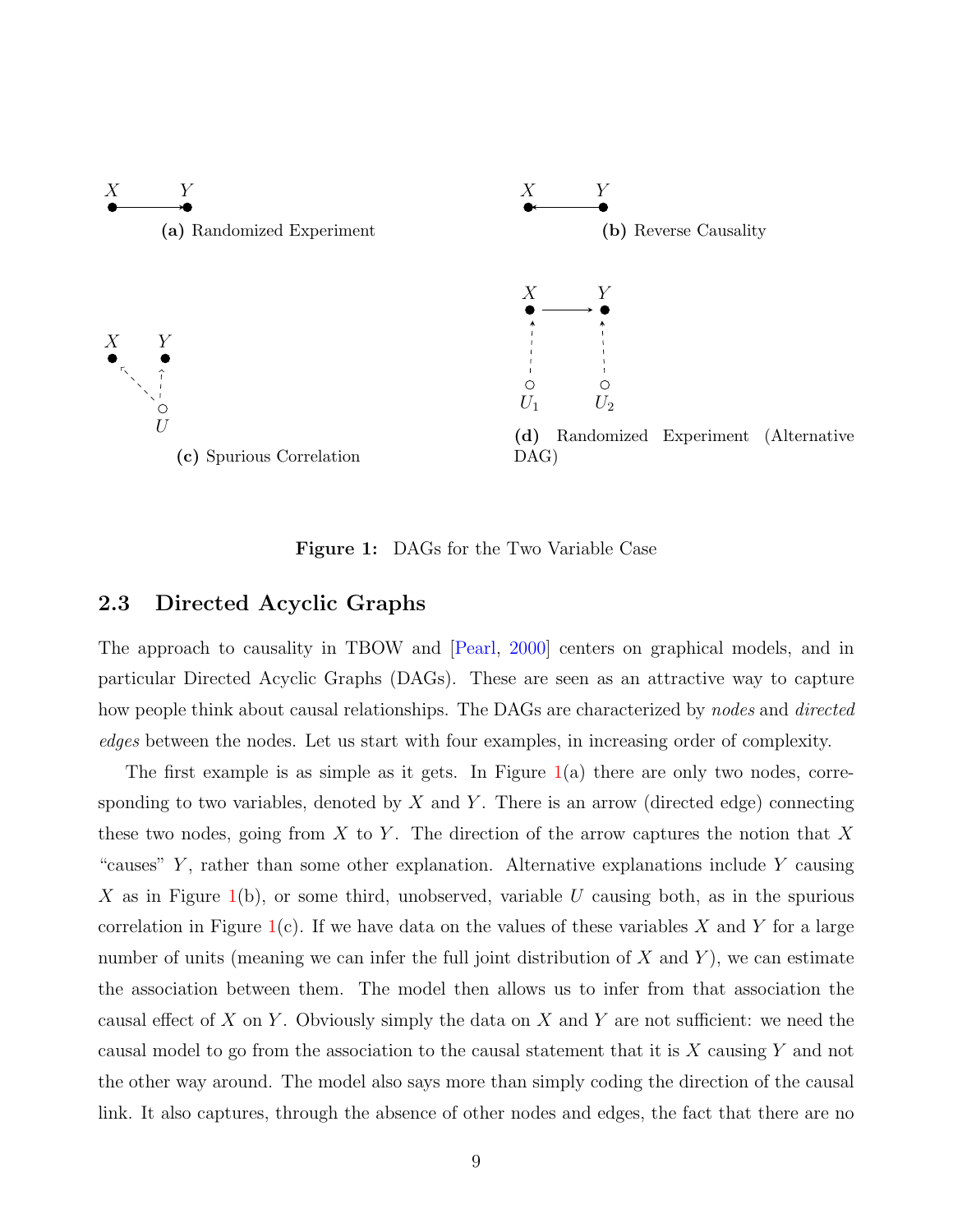<span id="page-11-0"></span>

<span id="page-11-1"></span>Figure 2: Unconfoundedness



Figure 3: Instrumental Variables

other variables that have causal effects on both X and Y as in Figure  $1(c)$  $1(c)$ . Note that we could expand the DAG by including two unobserved variables,  $U_1$  and  $U_2$ , with an arrow  $(U_1 \rightarrow X)$ and an arrow  $(U_2 \to Y)$ , as in Figure [1\(](#page-10-0)d). In the Structural Equation Model (SEM) version of the DAGs these would be explicit. Because there is no association between  $U_1$  and  $U_2$ , the presence of these two unobserved variables does not affect any conclusions, so we omit them from the DAG, following convention.

Next, consider Figure [2.](#page-11-0) Here the DAG is slightly more complex. There are now three observed variables. In addition to X and Y, with an arrow going from X to Y, there is a third variable W with arrows going both from W to X and from W to Y. W here is a *confounder*, or, more precisely, an observed confounder. Simply looking at the association between X and Y is not sufficient for infering the causal effect: the effect is confounded by the effect of  $W$  on  $X$ and Y. Nevertheless, because we observe the confounder  $W$  we can still infer the causal effect of X on Y by *controlling* or *adjusting* for W.

Figure [3](#page-11-1) is even more complicated. Now there are three observed variables,  $X$ ,  $Y$ , and  $Z$ ,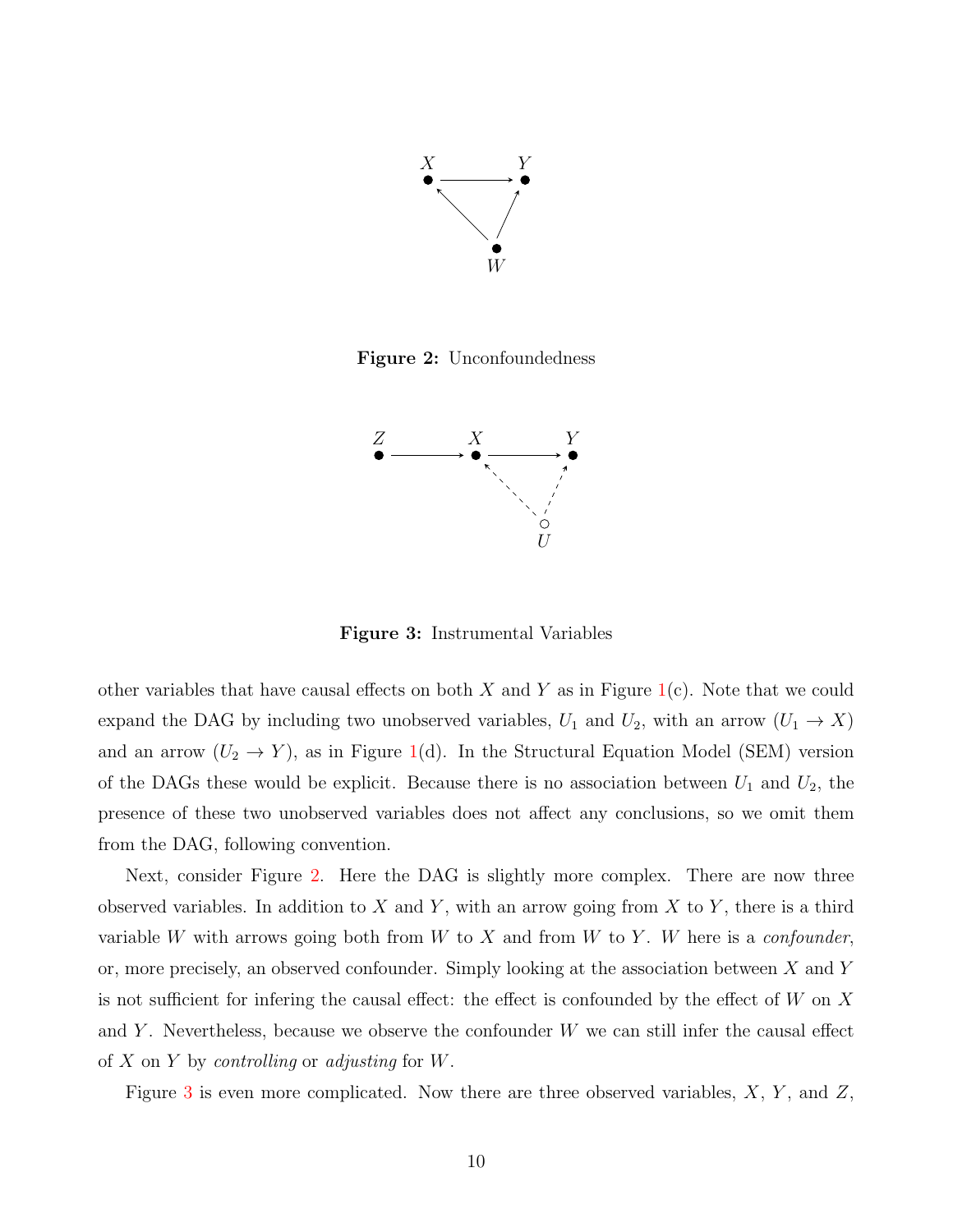and one unobserved variable U (denoted by a circle rather than a dot). There are arrows from  $Z$ to X, from X to Y, and from U to both X and Y. The latter two are dashed lines in the figure to indicate they are between two nodes at least one of which is an unobserved variable. U is an unobserved confounder. The presence of  $U$  makes it impossible to completely infer the causal effect of X on Y from just the joint distribution of X and Y. To make progress the presence of the additional variable, the instrument  $Z$ , is important. This captures an *instrumental variables* setting. In the econometrics terminology  $X$  is *endogenous* because there is an unobserved confounder U that affects both X and Y. There is no direct effect of the instrument Z on the outcome  $Y$ , and there is no unobserved confounder for the effect of the instrument on the endogenous regressor or the outcome. This instrumental variables set up is familiar to economists, although traditionally in a non-DAG form. In support of his first argument of the benefits of DAGs, TBOW argues that the DAG version clarifies the key assumptions and structure compared to the econometrics set up. Compared to the traditional econometrics setup where the critical assumptions are expressed in terms of the correlation between residuals and instruments, I agree with TBOW that the DAGs are superior in clarity. I am less convinced that the benefits of the DAG relative to the modern PO set up for the IV setting with its separation of the critical assumptions into design-based unconfoundedness assumptions and a substantive exclusion restriction (e.g., [\[Angrist, Imbens, and Rubin,](#page-60-3) [1996\]](#page-60-3)) are clear cut, but that appears to me to be a matter of taste. Certainly for many people the DAGs are an effective expository tool. That is quite separate from its value as formal method for infering identification and lack thereof. Note that formally in this instrumental variables setting identification of the effect of  $X$ on Y is a subtle one, and in fact this effect is not identified according to the DAG methodology. I will return to this setting where only the Local Average Treatment Effect (LATE) is identified ([\[Imbens and Angrist,](#page-67-1) [1994\]](#page-67-1)) in more detail in Section [4.2.](#page-39-0) It is an important example because it shows explicitly the inability of the DAGs to derive some classes of identification results.

The last example, in Figure [4,](#page-13-0) is substantially more complex. The first subfigure, Figure  $4(a)$  $4(a)$ , is taken from [\[Pearl,](#page-69-2) [1995\]](#page-69-2). There are five observed variables, soil fumigation  $(X)$ , crop yield  $(Y)$  the eelworm population before the treatment  $(Z_1)$ , the eelworm population after the fumigation,  $(Z_2)$ , and the eelworm population at the end of the season,  $(Z_3)$ . There are two unobserved variables, the bird population  $(B)$  and the eelworm population last season,  $(Z_0)$ . The question is whether and how we can identify the effect of the soil fumigation  $X$  on the crop yield Y from the joint distribution of the observed variables  $(X, Y, Z_1, Z_2, Z_3)$ . The *do*-calculus,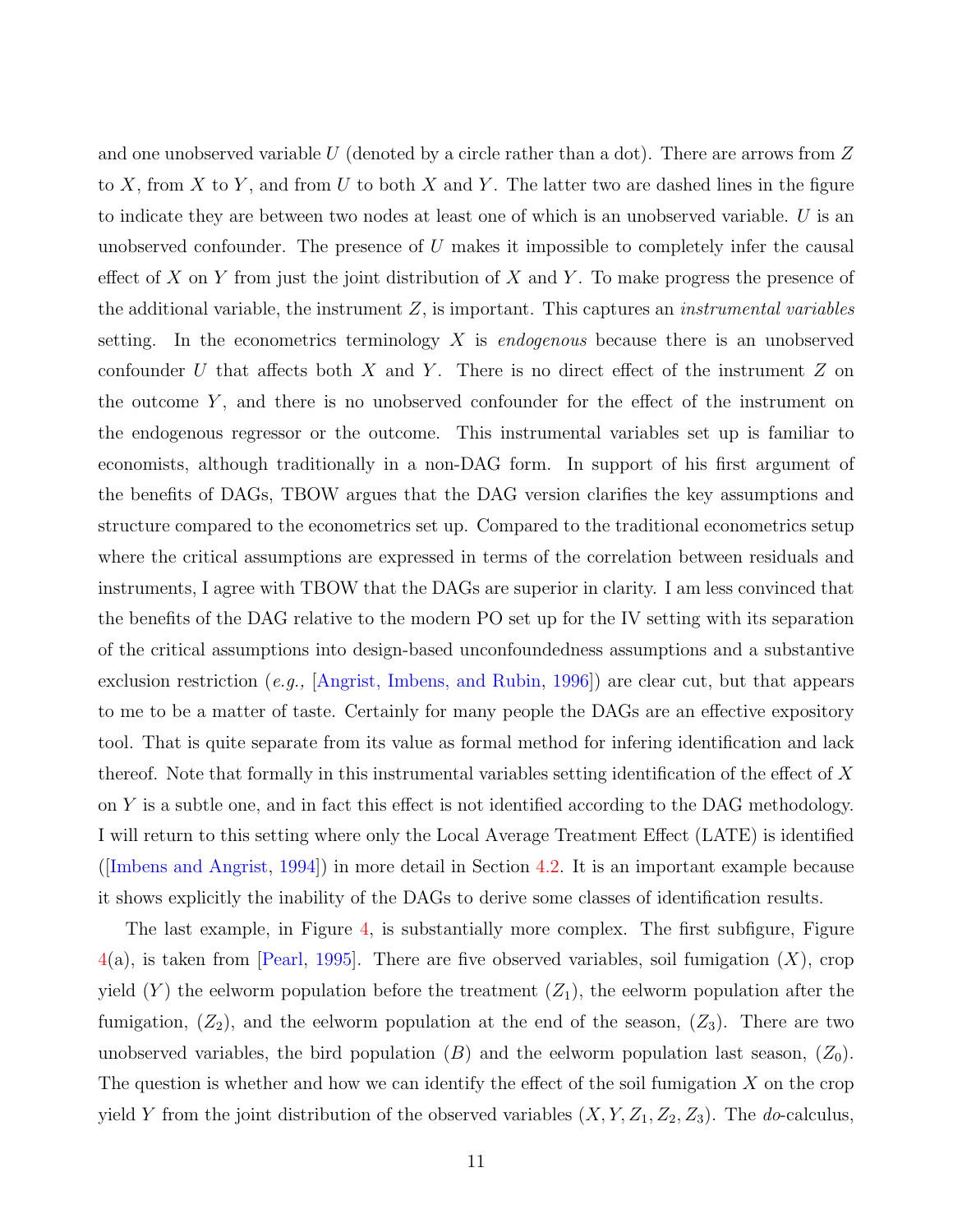<span id="page-13-0"></span>

Figure 4: Based on Figure 1 in [\[Pearl,](#page-69-2) [1995\]](#page-69-2).

described in Section [2.5](#page-17-0) is helpful here. This is an example of the second benefit of DAGs for causal modeling, the ability to infer identifiability given a complex model. [\[Pearl,](#page-69-0) [2000\]](#page-69-0) argues that in contrast to the DAG approach the PO framework is not well equipped to assess identifiability in complex models involving a large number of variables:

"no mortal can apply this condition [ignorability, GWI] to judge whether it holds even in simple problems, with all causal relationships correctly specified, let alone in partially specified problems that involve dozens of variables." ([\[Pearl,](#page-69-0) [2000\]](#page-69-0), p. 350).

Similarly, Elias Bareinboim writes,

"Regarding the frontdoor or napkin, these are just toy examples where the current language [the PO framework, GWI] has a hard time solving, I personally never saw a natural solution. If this happens with 3, 4 var examples, how could someone solve one 100-var instance compounded with other issues?" (Elias Bareinboim, Twitter,@eliasbareinboim, March 17, 2019).

I agree that in cases like this inferring identifiability is a challenge that few economists would be equipped to meet. However, in modern empirical work in economics there are few cases where researchers consider models with dozens, let alone a hundred, variables and complex relations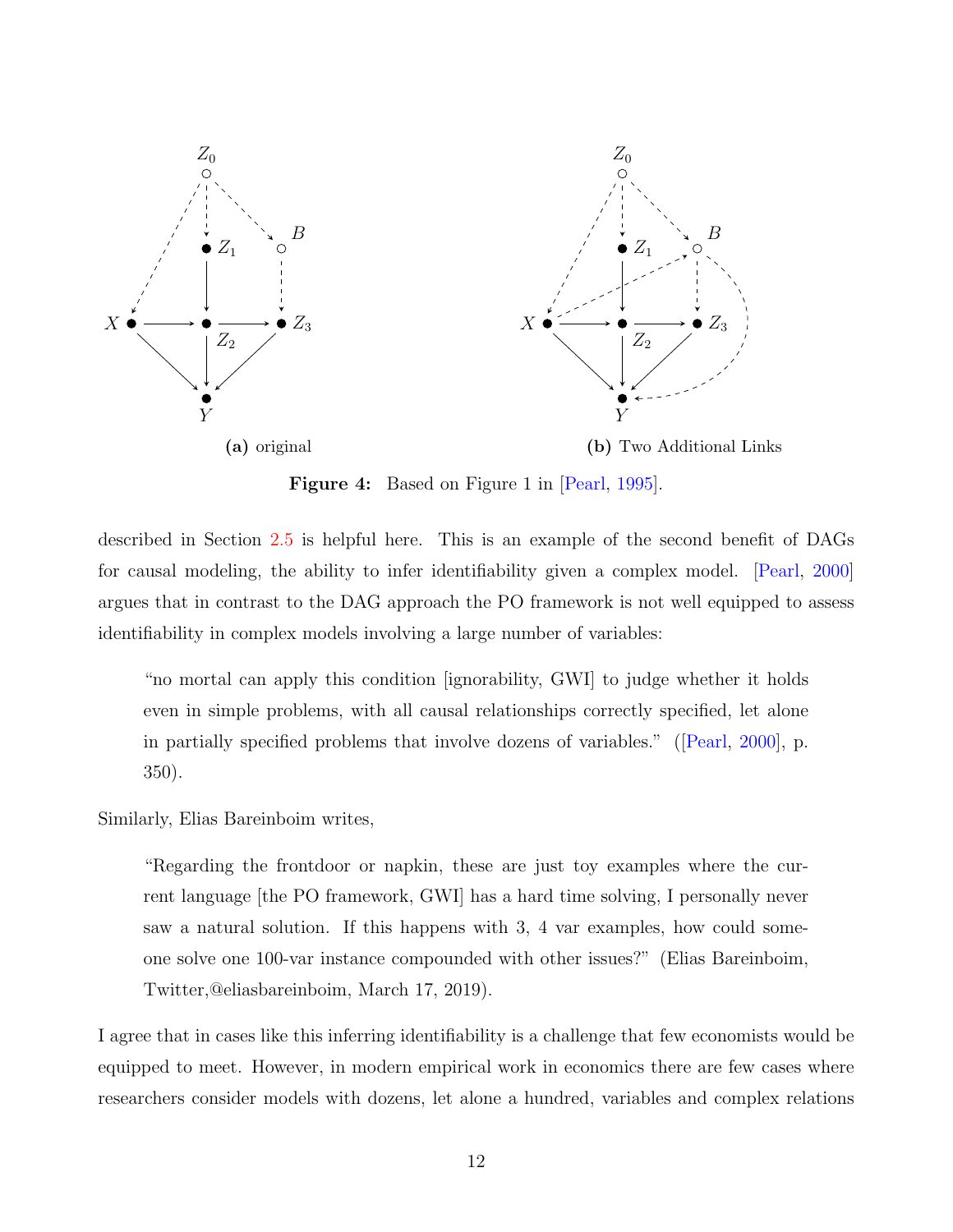between them that do not reduce to simple identification strategies. As Jason Abaluck responds to Bareinboim's comment:

"No one should ever write down a 100 variable DAG and do inference based on that. That would be an insane approach because the analysis would be totally impenetrable. Develop a research design where that 100 variable DAG trivially reduces to a familiar problem (e.g. IV!)" (Jason Abaluck, Twitter, @abaluck, March 17th, 2019).

Many years ago [\[Leamer,](#page-67-4) [1983\]](#page-67-4) in his classic paper "Let's take the Con out of Econometrics," articulated this suspicon of models that rely on complex structures between a large number of variables most eloquently (and curiously also in the context of studying the effect of fertilizer on crop yields):

" The applied econometrician is like a farmer who notices that the yield is somewhat higher under trees where birds roost, and he uses this as evidence that bird droppings increase yields. However, when he presents this finding at the annual meeting of the American Ecological Association, another farmer in the audience objects that he used the same data but came up with the conclusion that moderate amounts of shade increase yields. A bright chap in the back of the room then observes that these two hypotheses are indistinguishable, given the available data. He mentions the phrase "identification problem," which, though no one knows quite what he means, is said with such authority that it is totally convincing." ([\[Leamer,](#page-67-4) [1983\]](#page-67-4), p. 31).

Ultimately Leamer's concerns were part of what led to the credibility revolution with its focus on credible identification strategies, typically in settings with a modest number of variables. This is why much of the training in PhD programs attempt to provide economists with a deep understanding of a number of the identification strategies listed earlier, regression discontinuity designs, instrumental variables, synthetic controls, unconfoundedness, and others, including the statistical methods conditional on the identification strategy, than train them to be able to infer identification in complex, and arguably implausible, models. That is not to say that there is not an important role for structural modeling in econometrics. However, the structural models used in econometrics use economic theory more deeply, exploiting monotonicity and other shape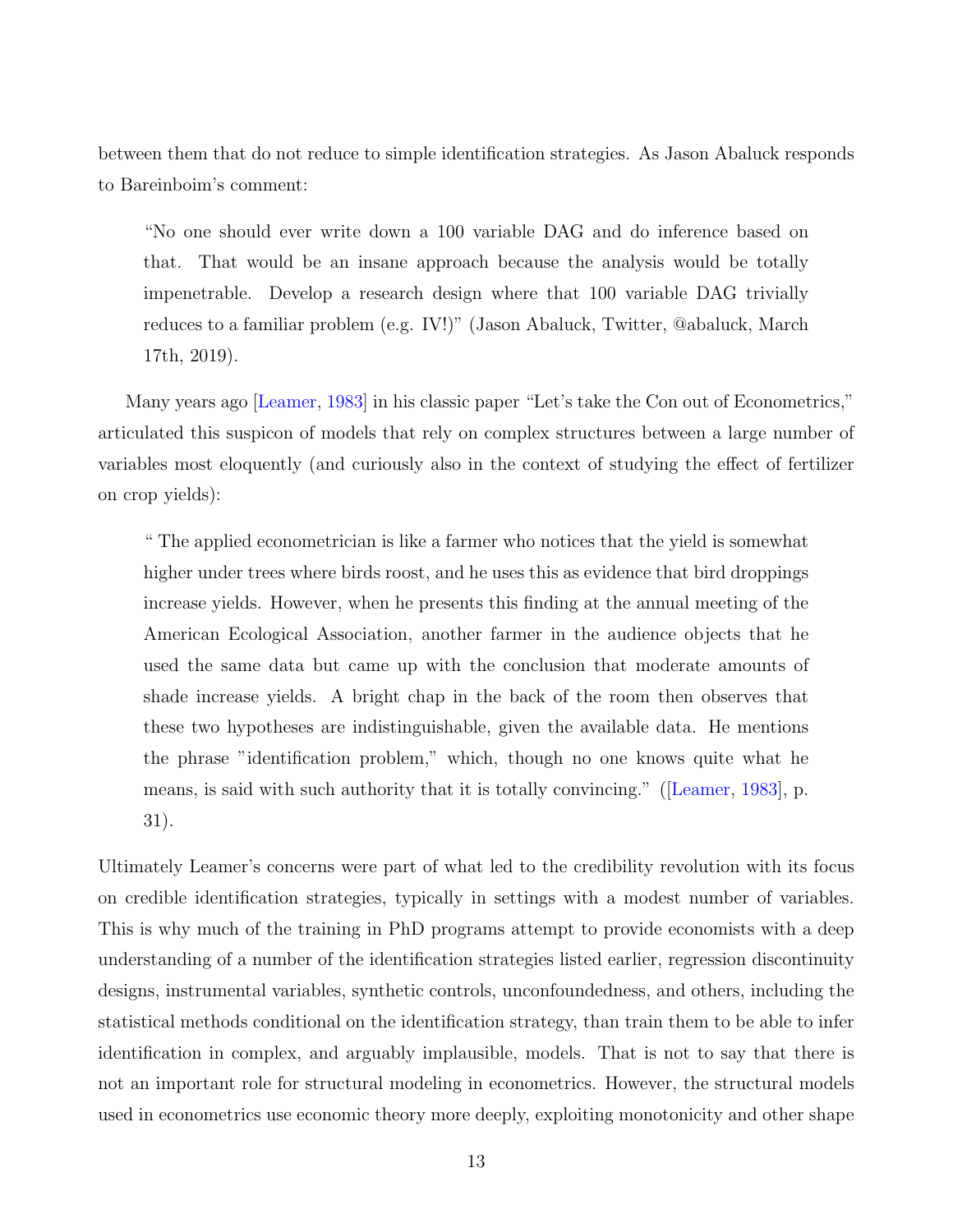restrictions as well as other implications of the theory that are not easily incorporated in the DAGs and the attendant *do*-calculus, despite the claims of universality of the DAGs.

To be specific about the concerns about this type of DAG, let us consider two additional causal links. In Figure  $4(b)$  $4(b)$  there are two additional causal links. First, there is an additional direct effect of the bird population  $B$  on the crop yield Y. Birds may eat the seeds, or parts of the plants in a way that affect the yield. There is also a direct link from the soil fumigation X on the bird population  $B$ : the soil fumigation may have an effect on other food sources for the birds separate from the effect on the eelworm population. In general it is easy to come up with arguments for the presence of links: as anyone who has attended an empirical economics seminar knows, the difficult part is coming up with an argument for the absence of such effects that convinces the audience. Why is the eelworm population before the fumigation independent of the fumigation, conditional on last season's eelworm population? Why is the bird population independent of both the pre and post-fumigation eelworm population conditional on last season's eelworm population, but not independent of the end-of-season eelworm population? This difficulty in arguing for the absence of effects is particularly true in social sciences where any effects that can possibly be there typically are, in comparison with physical sciences where the absence of deliberate behavior may enable the researcher to rule out particular causal links. As Gelman puts it, "More generally, anything that plausibly could have an effect will not have an effect that is exactly zero." ([\[Gelman,](#page-64-4) [2011\]](#page-64-4), p. 961). Another question regarding the specific DAG here is why the size of the eelworm population is allowed to change repeatedly, whereas the local bird population remains fixed.

The point of this discussion is that a major challenge in causal inference is coming up with the causal model. In this step the DAG is of limited value. Establishing whether a particular model is identified, and if so, whether there are testable restrictions, in other words, the parts that a DAG is potentially helpful for, is a secondary, and much easier, challenge.

## 2.4 Some DAG Terminology

Let me now introduce some additional terminology to facilitate the discussion. See TBOW or [\[Pearl,](#page-69-0) [2000\]](#page-69-0) for details. To make the concepts specific I will focus on the eelworm example from Figure [4\(](#page-13-0)a). The set of nodes in this DAG is  $\mathbb{Z} = \{Z_0, Z_1, Z_2, Z_3, B, X, Y\}$ . The edges are  $Z_0 \rightarrow X$ ,  $Z_0 \rightarrow Z_1$ ,  $Z_0 \rightarrow B$ ,  $Z_1 \rightarrow Z_2$ ,  $B \rightarrow Z_3$ ,  $X \rightarrow Y$ ,  $X \rightarrow Z_2$ ,  $Z_2 \rightarrow Z_3$ ,  $Z_2 \rightarrow Y$ , and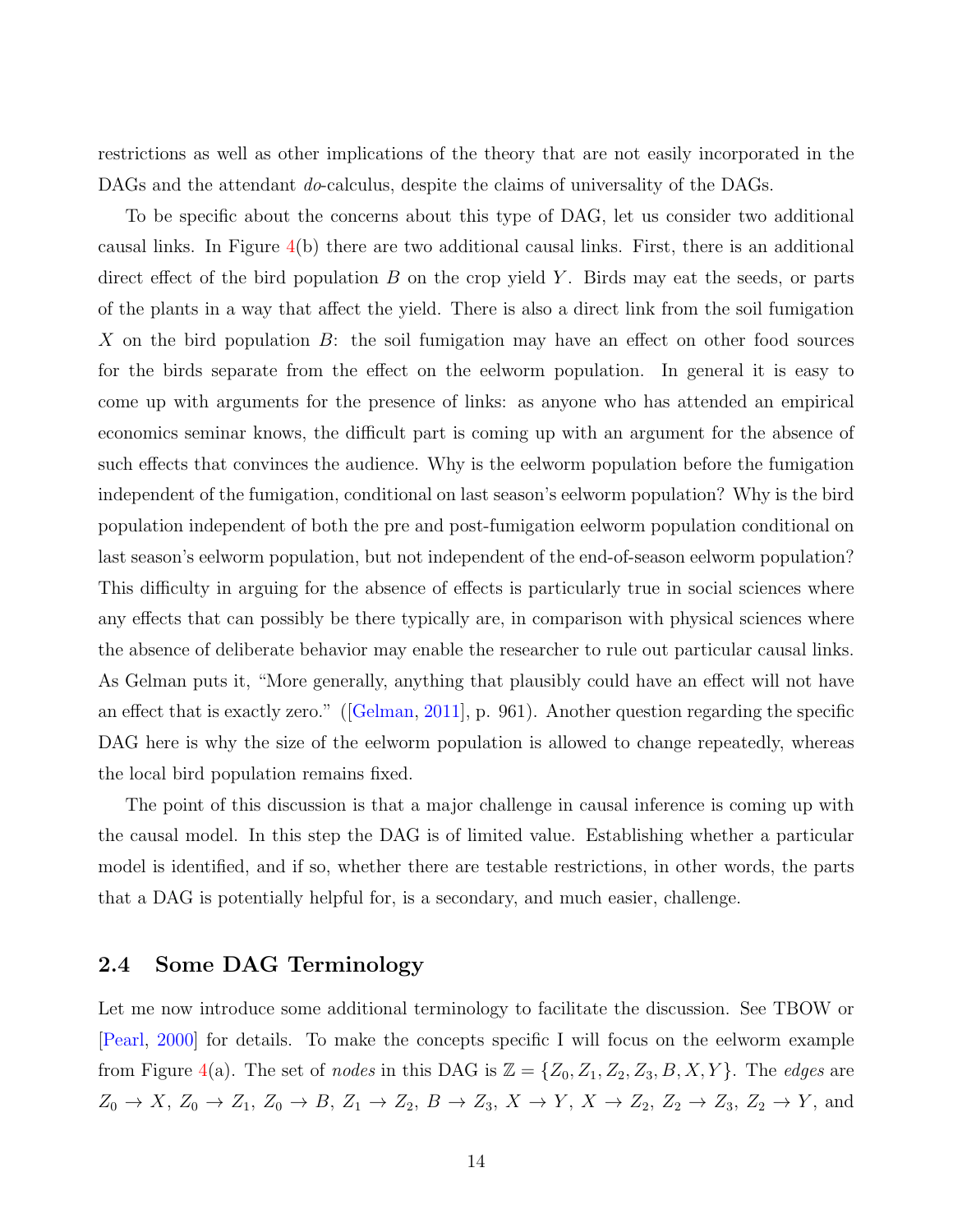$Z_3 \rightarrow Y$ . Consider a node in this DAG. For any given node, all the nodes that have arrows going directly into that node are its *parents*. In Figure  $4(a)$  $4(a)$ , for example, X and  $Z_1$  are the parents of  $Z_2$ . Ancestors of a node include parents of that node, their parents, and so on. The full set of ancestors of  $Z_2$  is  $\{Z_0, Z_1, X\}$ . For any given node all the nodes that have arrows going into them directly from the given node are its *children*. In Figure [4\(](#page-13-0)a)  $Z_2$  is the only child of  $Z_1$ . Descendants of a node include its children, their children, and so on. The set of descendants of  $Z_1$  is  $\{Z_2, Z_3, Y\}.$ 

A path between two different nodes is a set of connected edges starting from the first node going to the second node, irrespective of the direction of the arrows. For example, one path going from  $Z_2$  to  $Z_3$  is the edge  $(Z_2 \to Z_3)$ . Another path is  $(Z_2 \leftarrow X \to Y \leftarrow Z_3)$ . A collider of a path is a node on that path with arrows from that path going into the node, but no arrows from that path coming out of the node.  $Z_2$  is a collider on the path  $(X \to Z_2 \leftarrow Z_1)$ . A non-collider of a path is a node on a path that is not a collider.  $Z_2$  is a non-collider on the path  $(X \to Z_2 \to Z_3).$ 

Now consider types of paths. A *directed path* is a path where the arrows all go in the same direction. The path  $(Z_2 \to Z_3 \to Y)$  is a directed path, but the path  $(Z_2 \leftarrow X \to Y \leftarrow Z_3)$  is not. If a path is not directed, it follows that it must have at least one collider on it. A back-door path from node A to node B is a path from A to B that starts with an incoming arrow into A and ends with an incoming arrow into B. The path  $(X \leftarrow Z_0 \rightarrow Z_1 \rightarrow Z_2)$  is a back-door path from X to  $Z_2$ . A back-door path must contain at least one non-collider, although in general it may contain both colliders and non-colliders. A path between two nodes is blocked or d-separated by conditioning on a subset  $\mathbb{Z}_1$  of the set of all nodes  $\mathbb Z$  in the DAG if and only if one of two conditions is satisfied. Either  $(i)$  the path contains a noncollider that has been conditioned on, or  $(ii)$  it contains a collider such that  $(a)$  that collider has not been conditioned on and  $(b)$ that collider has no descendants that have been conditioned on. In Figure  $4(a)$  $4(a)$ , conditioning on  $\mathbb{Z}_1 = \{Z_2\}$  would block/d-separate the path  $(X \to Z_2 \to Z_3)$  because  $Z_2$  is a non-collider on this path. Without conditioning on anything,  $\mathbb{Z}_1 = \emptyset$ , the path  $(X \to Y \leftarrow Z_2)$  is blocked because Y is a collider that is not conditioned on and that has no descendants that are conditioned on. If we condition on  $\mathbb{Z}_1 = \{Y\}$  the path  $(X \to Y \leftarrow Z_2)$  is no longer blocked.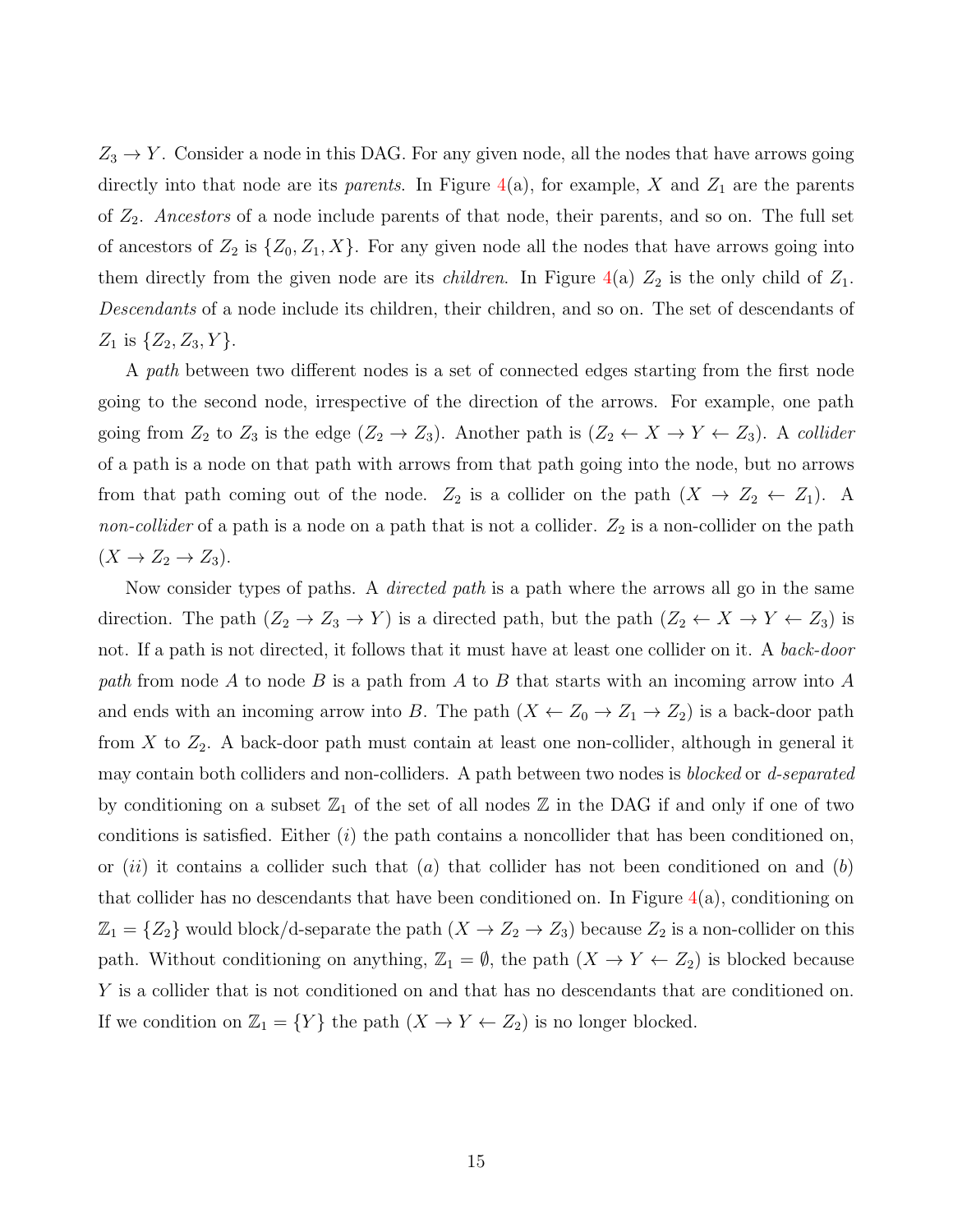## <span id="page-17-0"></span>2.5 The *do*-operator and the *do*-Calculus

From the joint distribution of two variables  $X$  and  $Y$  we can infer the conditional distribution  $P(Y|X)$ , and evaluate that at a particular value, say  $X = x$ , to get  $P(Y|X = x)$ . However, what we are interested in is not the distribution of the outcome we would encounter if X happened to be equal to x, but the distribution of the outcome we would encounter if we set  $X$  to a particular value. TBOW writes this using the do-operator as  $P(Y|do(X = x))$  to distinguish it from the conditional distribution  $P(Y|X=x)$ . We can directly infer the conditional distributions of the type  $P(Y|X=x)$  from the joint distribution of all the variables in the graph. Thus we take as given that we know (or can estimate consistently) all the conditional distributions  $P(Y|X=x)$ . The question is whether that, in combination with the assumptions embodied in the DAG, allows us to infer causal objects of the type  $P(Y | do(X = x))$ . This is what the *do*-calculus is intended to do. See [Tucci](#page-72-4) [\[2013\]](#page-72-4) for a simple introduction, and [\[Pearl,](#page-69-2) [1995,](#page-69-2) [2000\]](#page-69-0) for more details.

How does this relate to the DAG? Suppose we are interested in the causal effect of  $X$  on  $Y$ . This corresponds to comparing  $P(Y|do(X = x))$  for different values of x. To get  $P(Y|do(X))$ we modify the graph in a specific way (we perform *surgery* on the graph), using the *do*-calculus. Specifically, we remove all the arrows going into  $X$ . This gives us a new causal model. For that new model the distribution  $P(Y|X)$  is the same as  $P(Y|do(X))$ . So, the question is how we infer  $P(Y|X)$  in the new model from the joint distribution of all the observed variables in the old model. One tool is to condition on certain variables. Instead of looking at the correlation between two variables  $Y$  and  $X$ , we may look at the conditional correlation between them where we condition on a set of additional variables. Whether the conditioning works to get the causal effects is one of the key questions that the DAGs are intended to answer.

The do-calculus has three fundamental rules

- 1. Consider a DAG, and  $P(Y|do(X), Z, W)$ . If, after deleting all paths into X, the set of variables Z blocks all the paths from W to Y, then  $P(Y|do(X), Z, W) = P(Y|do(X), Z)$ .
- 2. If a set of variables Z blocks all back-door paths from X to Y, then  $P(Y|do(X), Z) =$  $P(Y|X, Z)$  ("doing" X is the same as "seeing" X).
- 3. If there is no path from X to Y with only forward-directed arrows, then  $P(Y|do(X))$  =  $P(Y)$ .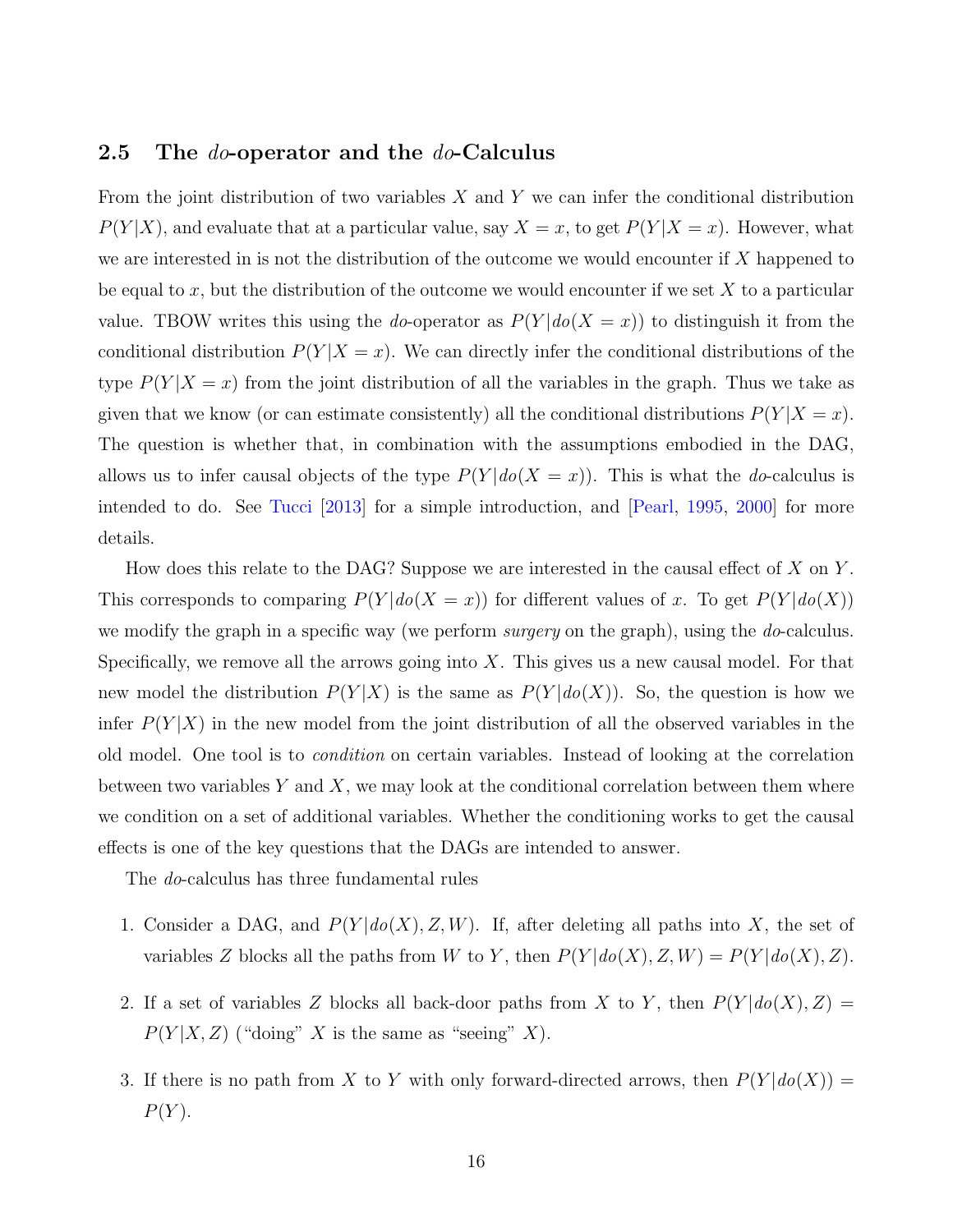Let us consider two of the most important examples of identification strategies based on the do-calculus for identifying causal effects in DAG, the back-door criterion and the front-door criterion.

## 2.6 The Back-door Criterion

The back-door criterion for identifying the causal effect of a node  $X$  on a node  $Y$  is based on blocking all backdoor paths through conditioning on a subset of nodes. Let us call this subset of conditioning variables  $\mathbb{Z}_{\text{bd}}$ , where the subscript "bd" stands for back-door. When is it sufficient to fscondition on this subset? We need to check whether all back-door paths are blocked as a result of conditioning on  $\mathbb{Z}_{\text{bd}}$ . Recall the definition of blocking or d-separating a backdoor path. It requires either conditioning on a non-collider, or the combination of not conditioning on a collider and not conditioning on all the descendants of that collider.

Consider Figure [2.](#page-11-0) In this case conditioning on  $\mathbb{Z}_{\text{bd}} = \{W\}$  suffices. By the second rule of the do-calculus,  $P(Y|do(x), W) = P(Y|X=x, W)$  and so  $P(Y|do(x))$  can be inferred from  $P(Y | X = x, W)$  by integrating over the marginal distribution of W. In Figure [33](#page-11-1), however, the backdoor criterion does not work. There is a backdoor path from  $X$  to  $Y$  that cannot be blocked, namely the path  $(X \leftarrow U \rightarrow Y)$ . We cannot block the path by conditioning on U because  $U$  is not observed.

The back-door criterion typically leads to the familiar type of statistical adjustments through matching, weighting, or regression adjustments. The main difference is that given the DAG the back-door criterion provides a systematic way of selecting the set of variables to condition on.

## 2.7 The Front-door Criterion

A second identification strategy is the front-door criterion. This strategy for identifying the effect of a variable  $X$  on an outcome  $Y$  does not rely on blocking all back-door paths. Instead the front-door criterion relies on the existence of intermediate variables that lie on the causal path from  $X$  to  $Y$ . It relies both on the effect of  $X$  on these intermediate variables being identified, and on the effect of the intermediate variables on the outcome being identified. This is an interesting strategy in the sense that it is not commonly seen in economics.

Consider the DAG in Figure [5\(](#page-19-0)a) using a widely used example of the front-door criterion.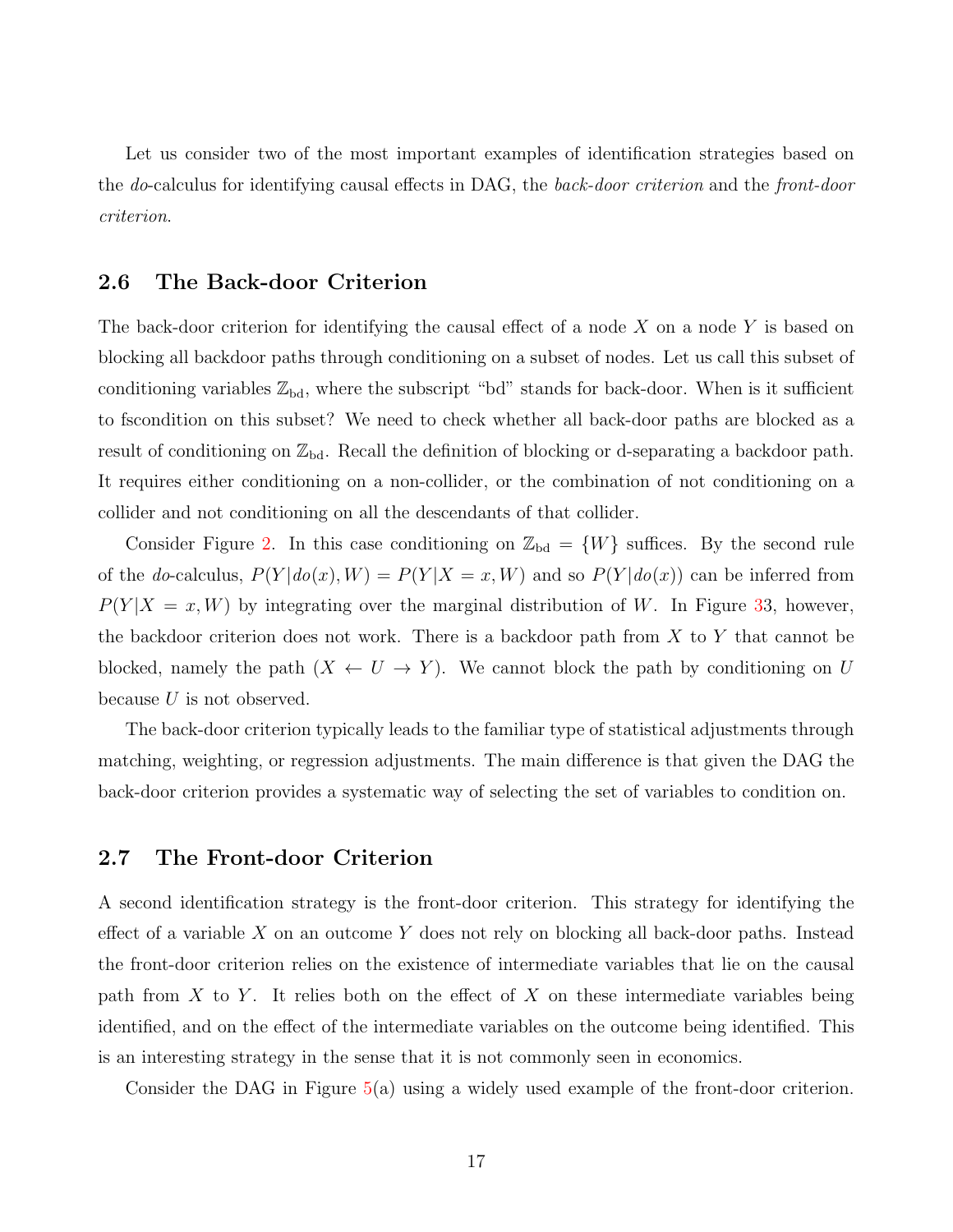<span id="page-19-0"></span>

(a) Original Pearl DAG for front-door criterion



(c) Freedman Concern 2: smoking  $\rightarrow$  lung cancer



ronment

#### Figure 5: Front-Door Criterion

We are interested in the causal effect of smoking  $(X)$  on lung cancer  $(Y)$ . A smoking gene  $(U)$ is an unobserved confounder for this causal effect, so  $P(Y|X) \neq P(Y|do(X))$ . However, there is another way to identify the causal effect of interest, using the additional variable tar deposits  $(Z)$ . We can identify the causal effect of X on Z because there is no unobserved confounder, and  $P(Z|X) = P(Z|do(X))$ . We can identify the causal effect of Z on Y by adjusting for X, because  $P(Y|Z, X) = P(Y|do(Z), X)$ . Putting these two together allows us to infer the causal effect of X on Y. With discrete Z, the formula that relates the average causal effect of X on Y to the joint distribution of the realized values is

$$
P(Y|do(x)) = \sum_{x'} \sum_{z} P(Y|Z=z, X=x')P(x')p(Z=z|X=x).
$$

Note the close connection to the instrumental variable DAG, given in Figure [3.](#page-11-1) Just as in instrumental variables settings, a key assumption in the front door criterion is an exclusion restriction that the effect of one variable on another variable is mediated entirely by a third variable. In the instrumental variables case in Figure  $3$  it is the effect of the instrument  $Z$  on the outcome Y that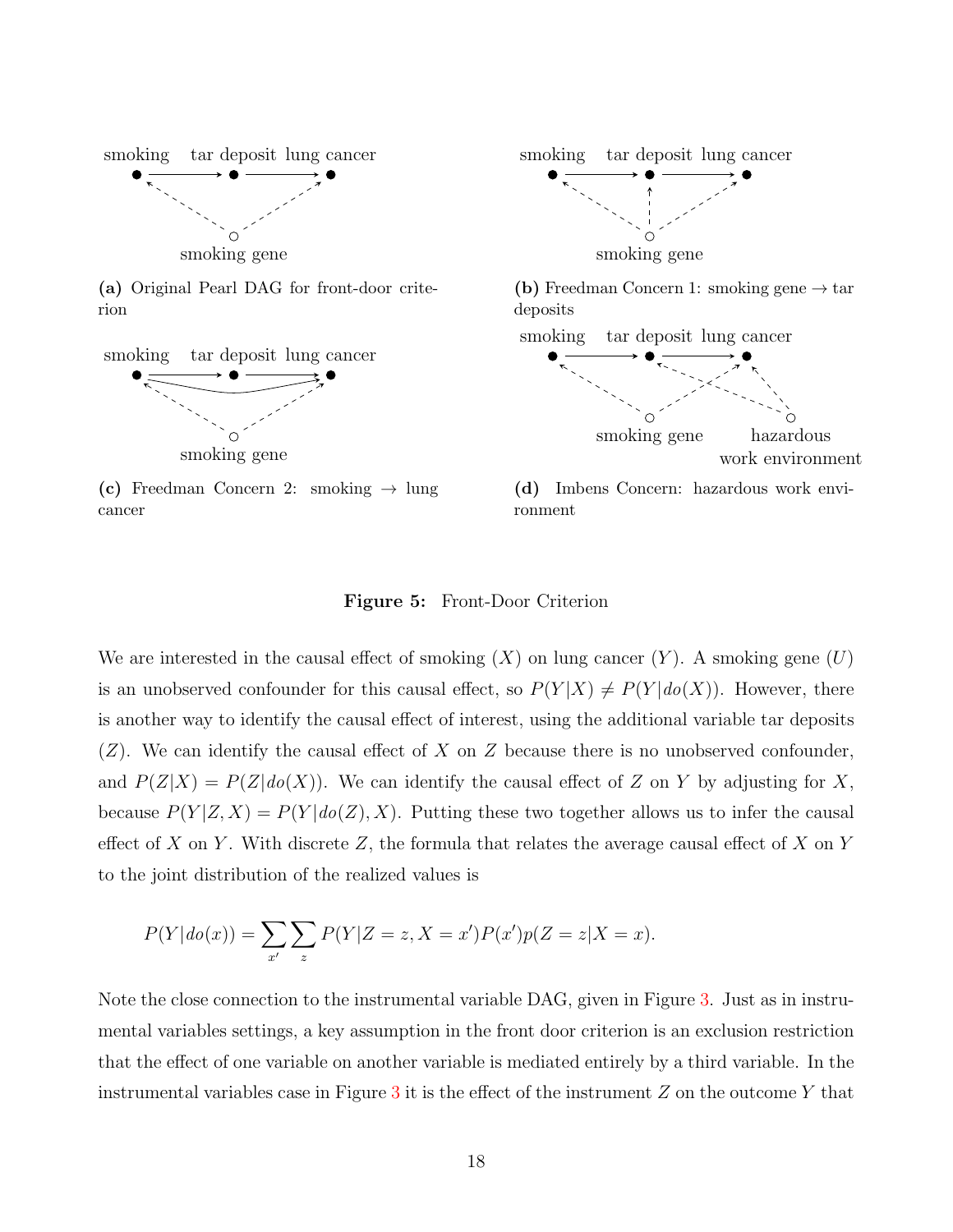is assumed to be mediated by the endogenous variable  $X$ . In the front door criterion in Figure [5\(](#page-19-0)a) it is the effect of smoking on lung cancer that is assumed to be mediated through the tar deposit. The connection between the instrumental variables case and the front-door criterion shows that the exclusion restriction is common to both, and thus is likely to be equally controversial in both. The other key assumption in the instrumental variables case is that there is no unmeasured confounder for the relation between the instrument and both the outcome and the treatment on the other hand. In many of the most convincing instrumental variables application that assumption is satisfied by design because of randomization of the instrument (e.g, the draft lottery number in [\[Angrist,](#page-59-4) [1990\]](#page-59-4), and random assignment in randomized controlled trials with noncompliance, [\[Hirano, Imbens, Rubin, and Zhou,](#page-65-2) [2000\]](#page-65-2)). In the front door case the additional key assumption is that there are no unmeasured confounders for the intermediate variable and the outcome. Unlike the no-unmeasured-confounder assumption in the instrumental variables case this assumption cannot be guaranteed by design. As a result it will be controversial in many applications.

The front-door criterion is an interesting case, and in some sense an important setting for the DAGs versus PO discussion. I am not aware of any applications in economics that explicitly use this identification strategy. The question arises whether this is an important method, whose omission from the canon of identification strategies has led economists to miss interesting opportunities to identify causal effects. If so, one might argue that is should be added to the canon along side instrumental variables, regression discontinuity designs and others. TBOW clearly think so, and are very high on this identification strategy:

"[the front door criterion] allows us to control for confounders that we cannot observe ... including those we can't even name. RCTs [Randomized Controlled Trials, GWI] are considered the gold standard of causal effect estimation for exactly the same reason. Because front-door estimates do the same thing, with the additional virtue of observing people's behavior in their own natural habitat instead of a laboratory, I would not be surprised if this method eventually becomes a serious competitor to randomized controlled trials." (TBOW, p. 231).

David Cox and Nanny Wermuth on the other hand are not quite convinced, and, in a comment on [\[Pearl,](#page-69-2) [1995\]](#page-69-2) write:

"Moreover, an unobserved variable  $U$  affecting both  $X$  and  $Y$  must have no direct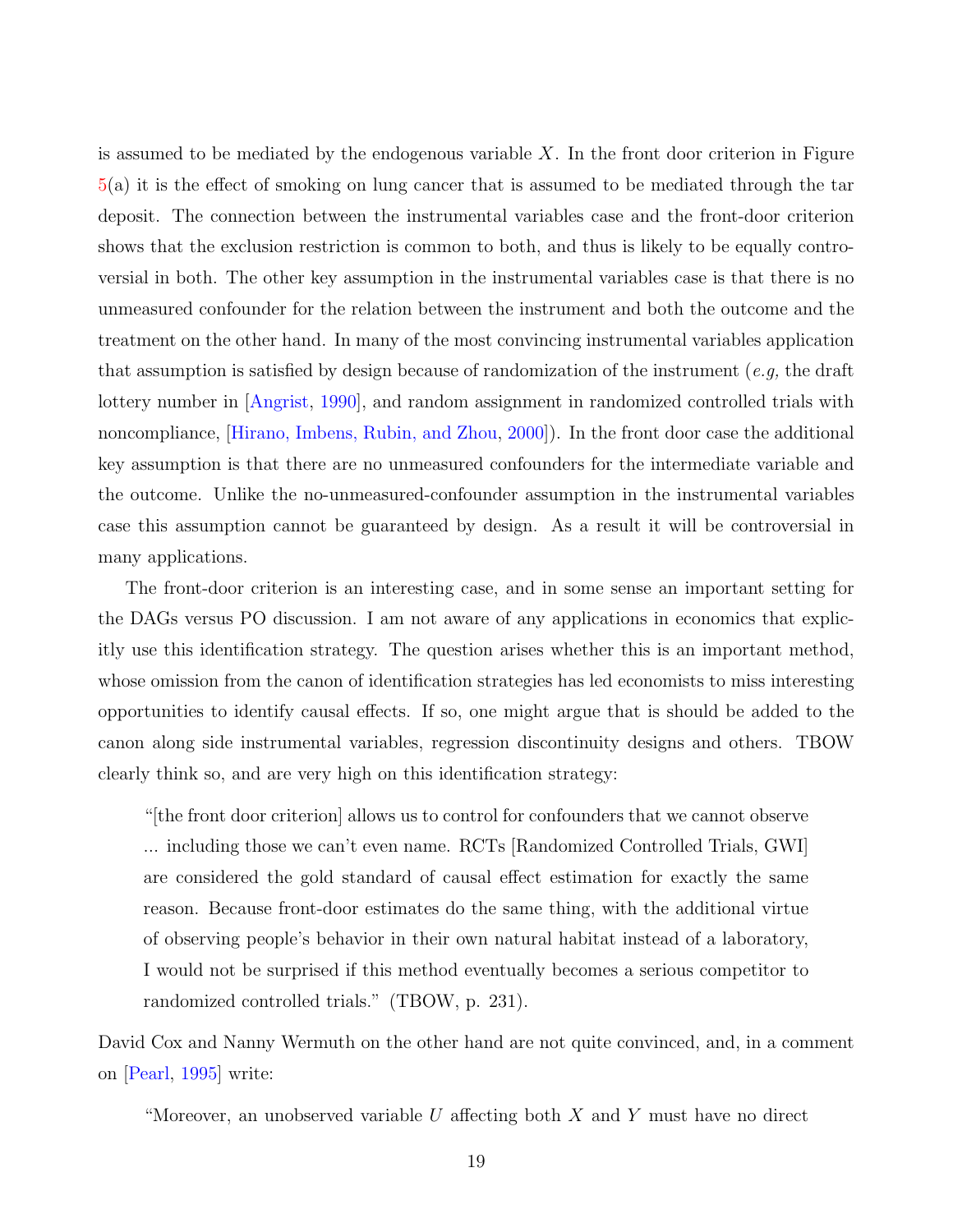effect on Z. Situations where this could be assumed with any confidence seem likely to be exceptional." ([\[Cox and Wermuth,](#page-63-2) [1995\]](#page-63-2), p. 689).

As the Cox-Wermuth quote suggests, a question that does not get answered in many discussions of the front-door criterion is how credible the strategy is in practice. The smoking and lung cancer example TBOW uses has been used in a number of other studies as well, e.g., [\[Koller,](#page-67-3) [Friedman, and Bach,](#page-67-3) [2009\]](#page-67-3). TBOW mentions that the former Berkeley statistician David Freedman raised concerns that the DAG in Figure  $5(a)$  $5(a)$  was not realistic in three ways. He thought the same unobserved confounder could also affect tar deposits (as in Figure [5\(](#page-19-0)b)), similar to the Cox-Wermuth concern. Smoking might also affect cancer through other mechanisms (as in Figure [5\(](#page-19-0)c)), a concern also raised in [\[Koller, Friedman, and Bach,](#page-67-3) [2009\]](#page-67-3). Finally, Freedman thought the observational study would not be feasible because it is not possible to measure tar deposits in living individuals accurately. I would add to those three concerns of Freedman's a fourth, namely the concern that there may be a second unmeasured confounder that affects tar deposits and cancer, even if it does not affect smoking, for example work environment (as in Figure  $5(d)$ . TBOW deflects these concerns by saying that

"I have no quarrel with Freedman's criticism in this particular example. I am not a cancer specialist, and I would always have to defer to the expert opionion on whether such a diagram represents the real-world processes accurately." (TBOW, p. 228)

Similarly [\[Koller, Friedman, and Bach,](#page-67-3) [2009\]](#page-67-3) argue that this specific example is "more useful as a thought experiment than a practical computational tool" ([\[Koller, Friedman, and Bach,](#page-67-3) [2009\]](#page-67-3), p. 1024) and concede that they view the substantive assumptions as "unlikely." But there's the rub. Freedman was not a cancer specialist either, but is willing to engage with the substantive assumptions, and argues they fall short. It is fine that a method make strong assumptions and that some of these assumptions are controversial. However, if in TBOWs favorite frontdoor example, none of the authors using the example are willing to put up any defense for the substantive assumptions that justify the use of the front-door criterion, then I agree with Cox and Wermuth that it is difficult to imagine that there is a wealth of credible examples out there waiting for the DAGs to uncover them.

The discussion of this example also appears to reflect an unwillingness to acknowledge that in many settings it is very hard to come up with convincing simple structures. Especially in social science applications any exclusion restriction as captured by the absence of an arrow, or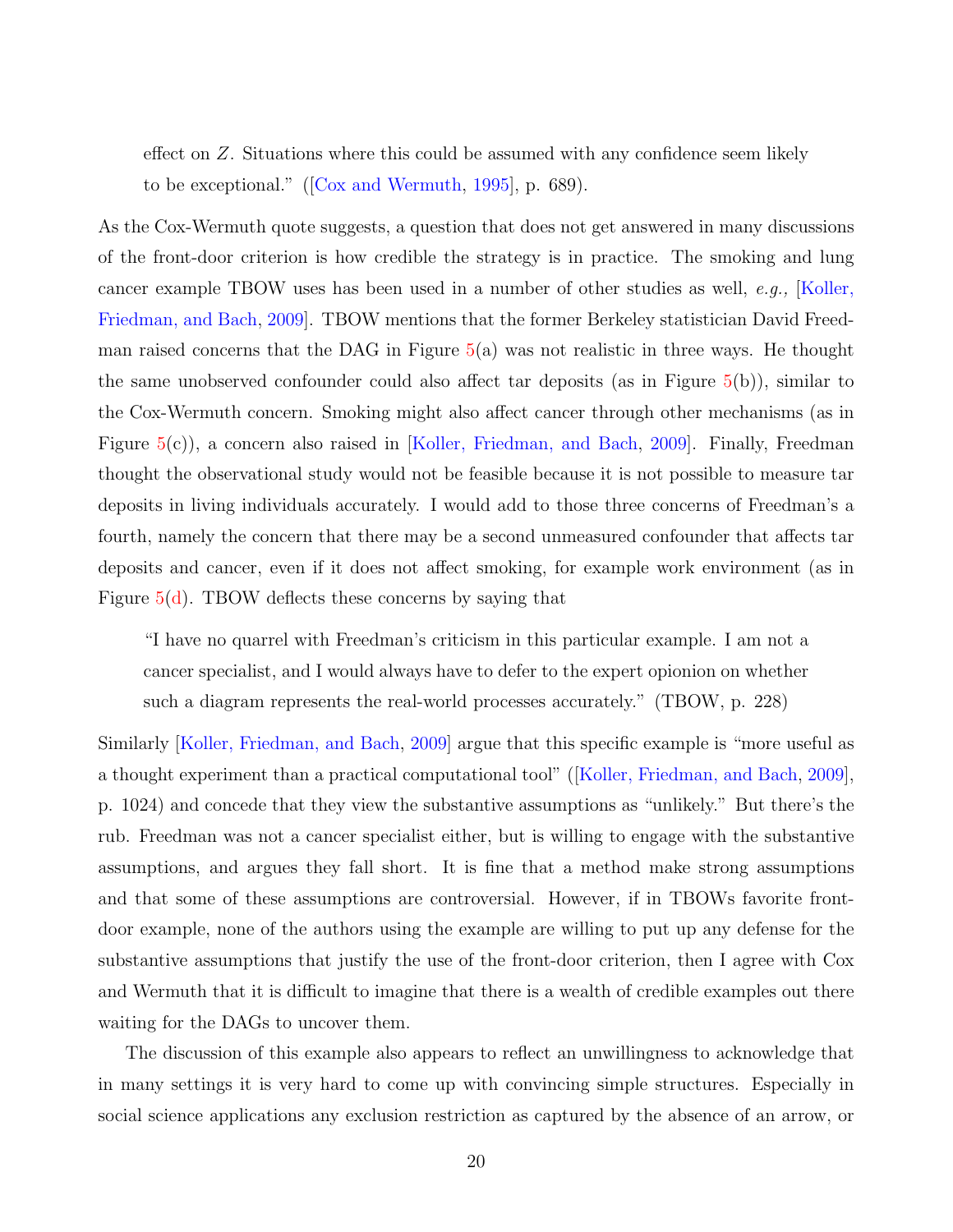any absence of an unmeasured confounder in the absence of independence guaranteed by design is typically difficult to defend, as illustrated earlier by the Gelman quote. The recognition of this difficulty in specifying credible models in economics in Leamer's celebrated "Let's take the Con out of Econometrics" [\(Leamer](#page-67-4) [\[1983\]](#page-67-4)) was a big part of the motivation for the so-called credibility revolution [\(Angrist and Pischke](#page-60-4) [\[2010\]](#page-60-4)) with its focus on natural experiments and clear identification. In a twitter discussion with Pearl, Jason Abaluck, like Cox and Wermuth, questions the empirical relevance of this criterion and asks Judea Pearl for real-world examples where the front-door assumptions are convincing:

"Now, it might be that in addition to having a mental model of IV in their heads when they search for a "clean DAG", economists should also have a mental model of the "front-door criterion". ... But before we get to that stage, we will need many realworld examples where the relevant assumptions seem supportable." (Jason Abaluck, Twitter, 25 Mar 2019).

One paper that is sometimes cited in these discussions as an example of the front-door criterion is [\[Glynn and Kashin,](#page-64-5) [2018\]](#page-64-5). They analyze a job training program, with the treatment an indicator whether the individual signed up for the training program and the outcome postprogram earnings. The mediator is an indicator whether the individual actually enrolled in the program. This is an interesting paper, and it illustrates the issues well, but it difficult to see it as a credible example of the front-door set up. As the authors themselves admit,

"As we discuss in detail below, the assumptions implicit in this graph will not hold for job training programs, but this presentation clarifies the inferential approach." ([\[Glynn and Kashin,](#page-64-5) [2018\]](#page-64-5), p. 1042).

On page 240 TBOW presents one additional example, in a setting with four observed variables, linked through the path  $(W \to Z \to X \to Y)$ , and two unobserved confounders,  $U_1$ , which affects W and Y, and  $U_2$ , which affects W and X. See Figure [6.](#page-23-0) The question is whether the effect of  $X$  on  $Y$  is estimable. What is a good example where this is a natural DAG? TBOW is silent on this matter. It presents the DAG as a puzzle: can we identify the effect of  $X$  on  $Y$ ? This lack of substantive examples is exactly one of the issues that makes it hard to integrate the DAG methodology with empirical practice.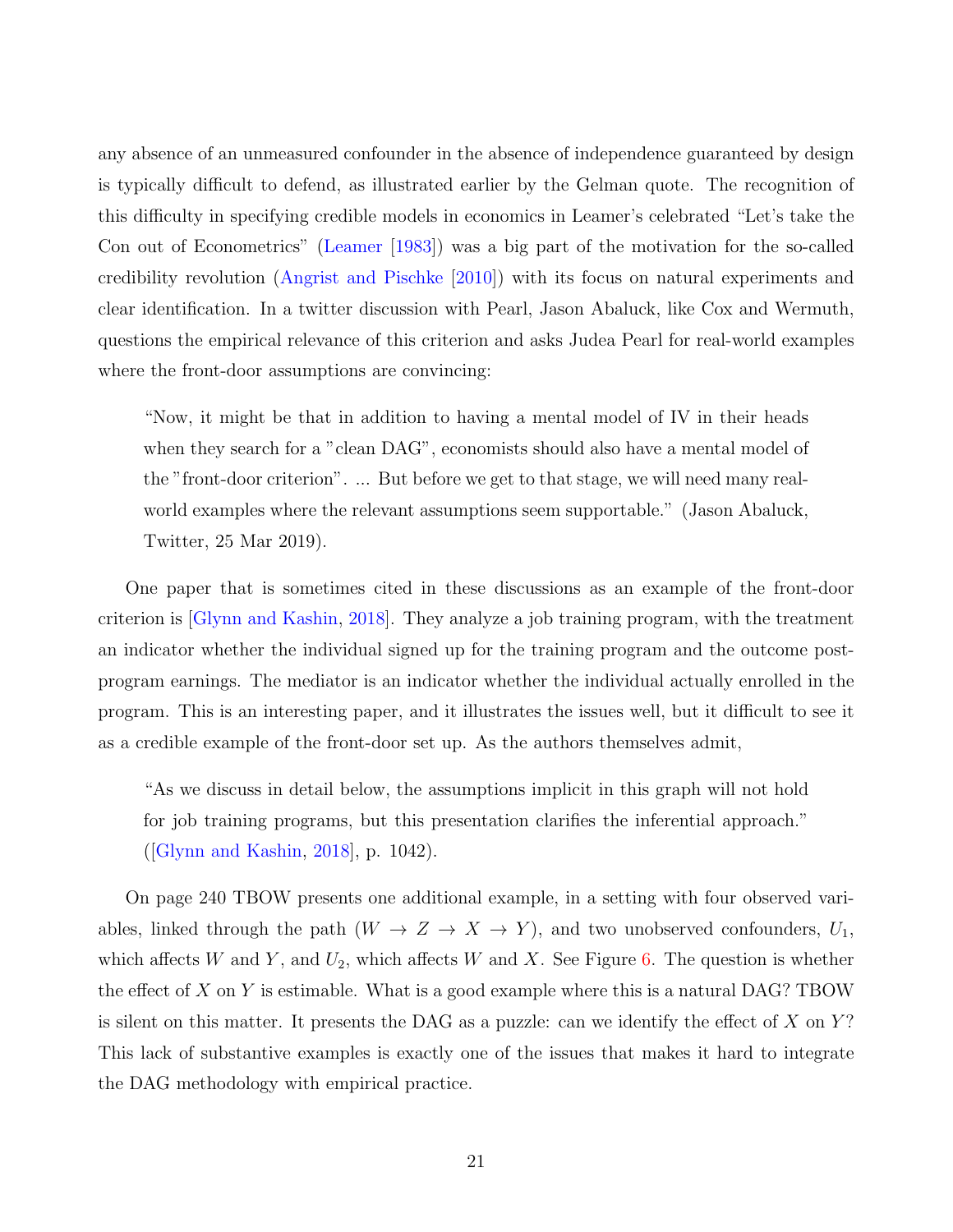

<span id="page-23-0"></span>Figure 6: (Based on: Figure 7.5, A new napkin problem? TBOW, P. 240)

#### 2.8 Mediation and Surrogates

Analyses involving *mediators*, discussed in Chapter 9 in TBOW, are common in biostatistics and epidemiology. They are not as common in economics, and probably deserve more attention in the latter. Here I discuss some of the basics and the related surrogacy analyses. Mediation is about understanding causal pathways from some variable to an outcome. See [\[MacKinnon,](#page-68-5) [2012,](#page-68-5) [VanderWeele and Vansteelandt,](#page-72-5) [2014,](#page-72-5) [Robins and Greenland,](#page-70-4) [1992,](#page-70-4) [Pearl,](#page-69-3) [2014,](#page-69-3) [VanderWeele,](#page-72-6) [2015,](#page-72-6) [Pearl,](#page-69-4) [2001,](#page-69-4) [Lok,](#page-68-6) [2016\]](#page-68-6).

Let us consider a specific example from [\[VanderWeele,](#page-72-6) [2015\]](#page-72-6). There is a well-established association between some genetic variances on chromosome 15q25.1 and lung cancer. Part of this link may be through smoking. So, in this case we are interested in understanding the role of a potential mediator, smoking  $(S)$  in the causal link between the genetic variation  $(X)$  on lung cancer  $(Y)$ . There may be an observed confounder W that affects the variable of interest, the genetic variant, the mediator, smoking, and the outcome, lung cancer. Figure [7\(](#page-24-0)a) presents the basic mediation case. There is a direct causal link from the basic treatment to the outcome, as well as a link from the basic treatment to the mediator and from the mediator to the outcome. In this case, with no unobserved confounders complicating matters, we can infer all the causal effects, and we can separate out the direct effect of the genetic variation and the indirect effect that is mediated through smoking. Let us be more specific. There are three effects we are interested in. First, the total effect of the genetic variation on lung cancer. We can identify that total effect given the DAG because there are no back-door paths. Second, the indirect effect of the genetic variation on lung cancer. This consists of two components, the effect of genetic variation on smoking, and the effect of smoking on lung cancer. Given the DAG we can estimate the first of these two because there is no back-door path. We can also estimate the second, the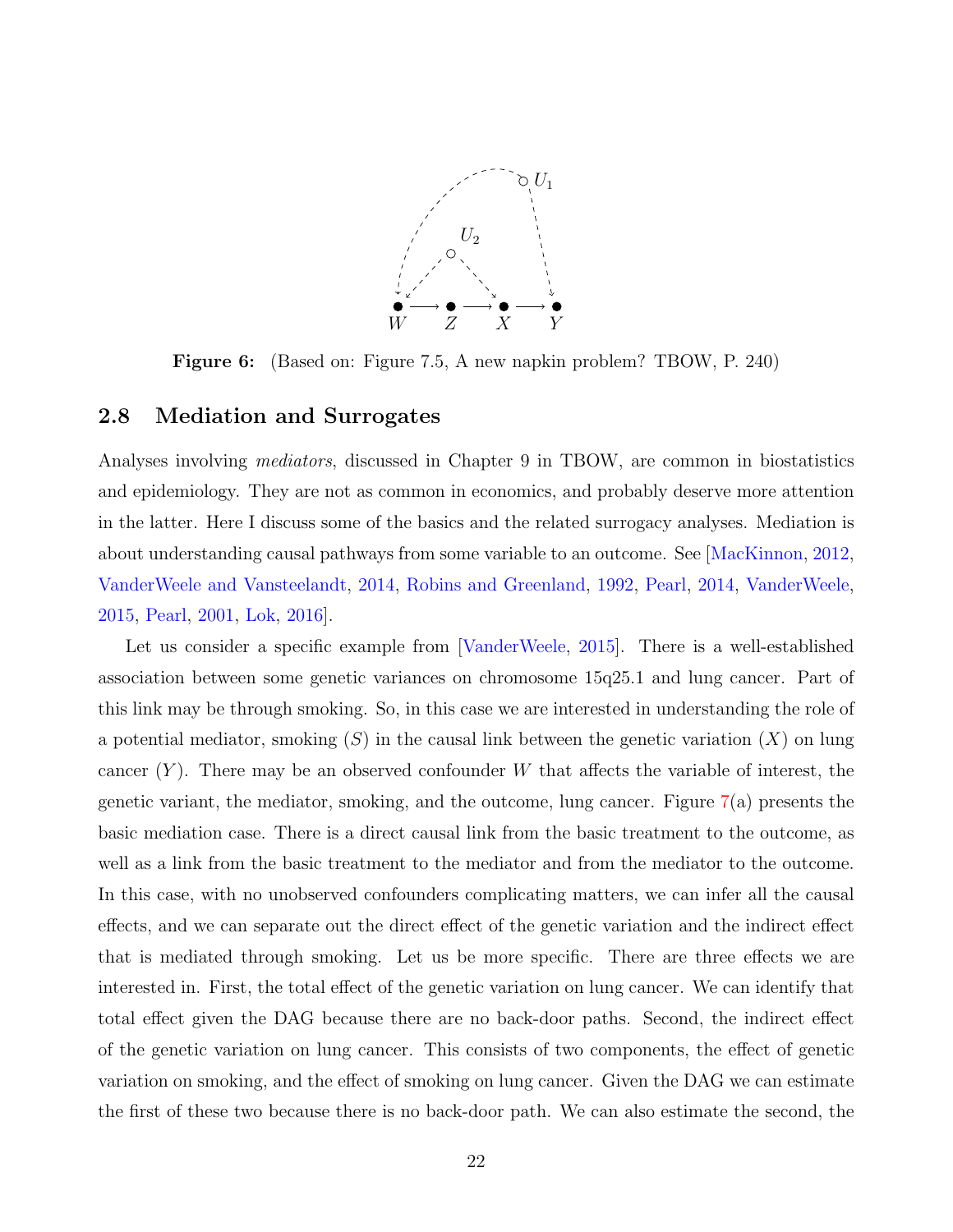<span id="page-24-0"></span>

Figure 7: Mediation and Surrogacy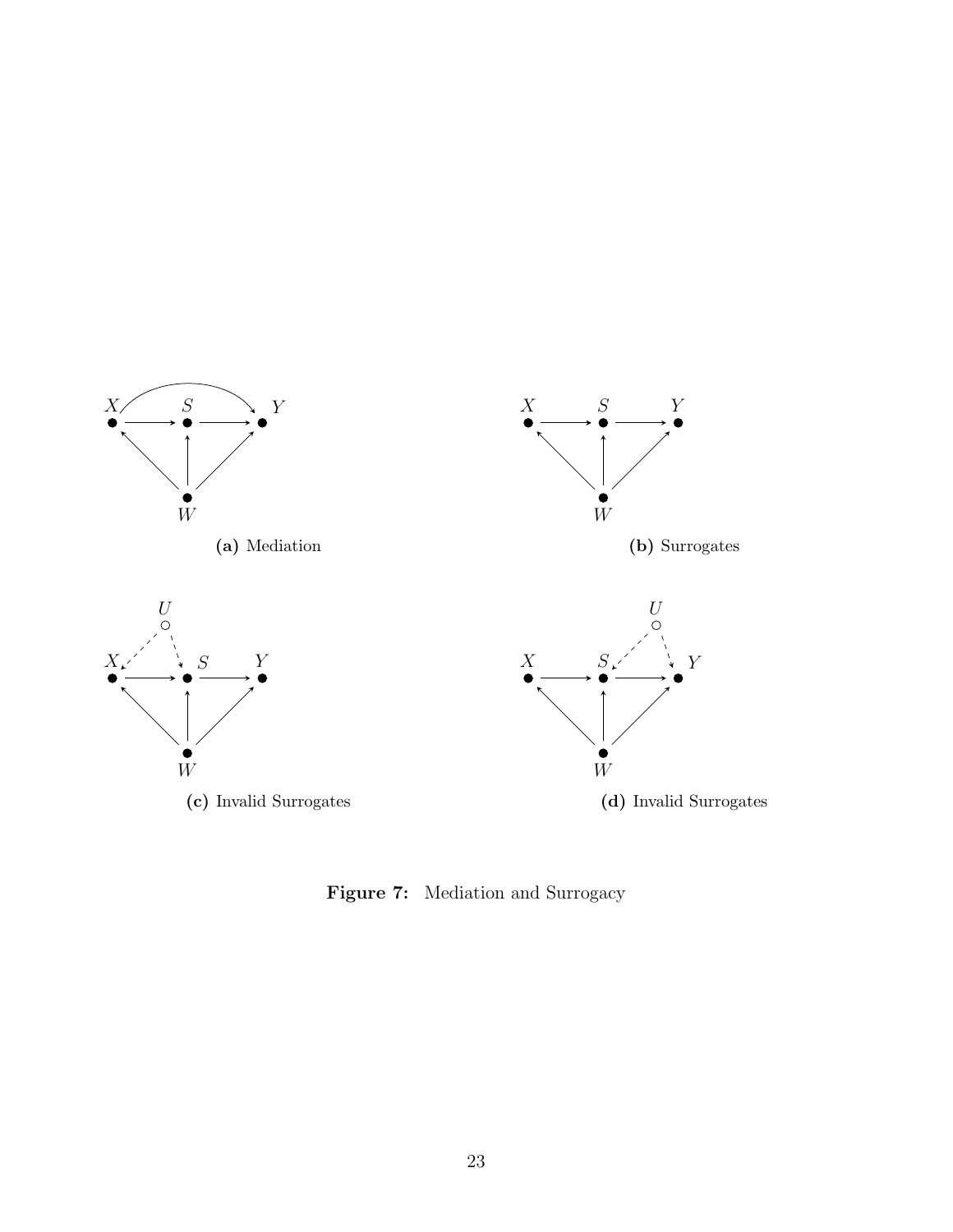effect of smoking on lung cancer by controlling for the genetic variation. Third, the direct effect, which we can infer by subtracting the indirect effect from the total effect. See [\[VanderWeele,](#page-72-6) [2015\]](#page-72-6) for details, an exposition of the precise definition of the estimands using the PO approach.

The value of the mediation analysis is that it sheds light on the causal pathways. The challenge is that it requires us to identify a number of constituent causal effects. As such it requires more assumptions than those required for estimating the total effect alone. However, if those assumptions are satisfied, it delivers more than simply the total effect.

A closely related set up is that of surrogate variables. The basic DAG is shown in Figure [7\(](#page-24-0)b). Compared to the mediation set up a key additional assumption is that there is no direct effect in this case. Under the same assumptions as required for the mediation case this would lead to testable restrictions, but the typical use case is a different one. As in [\[Athey, Chetty, Imbens,](#page-61-5) [and Kang,](#page-61-5) [2016\]](#page-61-5), a prominent use case is that with two samples (see also [\[Gupta, Kohavi,](#page-65-3) [Tang, and Xu,](#page-65-3) [2019\]](#page-65-3) discussing the use of surrogacy methods in the context of experimentation in tech companies). The first sample comes from a randomized experiment where both the basic treatment and the surrogates/mediators are observed (possibly plus some pre-treatment variables), but not the outcome of interest. The second sample is from an observational studie where only the surrogates and the primary outcome are observed (possibly plus the pre-treatment variables), but not the basic treatment. The goal is to estimate the causal effect of the treatment on the outcome, without ever seeing data on the the treatment and the outcome for the same units. In practice the setting often involves multiple surrogates. For example, in an online experimental setting one may observe many intermediate outcomes in a short term experiment, without observing the long term outcome of interest.

In the surrogate case, as in the mediation case, the DAG can clarify the content of the assumptions. In particular it rules out a direct effect of the treatment on the outcome (as in Figure  $7(a)$  $7(a)$ ). It also rules out unobserved confounders that affect both the treatment and the surrogates (as in Figure [7\(](#page-24-0)c)). Finally, it rules out by assumption unobserved confounders that affect both the surrogates and the primary outcome (as in Figure  $7(d)$  $7(d)$ ). The DAGs have less to offer in terms of estimation strategies and formal statistical assumptions in this setting. Here the PO framework offers clear estimation strategies and methods for inference. See [\[Athey, Chetty,](#page-61-5) [Imbens, and Kang,](#page-61-5) [2016\]](#page-61-5) for details. Note also the close connection between the surrogate DAG and the instrumental variables DAG.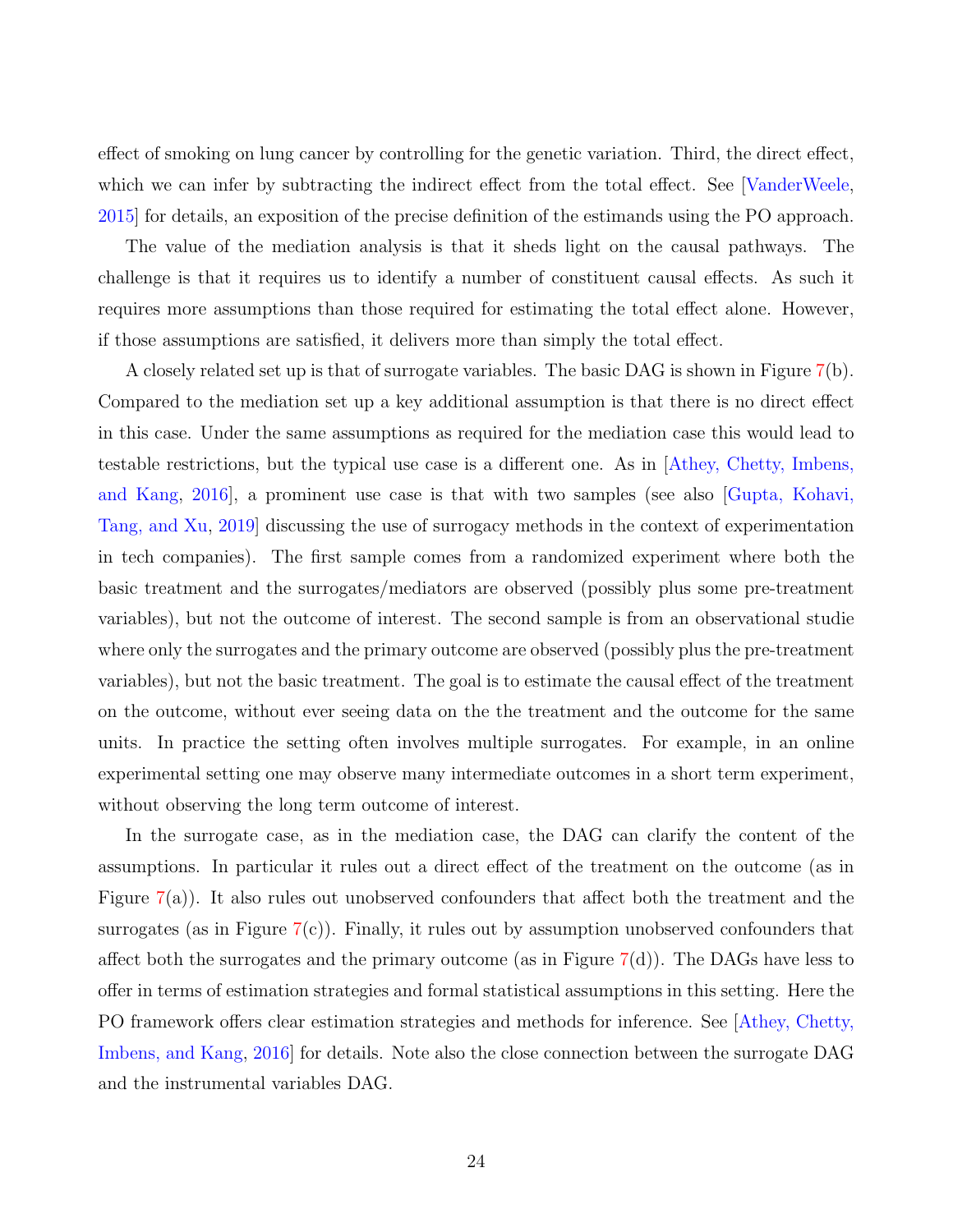# 2.9 "Elements of Causal Inference," ([Peters, Janzing, and Schölkopf, [2017\]](#page-70-1), [Peters, Janzing, and Schölkopf, 2017]) and Other New Developments

[\[Peters, Janzing, and Sch¨olkopf,](#page-70-1) [2017\]](#page-70-1) is a fascinating book discussing new directions for causal inference followed in the computer science literature, often using graphical models. Many of the problems studied in this book are quite different from those studied traditionally in the economics literature. For example, there is much interest in the literature that [\[Peters, Janzing,](#page-70-1) and Schölkopf, [2017\]](#page-70-1) draws on in assessing the direction of causality, whether  $X$  causes  $Y$  or Y causes X. This question has recieved much attention in the econometric literature in the context of time series data, leading to the concept of Granger-Sims causality ([\[Granger,](#page-64-6) [1969,](#page-64-6) [Sims,](#page-71-7) [1972,](#page-71-7) [Chamberlain,](#page-62-3) [1982\]](#page-62-3)). The CS literature is focused on a cross-section setting, where we have observations on exchangeable pairs  $(X_i, Y_i)$ . Consider for example two linear models:

 $Y_i = \alpha_0 + \alpha_1 X_i + \varepsilon_i,$ 

and

$$
X_i = \beta_0 + \beta_1 Y_i + \eta_i.
$$

Can we tell which of these models is the right one? Obviously without additional assumptions we cannot, but if we are willing to put additional structure on the model we may be able to make progress. For example, [Peters, Janzing, and Schölkopf, [2017\]](#page-70-1) considers the assumption that the unobserved term  $(\varepsilon_i \text{ or } \eta_i)$  is independent of the right-hand side variable. This is still not sufficient for choosing between the models if the distributions are Gaussian, but outside of that, we can now tell the models apart. Identifying models based on this type of assumption is not common in economics. The basic question is also an unusual one in economics settings. Typically we know the cause and the outcome, the questions are about the magnitude of the causal effects, and the possible presence of unmeasured confounders. For example we are interested in the effect of education on earnings, not the effect of earnings on education because we know which comes first.

This example shows how the questions studied in this literature are different from those in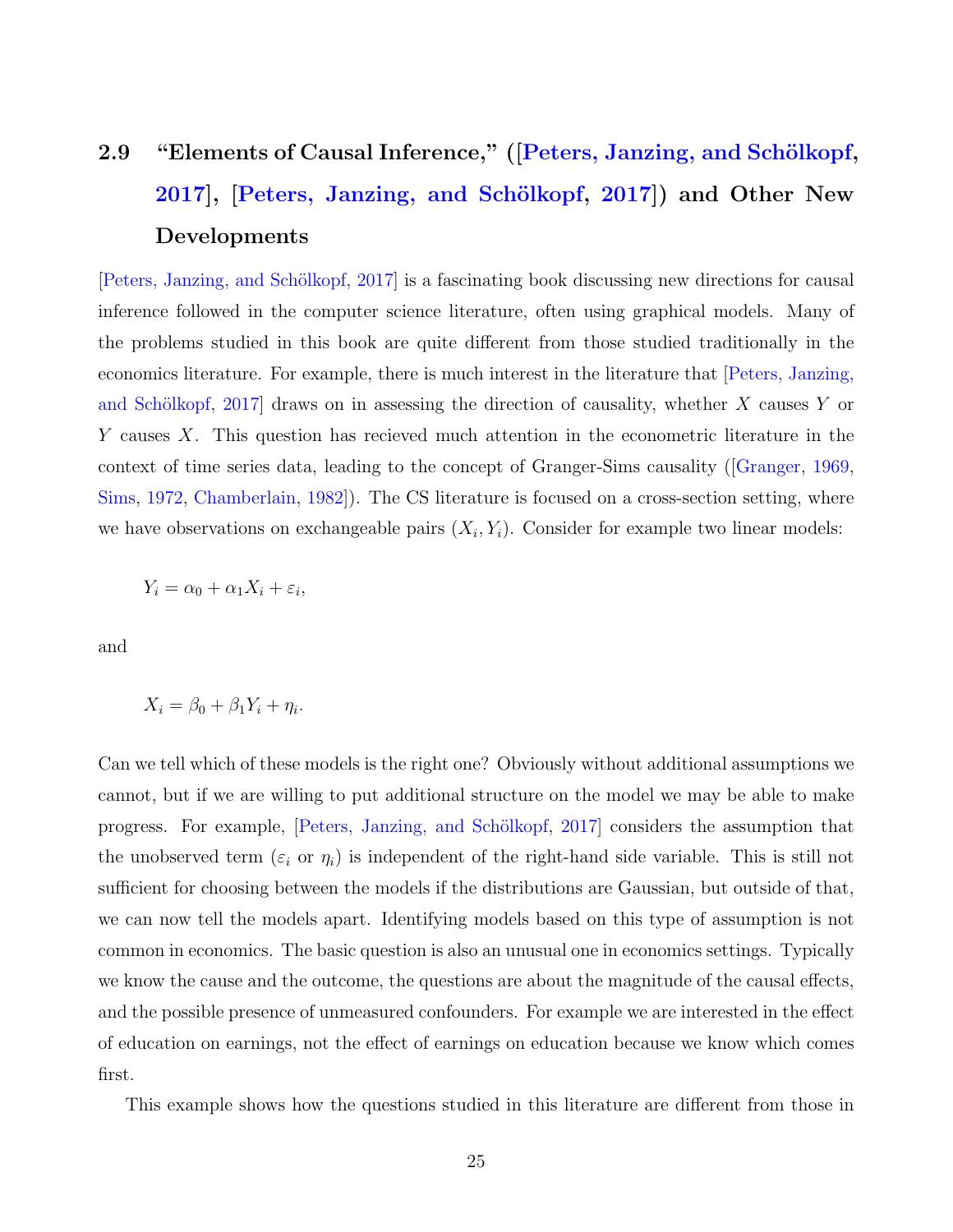economics. This is particularly true for the questions on causal discovery ([\[Uhler, Raskutti,](#page-72-7) Bühlmann, Yu, et al., [2013,](#page-72-7) [Glymour, Scheines, and Spirtes,](#page-64-0) [2014,](#page-64-0) [Hoyer, Janzing, Mooij, Pe-](#page-66-0)ters, and Schölkopf, [2009,](#page-66-0) Lopez-Paz, Nishihara, Chintala, Schölkopf, and Bottou, [2017,](#page-68-0) [Mooij,](#page-69-5) Peters, Janzing, Zscheischler, and Schölkopf, [2016\]](#page-69-5)), where the goal is to find causal structure in data, without starting with a fully specified model. The fact that the questions in this literature are currently quite different from those studied in economics does not take away from the fact that ultimately the results in this literature may be very relevant. The aim is to infer from complex data directly the causal structure governing these data. If succesful, this would be very relevant for social science questions, but it is currently not there yet.

## <span id="page-27-0"></span>3 Potential Outcomes and the Rubin Causal Model

What I refer to here as the PO framework is what [\[Holland,](#page-66-1) [1986\]](#page-66-1) calls the Rubin Causal Model. [\[Rubin,](#page-71-2) [1974\]](#page-71-2) is a very clear and non-technical introduction, and [\[Imbens and Rubin,](#page-67-0) [2015\]](#page-67-0) is a textbook treatment. It has many antecedents in the econometrics literature, as early as the 1930s and 1940s and it is currently widely used in the empirical economics literature. Here I give a brief overview. The starting point is a population of units. There are then three components of the PO approach. First, there is a treatment/cause that can take on different values for each unit. Each unit in the population is characterized by a set of potential outcomes  $Y(x)$ , one for each level of the treatment. In the simplest case with a binary treatment there are two potential outcomes,  $Y(0)$  and  $Y(1)$ , but in other cases there can be more. Only one of these potential outcomes can be observed, namely the one corresponding to the treatment received:

$$
Y^{\text{obs}} = Y(X) = \sum_{x} Y(x) \mathbf{1}_{X=x}.
$$

The others are ex post counterfactuals. The causal effects correspond to comparisons of the potential outcomes, of which at most one can be observed, with all the others missing. Paul Holland refers to this as the "fundamental problem of causal inference," ([\[Holland,](#page-66-1) [1986\]](#page-66-1), p. 59). This leads to the second component, the presence of multiple units so that we can see units receiving each of the variour treatments. The third key component is the assignment mechanism that determines which units receive which treatments. Much of the literature has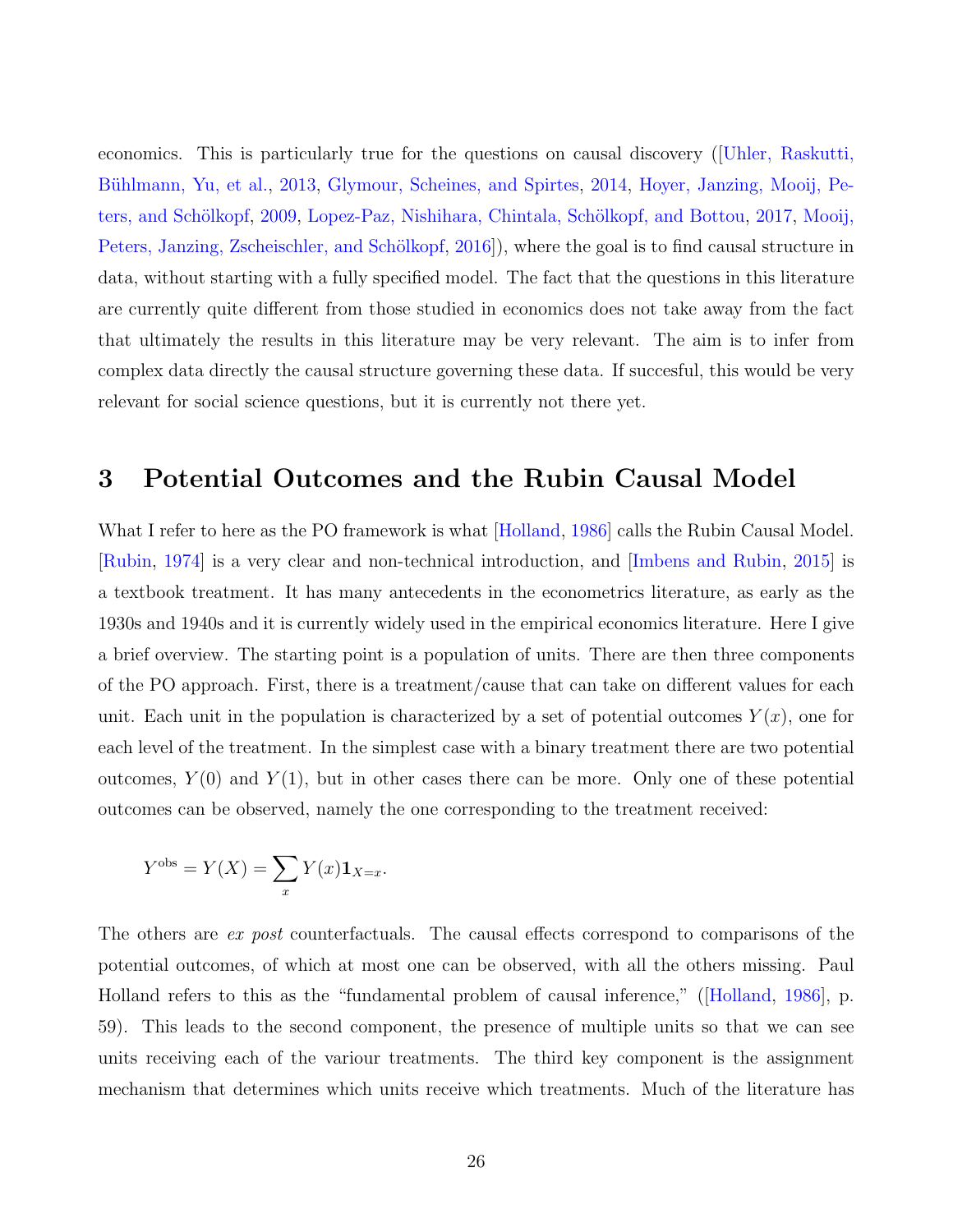concentrated on the case with just a single binary treatment, with the focus on estimating the average treatment effect of this binary treatment for the entire population or some subpopulation

$$
\tau = \mathbb{E}[Y_i(1) - Y_i(0)].
$$

In the do-calculus, this would be written as  $\tau = \mathbb{E}[Y(do(1)fs) - Y(do(0))]$ . At this stage the difference between the PO and DAG approach is relatively minor. The disctinction between  $P(Y|X = x)$  and  $P(Y|do(x))$  in the PO framework corresponds to the difference between  $P(Y^{\text{obs}}|X=x)$  and  $P(Y(x))$ . There is a smaller literature on the case with discrete or continuous treatments  $(e.g.,$  [\[Imbens,](#page-66-4) [2000\]](#page-66-4)).

#### 3.1 Potential Outcomes and Econometrics

For each unit, and for each value of the treatment, there is a potential outcome that could be observed if that unit was exposed to that level of the treatment. We cannot see the set of potential outcomes for a particular unit because each unit can be exposed to at most one level of the treatment, and only the potential outcome corresponding to that level of the treatment can ever be observed. With a single unit and a binary treatment, the two potential outcomes could be labelled  $Y(0)$  and  $Y(1)$ , with the causal effect being a comparison of the two, say, the difference  $Y(1) - Y(0)$ . This is a simple, but powerful notion. It has resonated with the econometrics and empirical economics community partly because it directly connects with the way economists think about, say, demand and supply functions. The notion of potential outcomes is very clearly present in the work of Wright, Tinbergen and Haavelmo in the 1930s and 1940s ([\[Wright,](#page-73-0) [1928,](#page-73-0) [Tinbergen,](#page-72-0) [1930,](#page-72-0) [Haavelmo,](#page-65-0) [1943\]](#page-65-0)). Tinbergen carefully distinguishes in his notation between the price as an argument in the supply and demand function, and the realized equilibrium price:

"Let  $\pi$  be any imaginable price; and call total demand at this price  $n(\pi)$ , and total supply  $a(\pi)$ . Then the actual price p is determined by the equation

 $a(p) = n(p),$ 

so that the actual quantity demanded, or supplied, obeys the condition  $u = a(p)$  $n(p)$ , where u is this actual quantity.'' ([\[Tinbergen,](#page-72-0) [1930\]](#page-72-0), translated in [\[Hendry and](#page-65-4)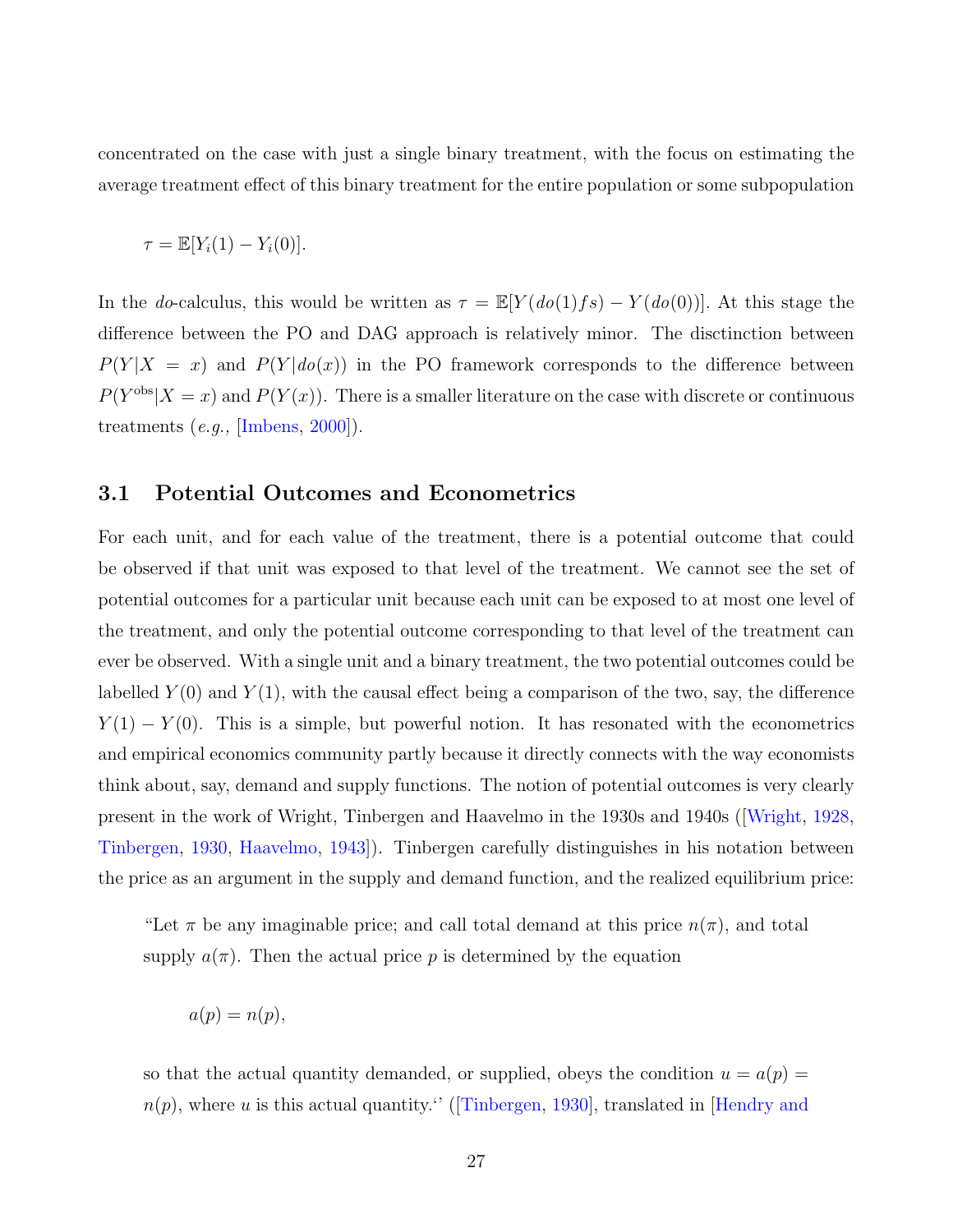[Morgan,](#page-65-4) [1997\]](#page-65-4), p. 233)

Similarly, Haavelmo writes:

"Assume that if the group of all consumers in the society were repeatedly furnished with the total income, or purchasing power,  $r$  per year, they would, on the average, or 'normally', spend a total amount  $\bar{u}$  for consumption per year, equal to

$$
\bar{u} = \alpha r + \beta,
$$

where  $\alpha$  and  $\beta$  are constants. The amount, u actually spent each year might be different from  $\bar{u}$ ." (italics in original, [\[Haavelmo,](#page-65-0) [1943\]](#page-65-0), p. 3)

Some of the clarity of the potential outcomes that is present in [\[Tinbergen,](#page-72-0) [1930\]](#page-72-0) and [\[Haavelmo,](#page-65-0) [1943\]](#page-65-0) got lost in some of the subsequent econometrics. The Cowles Foundation research that led to the general simultaneous equations set up modeled only the observed outcomes and lost the notation for the potential outcomes. The resurgence of the use of potential outcomes in the program evaluation literature starting with [\[Heckman,](#page-65-5) [1990\]](#page-65-5) and [\[Manski,](#page-68-7) [1990\]](#page-68-7) was so effective precisely because of the precursors in the earlier econometric literature. Note also that the potential outcomes, here the supply and demand function, are taken as primitives, in line with much of the economic literature.

## 3.2 The Assignment Mechanism

The second key component of the PO approach is the assignment mechanism. Given the multiple potential outcomes for a unit, there is only one of these that can be observed, namely the realized outcome corresponding to the treatment that was received. Critical is how the treatment was chosen, that is the assignment mechanism, as a function of the pretreatment variables and the potential outcomes.. In the simplest case, that of a completely randomized experiment, it is known to the researcher how the treatment was determined: it did not depend on the potential outcomes, and it has a known distribution. For this case we understand the critical analyses well. This can be relaxed by assuming only unconfoundedness, where the assignment mechanism is free of dependence on the potential outcomes, but can depend in arbitrary and unknown ways on the pretreatment variables. Again there is a huge literature with many well-understood methods.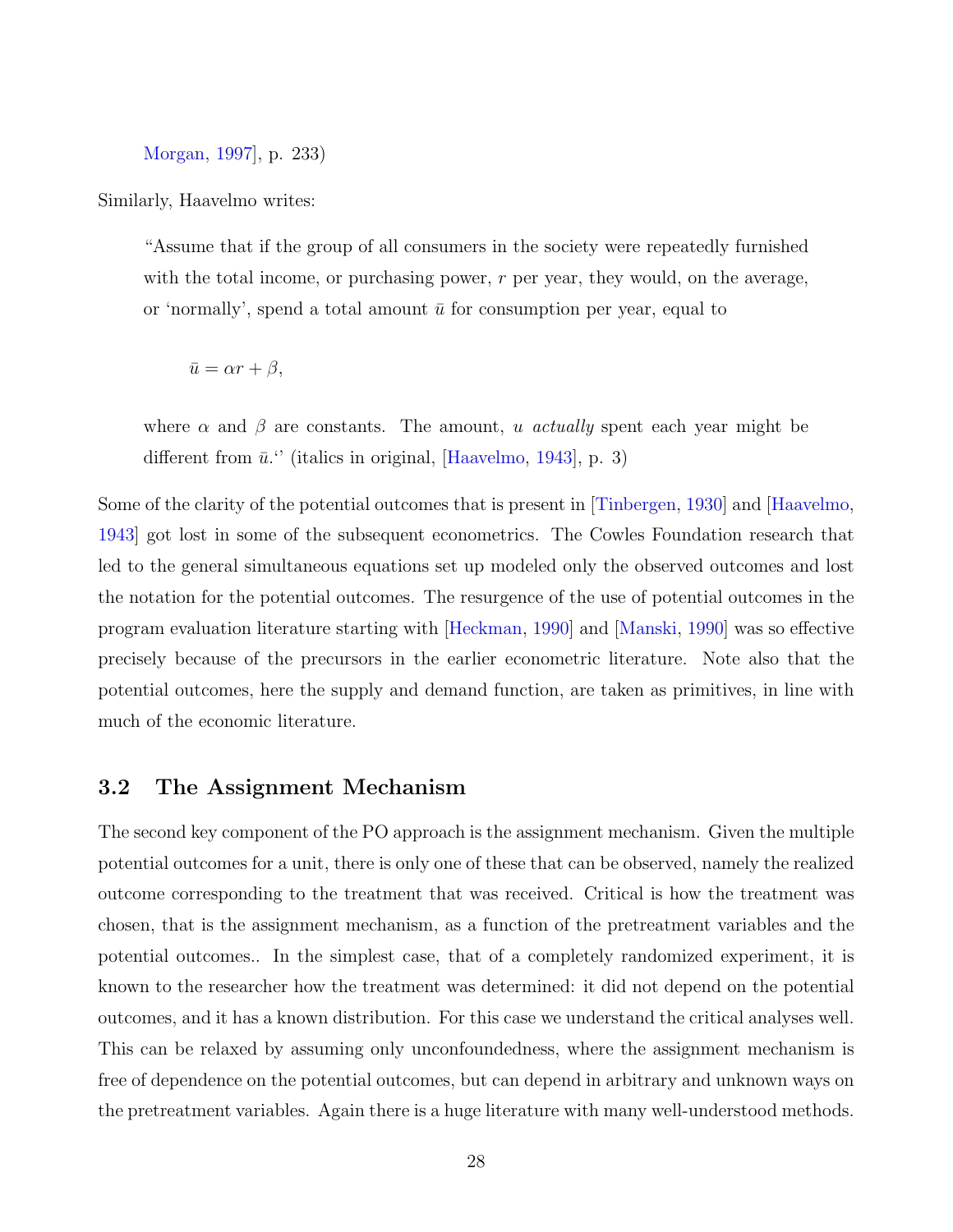See [\[Imbens,](#page-66-2) [2004,](#page-66-2) [Imbens and Rubin,](#page-67-0) [2015,](#page-67-0) [Rubin,](#page-71-0) [2006,](#page-71-0) [Abadie and Cattaneo,](#page-59-5) [2018\]](#page-59-5) for recent reviews. The most complicated case is where selection is partly on unobservables, and this case has received the most attention in the econometrics literature.

## 3.3 Multiple Units and Interference

In many analyses researchers assume that there is no interference between units, part of what Rubin calls SUTVA (stable unit treatment value assumption). This greatly simplifies analyses, and makes it conceptually easier to separate the questions of identification and estimation. However, the assumption that there is no interference is in many cases implausible. There is also a large and growing literature analyzing settings where this assumption is explicitly relaxed. Within the PO framework this is conceptually straightforward. Key papers include Manski, [1993,](#page-68-8) [Hudgens and Halloran,](#page-66-5) [2008,](#page-66-5) [Athey, Eckles, and Imbens,](#page-61-6) [2018a,](#page-61-6) [Aronow,](#page-60-5) [2012,](#page-60-5) [Aronow](#page-60-6) [and Samii,](#page-60-6) [2013,](#page-60-6) [Basse, Feller, and Toulis,](#page-61-7) [2019\]](#page-61-7). In many of the settings considered in this literature it is not so clear what the joint distribution is that can be estimated precisely in large samples. As a result the separation between identification of the distribution of observed variables and the identification of causal effects that underlies many of the DAG analyses is no longer so clear. Recent work using DAGs with interference includes [\[Ogburn, VanderWeele,](#page-69-1) [et al.,](#page-69-1) [2014\]](#page-69-1).

## 3.4 Randomized Experiments and Experimental Design

In the PO literature there is a very special place for randomized experiments. Consider the simplest such setting, where  $N_t$  units out of the population are randomly selected to receive the treatment and the remaining  $N_c = N - N_t$  are assigned to the control group, and where the no-interference assumption holds. The implication of the experimental design is that the treatment is independent of the potential outcomes, or

$$
W_i \perp \!\!\! \perp \!\!\! \perp \big(Y_i(0),Y_i(1)\big).
$$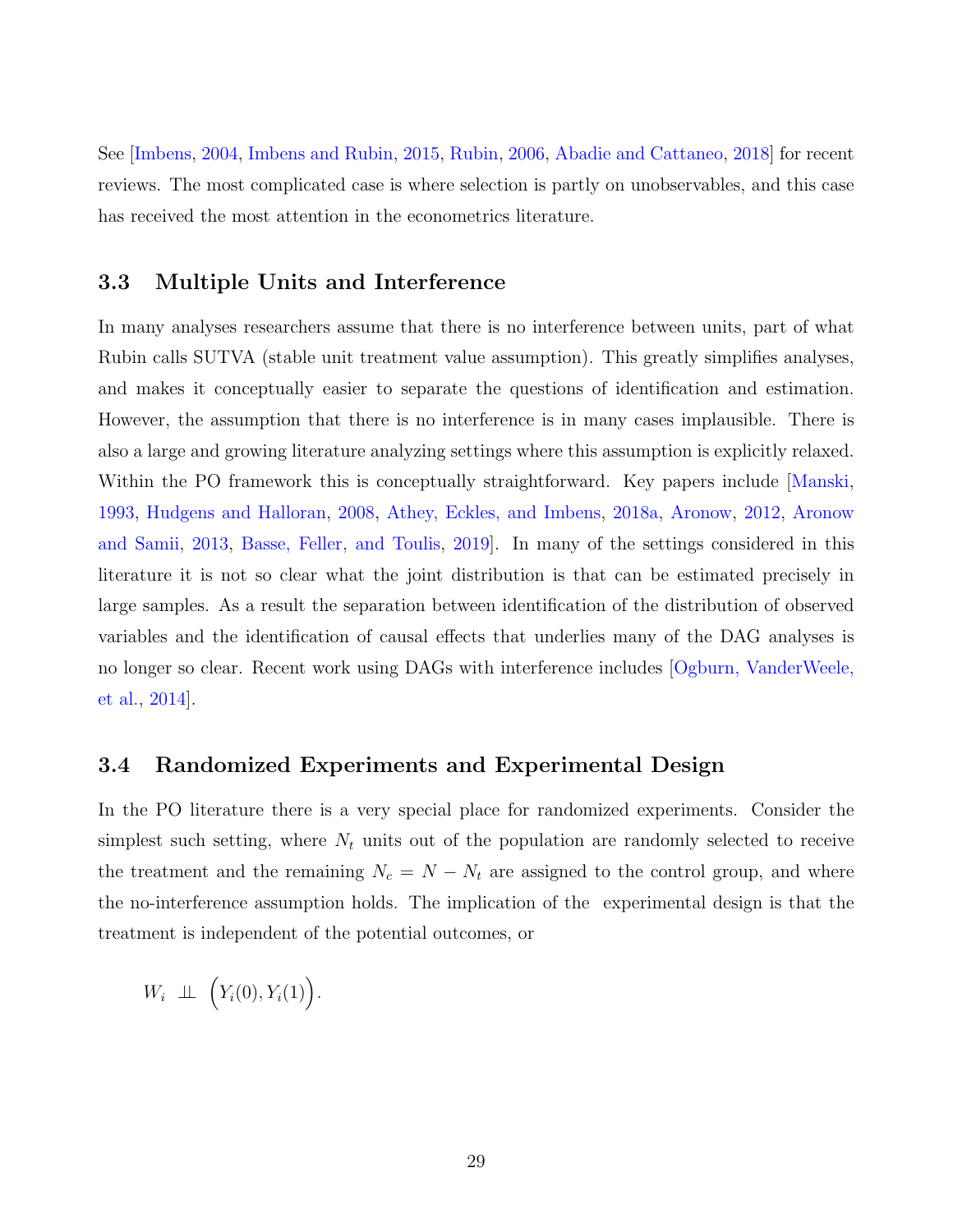This validates simple estimation strategies. For example, it implies that

$$
\hat{\tau} = \overline{Y}_t - \overline{Y}_c
$$
, where  $\overline{Y}_t = \frac{1}{N_t} \sum_{i: W_i = 1} Y_i$ , and  $\overline{Y}_c = \frac{1}{N_c} \sum_{i: W_i = 0} Y_i$ ,

is unbiased for the average treatment effect, and that

$$
\frac{1}{N_t(N_t-1)}\sum_{i:W_i=1} (Y_i - \overline{Y}_t)^2 + \frac{1}{N_c(N_c-1)}\sum_{i:W_i=0} (Y_i - \overline{Y}_c)^2,
$$

is a conservative estimator for the variance.

The primacy of randomized experiments has long resonated with economists, despite the limited ability to actually do randomization. Since the late 1990s the development economics literature has embraced the strength of experiments ([\[Banerjee and Duflo,](#page-61-8) [2008\]](#page-61-8)), leading to a huge empirical literature that has had a major influence on policy. [\[Angrist and Pischke,](#page-60-4) [2010\]](#page-60-4) quote [\[Haavelmo,](#page-65-6) [1944\]](#page-65-6) as arguing that we should at least have such an experiment in mind:

"Over 65 years ago, Haavelmo submitted the following complaint to the readers of Econometrica (1944, p. 14): A design of experiments (a prescription of what the physicists call a crucial experiment) is an essential appendix to any quantitative theory. And we usually have some such experiment in mind when we construct the theories, although–unfortunately–most economists do not describe their design of experiments explicitly." ([\[Angrist and Pischke,](#page-60-4) [2010\]](#page-60-4), p. )

Similarly, the statistics literature is of course full of claims that randomized experiment are the most credible setting for making causal claims. [\[Freedman,](#page-64-7) [2006\]](#page-64-7) for example is unambiguous about the primacy of RCTs:

"Experiments offer more reliable evidence on causation than observational studies" ([\[Freedman,](#page-64-7) [2006\]](#page-64-7), abstract).

When going beyond randomized experiments, researchers in the PO framework often analyze observational studies by viewing them as emulating particular randomized experiments, and analyzing them as if there was approximately a randomized experiment. The *natural ex*periment and credibility revolution literatures ([\[Angrist and Pischke,](#page-60-4) [2010\]](#page-60-4)), and much of the subsfsequent empirical literature, are focused on finding settings where assignment is as good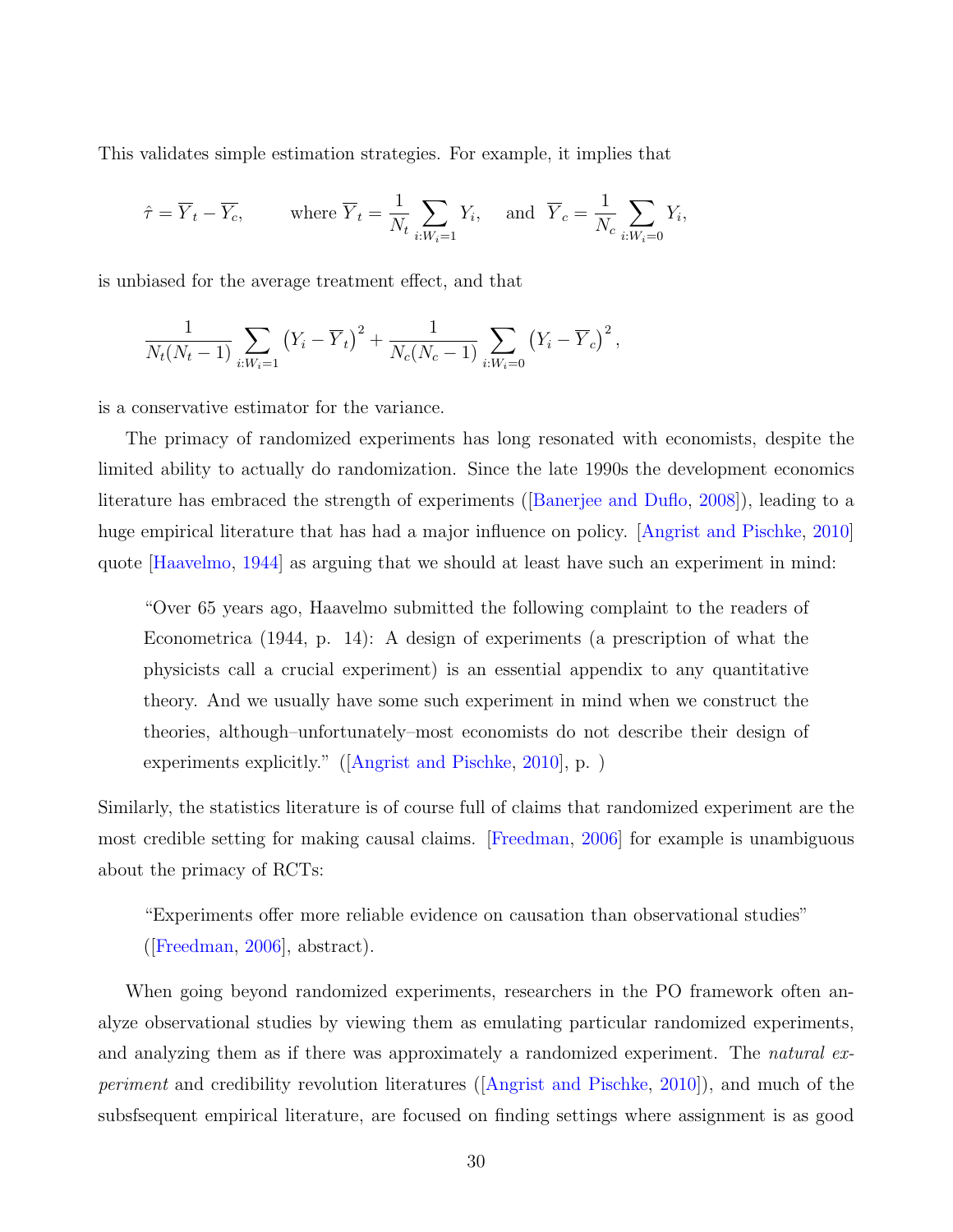as random at least for a subpopulation, using the various identification strategies including matching, regression discontinuity designs, synthetic control methods, and instrumental variables. In contrast, the graphical literature is largely silent about experiments, and does not see them as special. In fact, Pearl proudly proclaims himself a skeptic of any superiority of RCTs. When Angus Deaton and Nancy Cartwright write "We argue that any special status for RCTs is unwarranted." ([\[Deaton and Cartwright,](#page-63-3) [2018\]](#page-63-3), page 2), Pearl comments that

"As a veteran skeptic of the supremacy of the RCT, I welcome D&C's challenge wholeheartedly." ([\[Pearl,](#page-69-6) [2018a\]](#page-69-6))

If anything the importance of RCTs has increased in recent years, both in academic circles, as well as outside in the tech companies: "Together these organizations [Airbnb, Amazon, Booking.com, Facebook, Google, LinkedIn, Lyft, Microsoft, Netflix, Twitter, Uber, Yandex, and Stanford University, GWI] tested more than one hundred thousand experiment treatments last year" ([\[Gupta, Kohavi, Tang, and Xu,](#page-65-3) [2019\]](#page-65-3), p.20). This has spurred a new literature on the design of experiments in complex environments. There are now many computer scientists, economists and statisticians working on complex experimental designs that take account of interference ([\[Hudgens and Halloran,](#page-66-5) [2008,](#page-66-5) [Athey, Eckles, and Imbens,](#page-61-6) [2018a,](#page-61-6) [Aronow,](#page-60-5) [2012,](#page-60-5) [Aronow and Samii,](#page-60-6) [2013,](#page-60-6) [Basse, Feller, and Toulis,](#page-61-7) [2019\]](#page-61-7), and that use multi-armed bandit methods and other adaptive designs, [\[Scott,](#page-71-8) [2010,](#page-71-8) [Dimakopoulou, Athey, and Imbens,](#page-63-4) [2017,](#page-63-4) [Dimakopoulou, Zhou, Athey, and Imbens,](#page-63-5) [2018\]](#page-63-5). Even in the traditional setting of RCTs for medical treatments these issues have led to new and innovative designs, e.g., [\[Isakov, Lo, and](#page-67-5) [Montazerhodjat,](#page-67-5) [2019,](#page-67-5) [Das and Lo,](#page-63-6) [2017\]](#page-63-6).

## 3.5 Unconfoundedness

One of the most common settings for estimating treatment effects is that under unconfoundedness. The key assumption is that given a set of pre-treatment variables it is assumed that assignment to treatment is independent of the potential outcomes.

$$
X_i \perp \!\!\! \perp \left(Y_i(0), Y_i(1)\right) \mid W_i.
$$

A DAG representing this set up is given in Figure  $8(a)$  $8(a)$ .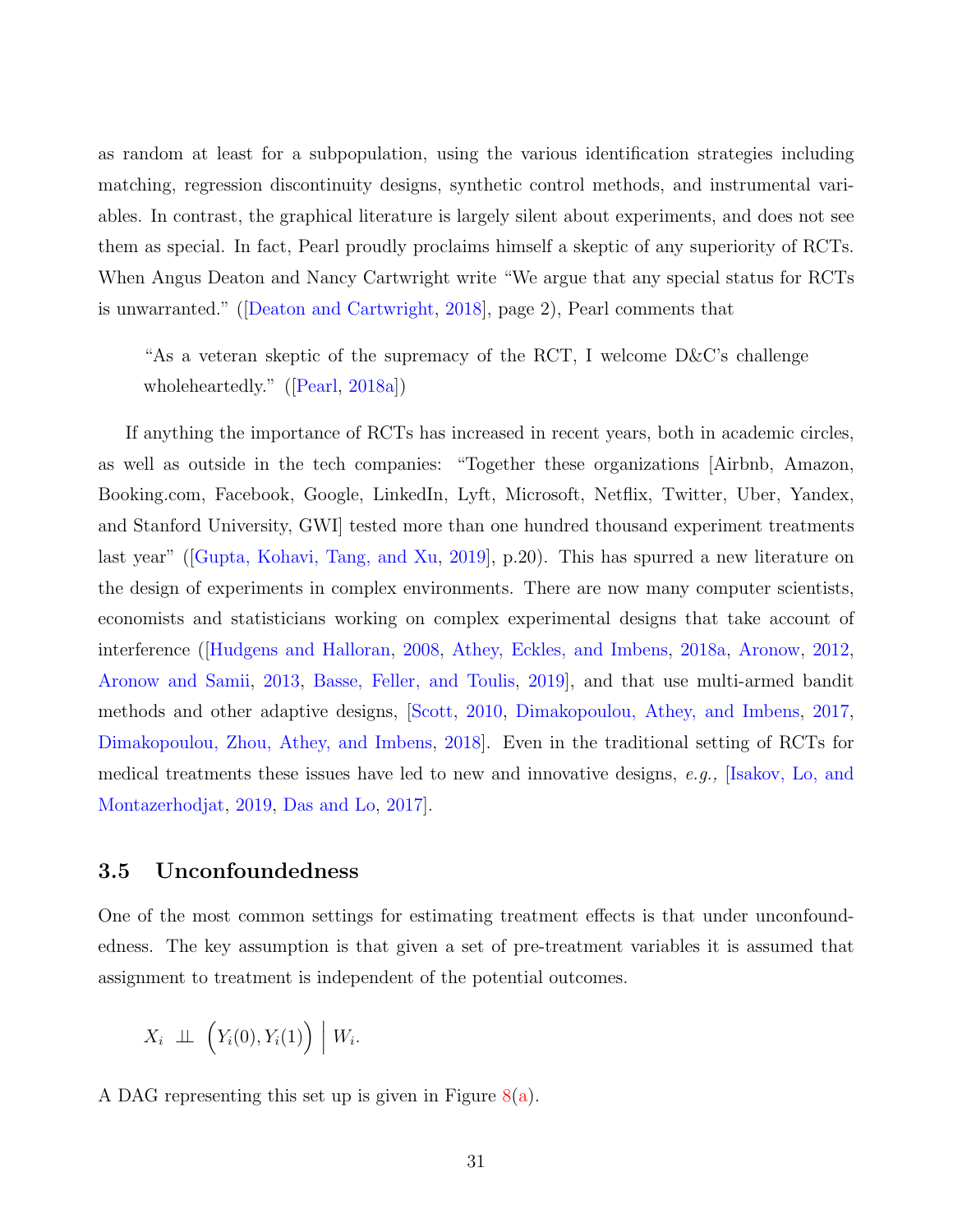<span id="page-33-0"></span>

Figure 8: Unconfoundedness with Multiple Observed Confounders

The DAG here does not include additional links between the pretreatment variable, but the estimation strategies justified by the DAG as given can allow for arbitrary links between them. It does rule out the presence of an unobserved confounder, e.g., the variable U in Figure  $8(b)$ . Because it is such a canonical setting, the subject of a huge theoretical literature as well as the basis for a vast empirical literature, it would appear that the form of the assumptions, graphical or algebraic, would no longer be a concern in practice because researchers understand what is the issue here, and can move easily between the DAG and the PO form. However, TBOW questions whether researchers understand these assumptions:

"Unfortunately, I have yet to find a single person who can explain what ignorability means in a language spoken by those who need to make this assumption or assess its plausibility in a given problem." (TBOW, p. 281).

The unconfoundedness assumption implies that the average treatment effect  $\tau = \mathbb{E}[Y_i(1) - Y_i(0)]$ can be written in terms of the observed variables as

$$
\tau = \mathbb{E}\Big[\mathbb{E}[Y_i|X_i = 1, W_i] - \mathbb{E}[Y_i|X_i = 0, W_i]\Big].
$$

As arguably the most common setting in empirical work for estimating treatment effects, there is a huge theoretical literature on specific methods for estimating the average effect of the treatment on the outcome in this case that has closely interacted with the similarly vast empirical literature.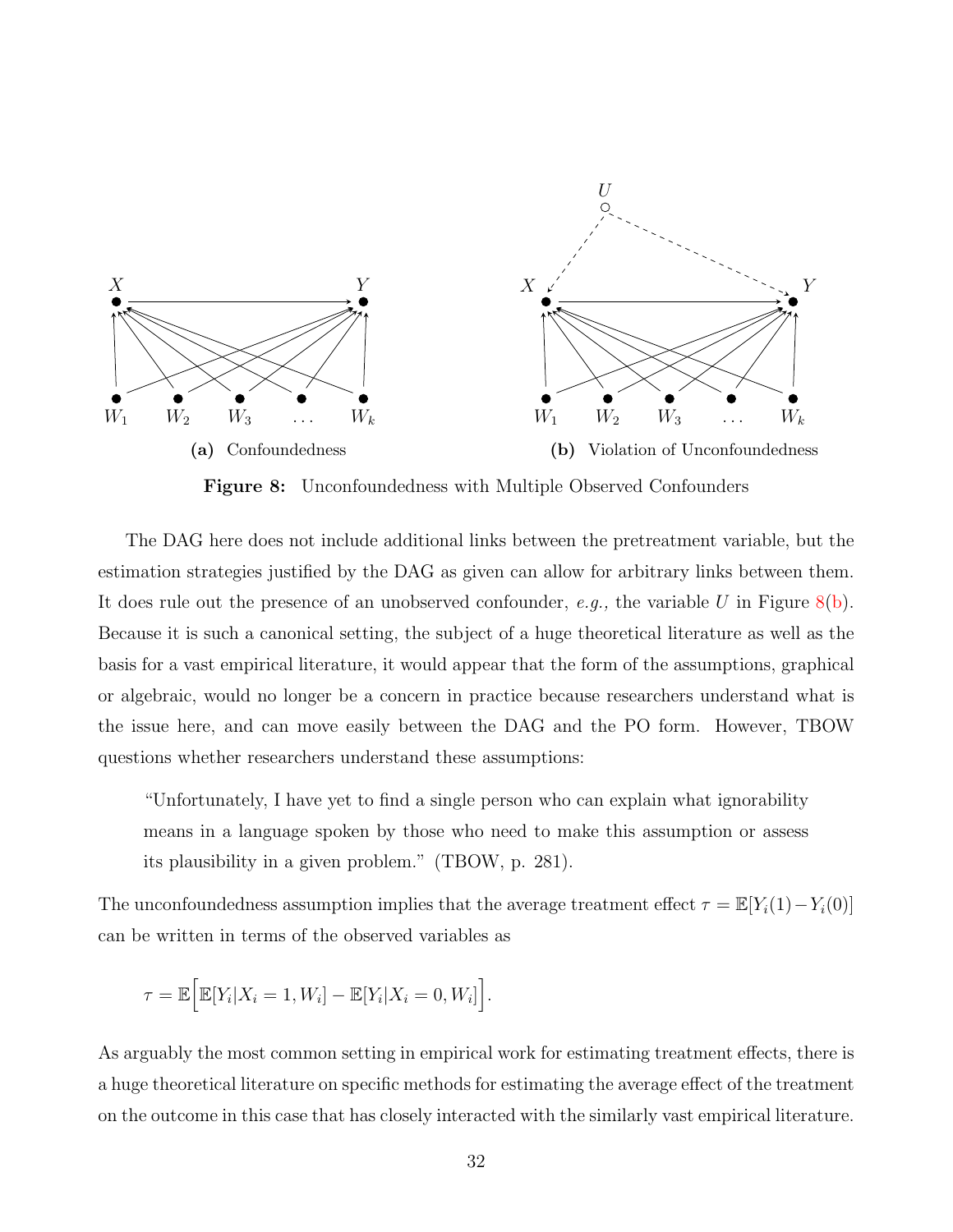All methods involve adjusting in some fashion for the difference in pretreatment values  $W_i$ between treated and control units. The methods differ in terms of the components of the joint distribution of the observed variables they focus on. A key paper is [\[Rosenbaum and Rubin,](#page-71-6) [1983b\]](#page-71-6), and more generally the papers in [\[Rubin,](#page-71-0) [2006\]](#page-71-0). A key result is that irrespective of the number of pre-treatment variables, it is sufficient to adjust for differences between treated and control units in just a scalar function of the pre-treatment variables, the propensity score, defined as  $e(x) = \text{pr}(W_i = 1 | X_i = x)$ . Much of the statistical and econometric literatures have focused on effective ways of implementing these ideas in statistics and econometrics. Common in practice is still the simple least squares estimator, but much of the methodological literature has developed more robust and efficient methods. Some focus on estimating  $\mu(x, w) = \mathbb{E}[Y_i | X_i = x, W_i = w]$ followed by averaging the difference  $\hat{\mu}(1, W_i) - \hat{\mu}(0, W_i)$  over the sample distribution of the pre-treatment variables  $W_i$ . Another strand of the literature has focused on inverse propensity score weighting, with the weight for unit i proportional to  $(e(W_i)^{X_i}(1-e(W_i))^{1-X_i})^{-1}$ , where  $e(w) = \text{pr}(X_i = 1|W_i = x)$  is the propensity score ([\[Rosenbaum and Rubin,](#page-71-6) [1983b\]](#page-71-6)). The current state of the literature is that the most effective and robust methods use estimates of the conditional outcome means as well as estimates of the propensity score, in what is referred to as doubly robust methods. See [\[Robins, Rotnitzky, and Zhao,](#page-70-5) [1994,](#page-70-5) [Imbens and Wooldridge,](#page-67-6) [2009,](#page-67-6) [Abadie and Cattaneo,](#page-59-5) [2018\]](#page-59-5) for surveys.

Recently this literature has focused on the case with a relatively large number of pretreatment variables [\(Chernozhukov et al.](#page-62-4) [\[2017\]](#page-62-4), [Athey et al.](#page-61-3) [\[2018b\]](#page-61-3), [Van der Laan and Rose](#page-72-8) [\[2011\]](#page-72-8), [Shi et al.](#page-71-9) [\[2019\]](#page-71-9)). Overlap issues in covariate distributions, absent in all the the DAG discussions, become prominent among practical problems ([\[Crump, Hotz, Imbens, and Mitnik,](#page-63-0) [2009,](#page-63-0) [D'Amour, Ding, Feller, Lei, and Sekhon,](#page-63-1) [2017\]](#page-63-1)). In this setting there has been much interaction with the machine learning literature, focusing on regularization methods that are effective given the particular causal estimand, rather than effective for prediction purposes. In this setting simply assuming that one knows or can consistently estimate the joint distribution of all variables in the model, which is the basis of the discussion in TBOE and [\[Pearl,](#page-69-0) [2000\]](#page-69-0), is not helpful, and the corresponding "statistical vs. causal dichotomy" ([\[Pearl,](#page-69-0) [2000\]](#page-69-0), p. 348) becomes blurred.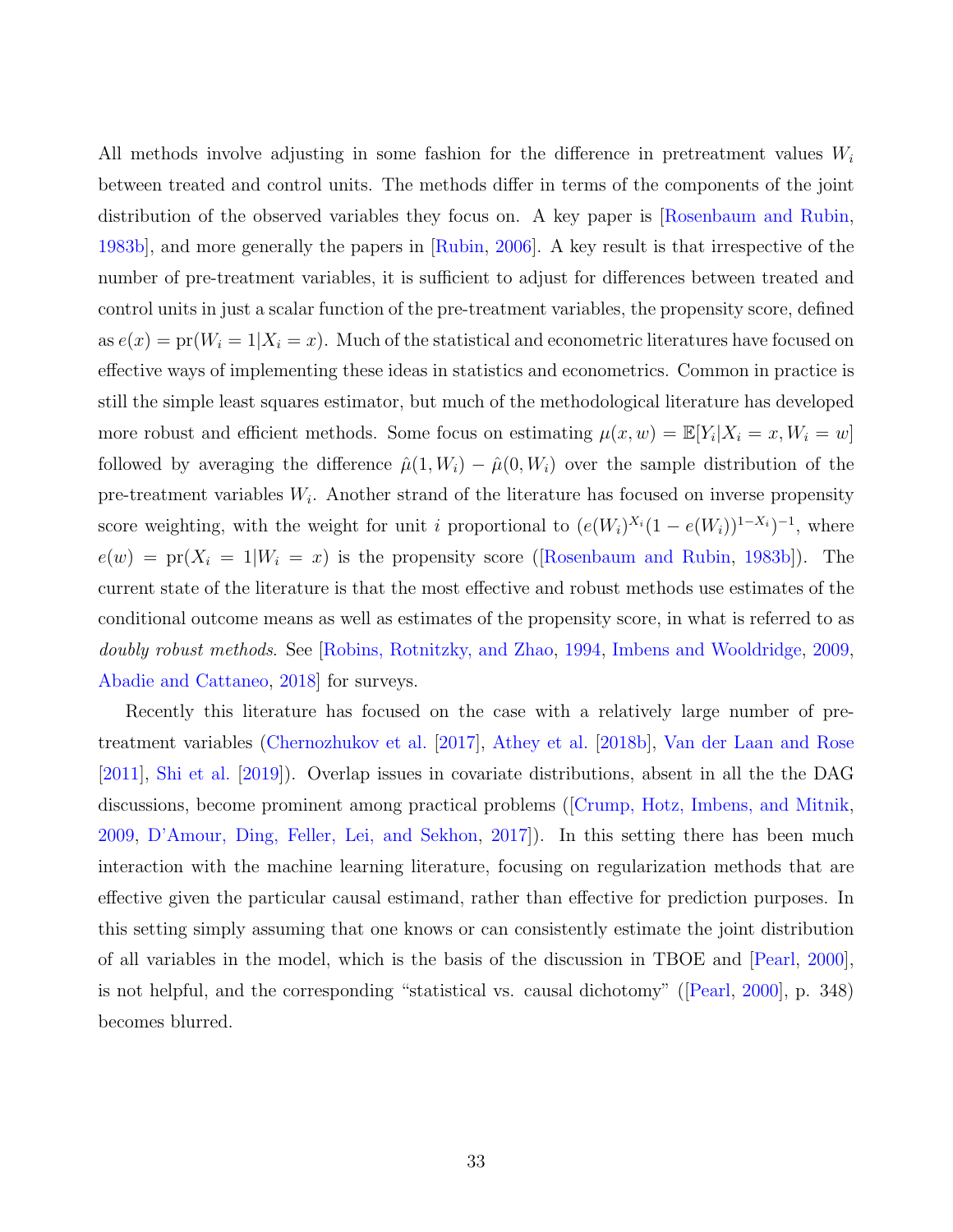## 3.6 Sensitivity Analyses

The PO framework has been a natural setting for considering violations of the assumptions required for point identification. For example, starting with an unconfoundedness setting, one may wish to consider the presence of an unobserved confounder that has some limited effect on the treatment assignment as well as on the outcome, and assess the sensitivity of the results to the presence of such confounders ([\[Rosenbaum and Rubin,](#page-71-10) [1983a,](#page-71-10) [Imbens,](#page-66-6) [2003\]](#page-66-6)). More recent work has taken these sensitivity analyses further, e.g., [\[Andrews, Gentzkow, and Shapiro,](#page-59-6) [2017,](#page-59-6) [Andrews and Oster,](#page-59-7) [2019\]](#page-59-7).

# <span id="page-35-0"></span>4 Graphical Models, Potential Outcomes and Empirical Practice in Economics

Since its inception in the late 1980s and early 1990s the DAG approach to causality has generated much interest in among others, computer science, epidemiology, and parts of social science  $(e.g.,)$ in sociology, [\[Morgan and Winship,](#page-69-7) [2014\]](#page-69-7)). In epidemiology in particular it has connected well with related work on structural equations models (Greenland, Pearl, Robins, et al., [1999,](#page-64-8) [Robins,](#page-70-6) [1997\]](#page-70-6)). It has not, however, made major inroads into the theoretical econometric or empirical economic literatures, and is absent from most textbooks (e.g., [\[Wooldridge,](#page-72-9) [2001\]](#page-72-9) and MHE). Although causal inference broadly defined has a long and prominent tradition in econometrics, and since the 1990s there has been much activity in this area, this work has relied primarily on the PO framework. There are exceptions to this, and there are now some discussions of DAGs in the econometric literature (e.g., the discussion in [\[Cunningham,](#page-63-7) [2018\]](#page-63-7)), but these remain the exception. Instead much of the empirical work in economics is closer to the PO approach.

In this part of this essay I will discuss some of the reasons for this. I think the case for the DAGs is the strongest in terms of exposition. The DAGs are often clear and accessible ways to expressing visually some, though not necessarily all, of the key assumptions. It may provide the reader, even more than the researcher, with an easy way to interpret and assess the overall model. I am less convinced that the formal identification results are easier to derive in the DAG framework for the type of problems commonly studied in economics. I see three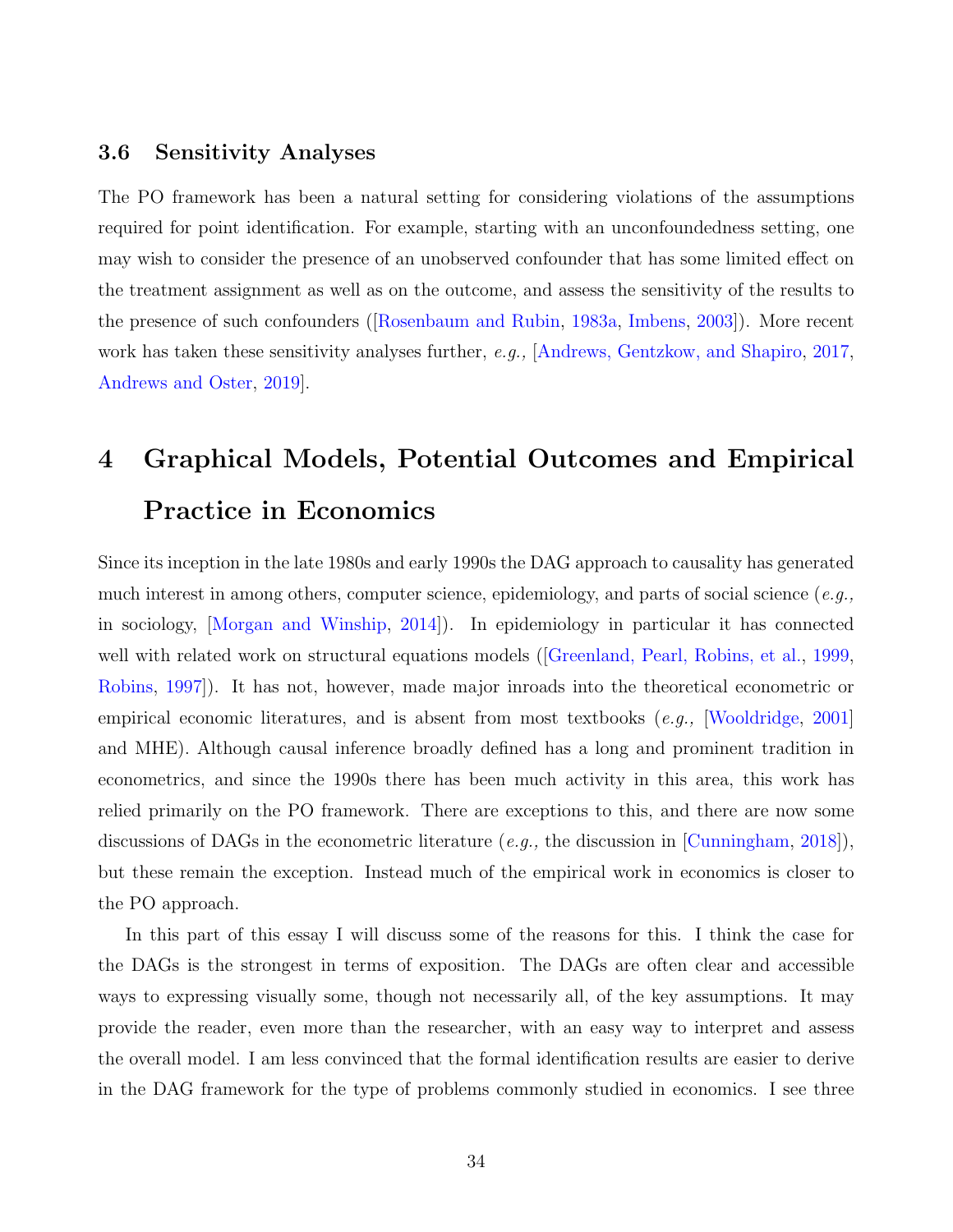reasons for that. First, the DAGs have difficulty coding shape restrictions such as monotonicity and identification results for subpopulations. Second, the advantages of the formal methods for deriving identification results with DAGs are most pronounced in complex models with many variables that are not particularly popular in empirical economics. Third, the PO approach hs connected well with estimation and inference issues. Although the PO approach has largely focused on the problem of estimating average effects of binary treatments, it has been able to make much progress there, not just in terms of identification, but als on problems regarding study design, estimation and inference. On this issue that the PO or Rubin-Causal-Model framework is much more closely tied to statistics and practical issues in inference, Steve Powell writes in his review of TBOW that

"Donald Rubin offers an alternative framework [the PO framework, GWI], also not shy of dealing with causality, which is much more fully developed for the needs and concerns of social scientists in general and evaluators in particular." ([\[Powell,](#page-70-0) [2018\]](#page-70-0), p. 53)

I will focus in this section on six specific issues. First, I will discuss the role of randomized experiments and the importance of manipulability. Second, I will discuss instrumental variables, the importance of shape restrictions in economics. Third, I will discuss the role of simultaneity in economics. Fourth, I discuss unconfoundedness, M-bias, and the choice of the set of conditioning variables. Fifth, I will discuss the difficulty with counterfactuals. Finally, I will discuss identification strategies in the context of the returns to education.

# 4.1 Non-manipulable Causes or Attributes, Hypothetical Experiments, and the Role of the Assignment Mechanism

The PO framework starts by defining the potential outcomes with reference to a *manipulation*  $(e.g.,$  [\[Imbens and Rubin,](#page-67-0) [2015\]](#page-67-0), p. 4). In doing so it makes a distinction between *attributes* or pre-treatment variables which are fixed for the units in the population, and causes, which are potentially manipulable. This is related to the connection between causal statements and randomized experiments. The causes are tied to at least hypothetical experiments. This may appear to be a disadvantage as it leads to difficulties in the PO framework when making causal statements about such attributes as race or gender. In the modern causal literature in economics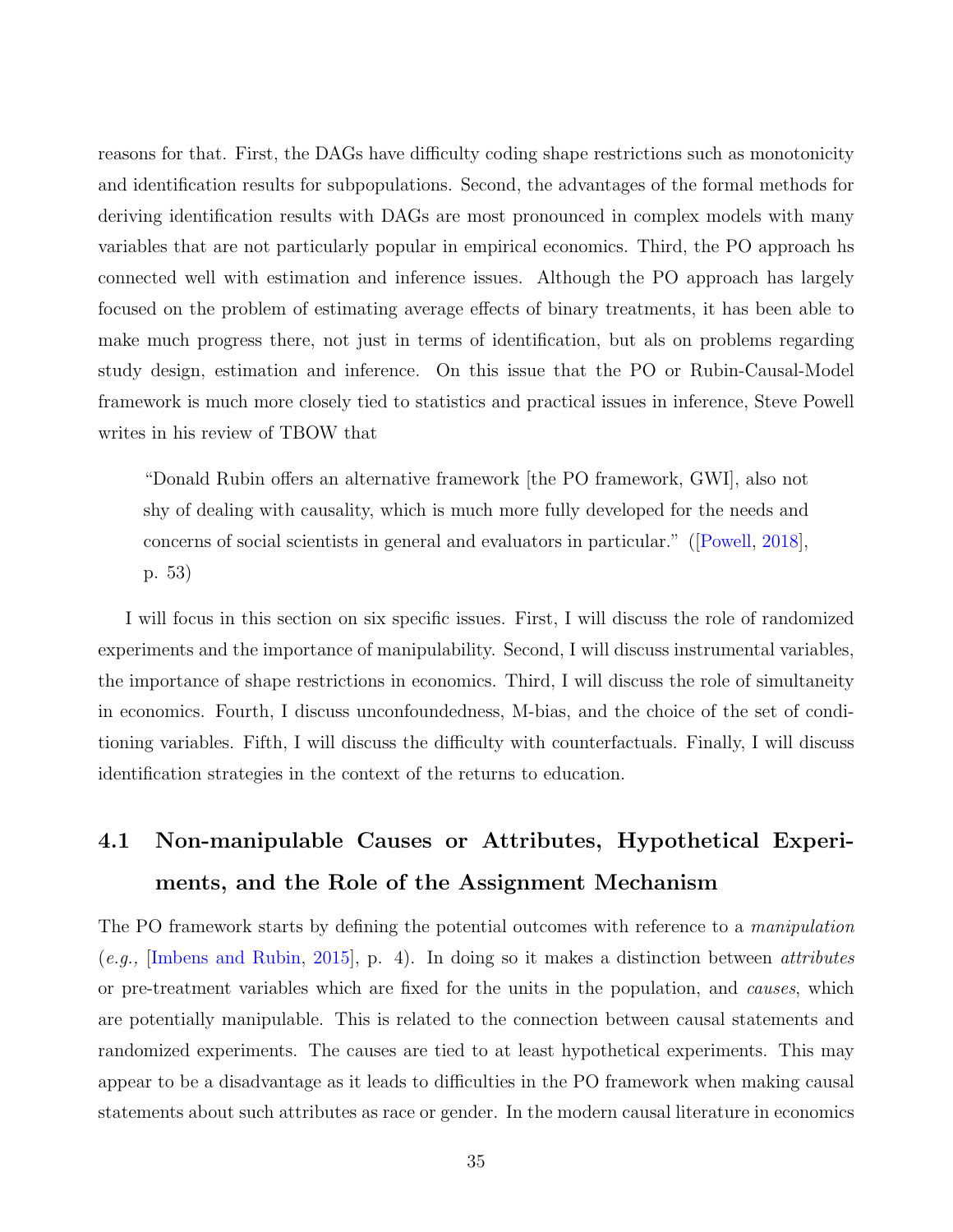researchers have often acknowledged this difficulty and focused on causal effects tied to manipulable aspects of attributes. A seminal example is [\[Bertrand and Mullainathan,](#page-61-0) [2004\]](#page-61-0) who study the effect of manipulation of the perception of race by changing names from Caucasian sounding to African-American sounding ones, rather than the effect of race itself. This view concerning the importance of manipulability is shared in part of the statistics literature, where David Cox writes,

"In this discussion, only those variables which in the context in question can conceptually be manipulated are eligible to represent causes, i.e. it must make sense, always in the context in question, that for any individual the causal variable might have been different from the value actually taken. Thus in most situations gender is not a causal variable but rather an intrinsic property of the individual." ( $\left[ \right]$ Cox, [1992\]](#page-63-0), p. 296).

The advantage of being explicit about which variables are causal and which are not is that on only needs to consider the determinants (parents in the DAG terminology) of the causes, and not those of the attributes.

In contrast, Pearl sees no difficulty in defining causal effects for non-manipulable attributes in a DAG using the do-calculus:

"Another misguided doctrine denies causal character to nonmanipulable variables." ([\[Pearl,](#page-69-0) [2015\]](#page-69-0) p. 172).

This is not simply a matter of impicitly assuming that the effect of such a variable is invariant to the method in which is it manipulated, and that therefore the articulation of the manipulation is immaterial. [\[Pearl,](#page-70-1) [2018b\]](#page-70-1) admits that the choice of manipulation may in fact matter, but that this is simply not relevant for the definition of the do-operator, and that the causal effect is well-defined irrespective of this. [\[Pearl,](#page-70-1) [2018b\]](#page-70-1) discusses the third question from Section [2.1,](#page-5-0) the effect of obesity, and admits that the effect of changing obesity through exercise or diet may be very different, but that nevertheless the causal effect of obesity on mortality, corresponding to a virtual intervention, very much in the spirit of a strong version of the ceteris paribus condition, is well defined:

"While it is true that the probability of death will generally depend on whether we manipulate obesity through diet versus, say, exercise,  $[\dots]$  do(obesity  $=x$ ) describes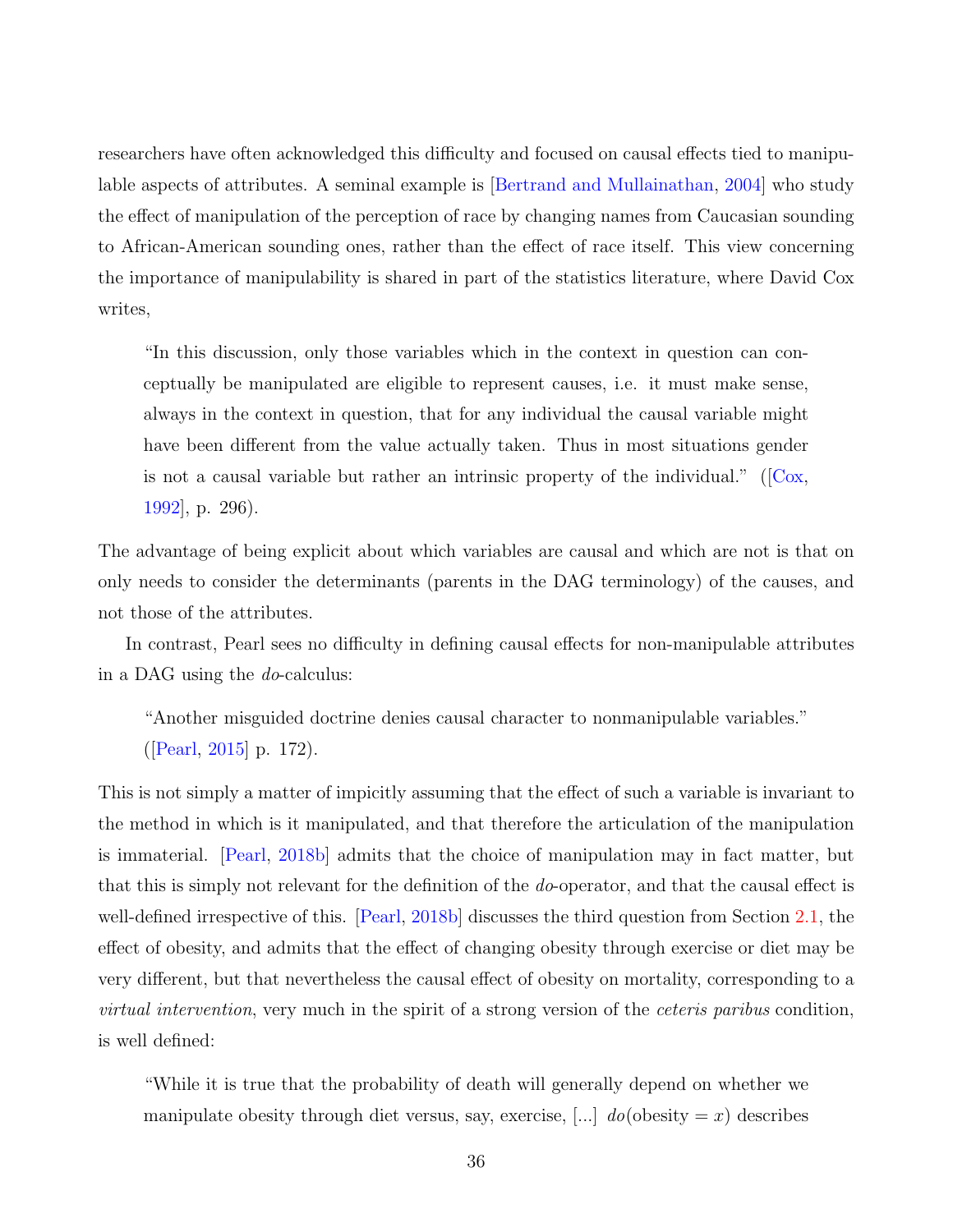a virtual intervention, by which nature sets obesity to  $x$ , independent of diet or exercise, while keeping every thing else intact, especially the processes that respond to X." ([\[Pearl,](#page-70-1) [2018b\]](#page-70-1), p. 3).

Although other researchers working on graphical models have taken a different view on the manipulability issues  $(e.g.,[\text{Richardson and Robbins}, 2013], \text{Hernán}, \text{Hsu}, \text{and Heavy}, 2018])$  $(e.g.,[\text{Richardson and Robbins}, 2013], \text{Hernán}, \text{Hsu}, \text{and Heavy}, 2018])$  $(e.g.,[\text{Richardson and Robbins}, 2013], \text{Hernán}, \text{Hsu}, \text{and Heavy}, 2018])$ , Pearl doubles down on the position that tying causal effects to manipulations is not necessary in his most recent work:

"We end with the conclusion that researchers need not distinguish manipulable from non-manipulable variables; both types are equally eligible to receive the  $d\rho(x)$  operator" ([\[Pearl,](#page-70-3) [2019\]](#page-70-3), abstract).

I find the position that the manipulation is irrelevant unsatisfactory, and find the insistence in the PO approach on a theoretical or practical manipulation helpful. I am not sure what is meant by  $do(obesity = x)$  if the effect of changing obesity depends on the mechanism (say, diet, surgery, or exercise), and the mechanism is not specified in the operator. It is also not clear to me why we would care about the value of  $do$ (obesity  $= x$ ) if the effect is not tied to an intervention we can envision. The insistence on manipulability in the PO framework resonates well in economics where policy relevance is a key goal (*e.g.*, [\[Manski,](#page-68-0) [2013\]](#page-68-0)). We are interested in policies that change the weight for currently obese people  $(e.g.,$  encouraging exercise, dietary changes, or surgery), or that discourage currently non-obese people who are at risk of becoming obese from doing so (exercise, dietary changes, or other life-style changes). What is relevant for policy makers is the causal effect of such policies, not the effect of a virtual intervention that makes currently obese people suddenly like non-obese people. In my original 1995 PhD course with Don Rubin on causal inference we had a similar discussion about the "effect of child poverty." From our perspective that question was ill-posed, and a better-posed question would be about the effect of a particular intervention that would make currently poor families better off. The discusion in that class led to a study of the effect of one such intervention, namely winning the lottery on subsequent outcomes (which ultimately led to [\[Imbens, Rubin,](#page-67-1) [and Sacerdote,](#page-67-1) [2001\]](#page-67-1)) as a way of illustrating the causal effect of a particular manipulation.

Without a specific manipulation in mind, it is also difficult to assess a particular identification strategy. It is only in the context of a particular treatment that it becomes clear whether diet is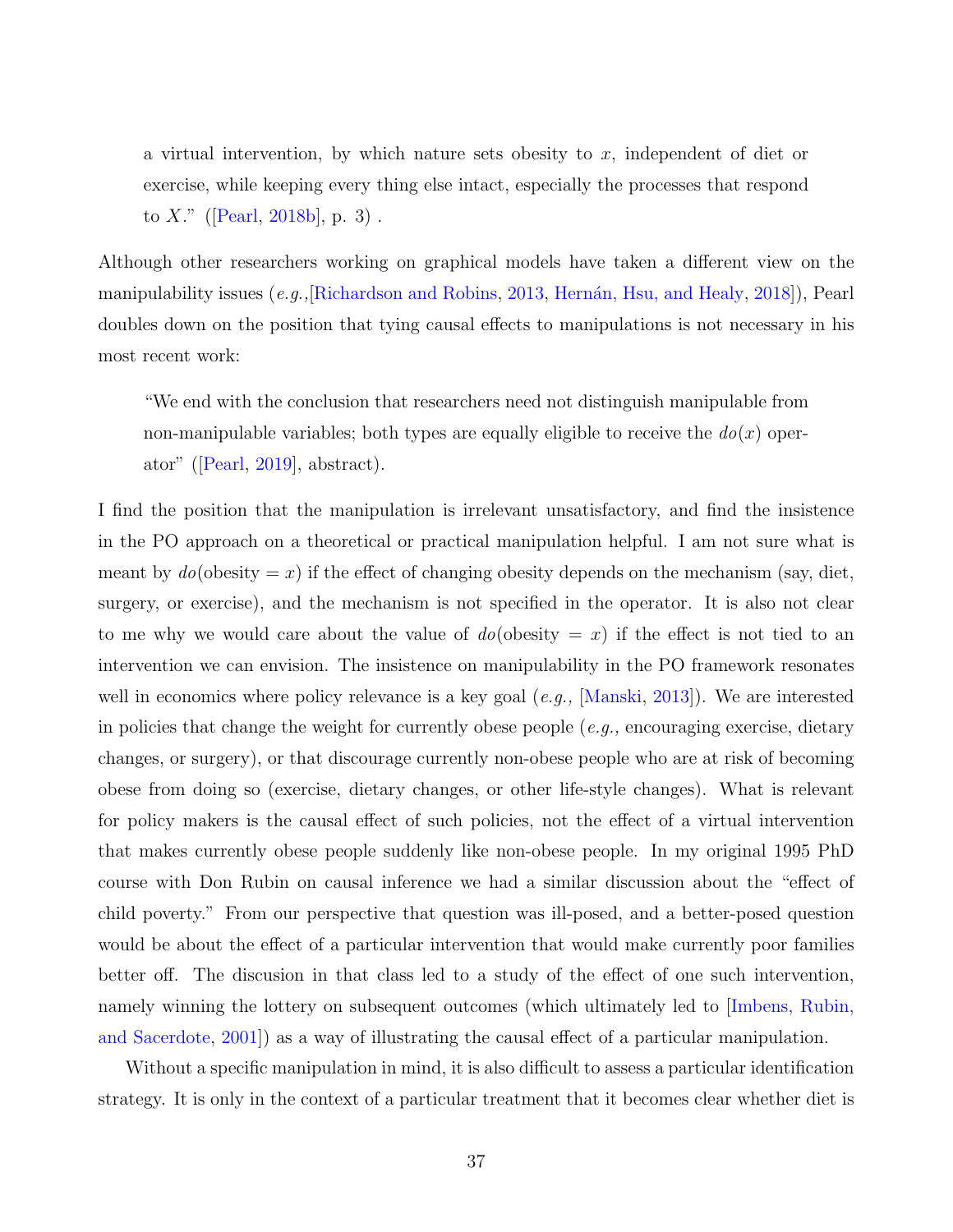a confounder or a mediator. The flip side of that is that if the treatment is a virtual intervention, it becomes difficult to assess whether there are unobserved confounders.

As a third example to clarify the benefits from being explicit about the nature of the manipulation, consider the statement: "she did not get the position because she is a woman." In the PO approach such a statement is not clear without reference to some intervention. One such intervention could involve hiding the fact that the job candidate is a woman at the time of the interview from the individuals who make the hiring decisions. The recognition of the importance of being precise about the intervention is evident in [\[Goldin and Rouse,](#page-64-0) [2000\]](#page-64-0) who study the effect of blind auditions for orchestras.

# 4.2 Instrumental Variables, Compliers, and the Problem of Representing Substantive Knowledge

In this section I discuss instrumental variables and related methods from a PO and DAG perspective. I want to make two main points. First, some of the key assumptions in instrumental variables settings are not naturally captured in DAGs, whereas they are easily articulated in the PO framework. This extends to other shape restrictions that play an important role in economic theory. Second, one of the modern results in instrumental variables settings, the identification of the Local Average Treatment Effect (LATE, [Imbens and Angrist](#page-67-2) [\[1994\]](#page-67-2), [Angrist et al.](#page-60-0) [\[1996\]](#page-60-0)) is not easily derived in a DAG approach.<sup>[2](#page-39-0)</sup>

Instrumental variables have played an important role in econometrics since the 1920s. Whereas causal inference in statistics started with randomized experiments, econometricians were more interested in settings where the assignment mechanism reflected choice rather than chance ([\[Im](#page-66-0)[bens,](#page-66-0) [2014\]](#page-66-0)). They continue to be important topics for current research in various nonparametric settings, e.g., [\[Horowitz,](#page-66-1) [2011,](#page-66-1) [Imbens and Newey,](#page-67-3) [2009\]](#page-67-3). Here I focus on the simplest case with a single binary instrument. Let me start by recalling the DAG for a simple instrumental variables setting, in Figure  $9(a)$  $9(a)$ . Endogeneity is captured by the links between the unobserved confounder U and the treatment X and the outcome Y. In economics the endogeneity often arises from

<span id="page-39-0"></span><sup>&</sup>lt;sup>2</sup>I should also note that the discussions of instrumental variables in the PO framework, and the subsequent Principle Stratification (PS) literature [\(Frangakis and Rubin](#page-64-1) [\[2002\]](#page-64-1), [Mealli and Mattei](#page-69-1) [\[2012\]](#page-69-1)) shows that the claim in TBOW that "the major assumption that potential outcome practitioners are invariably required to make is called 'ignorability.' " (TBOW, p. 281) is clearly incorrect. In the IV and PS settings a critical assumption is the exclusion restriction, similar to the absence of an arrow in a DAG, rather than an ignorability assumption.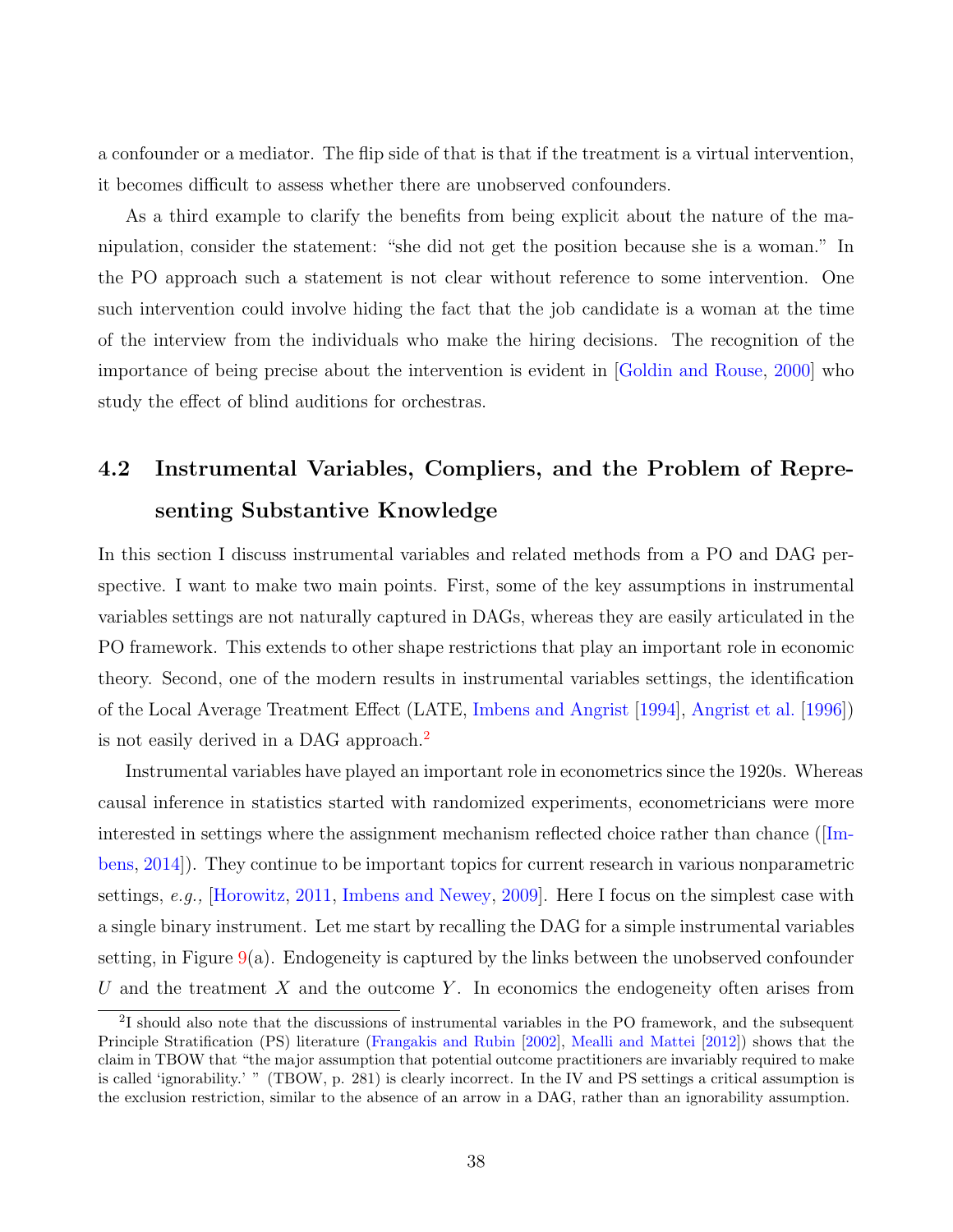<span id="page-40-0"></span>

(a) Instrumental Variables



(b) Violation of Exclusion Restriction in Instrumental Variables Setting



(c) Violation of Exogeniety Assumption in Instrumental Variables Setting



(d) Violation of Exogeniety Assumption in Instrumental Variables Setting

Figure 9: Instrumental Variables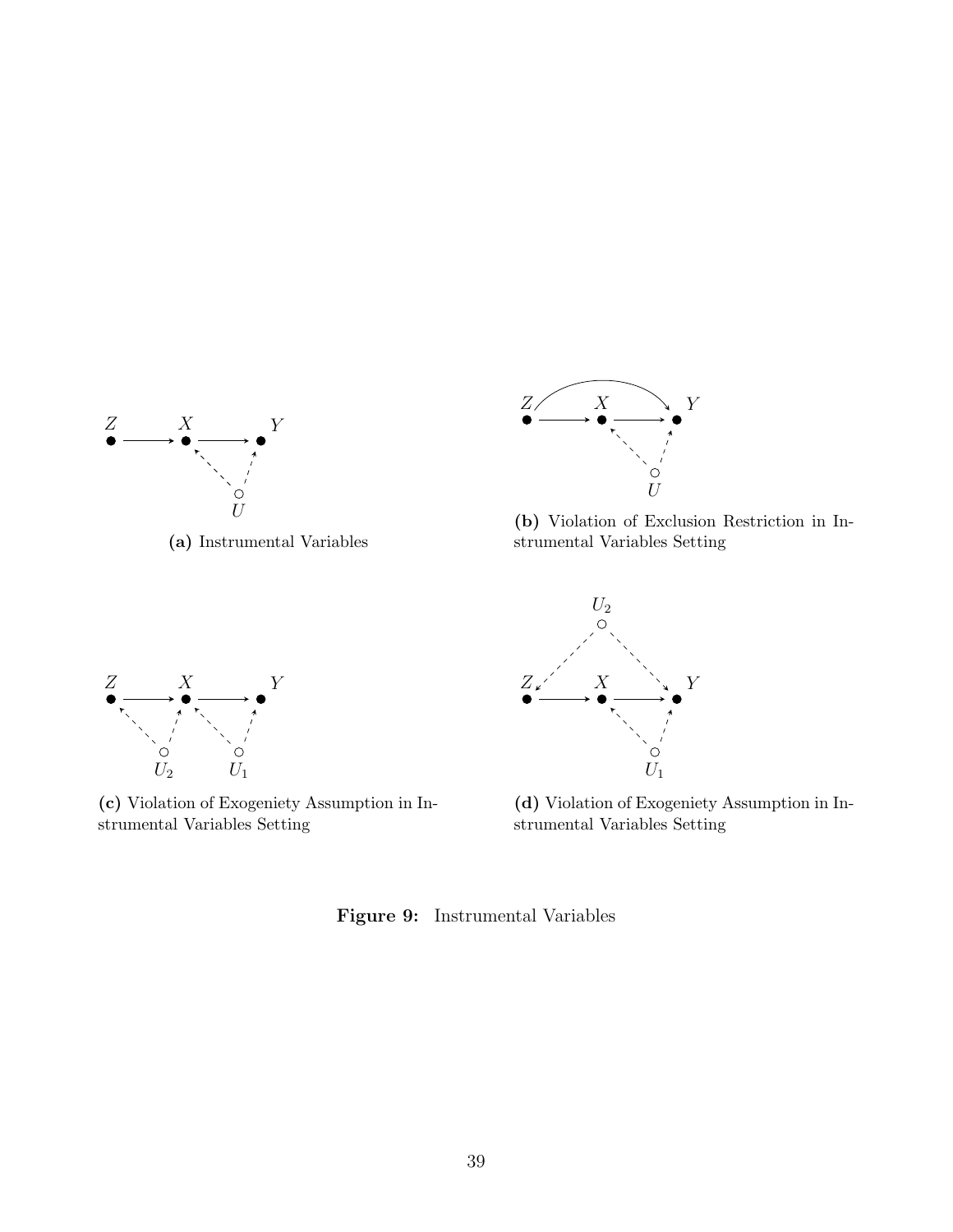agents actively making choices regarding the causal variable on the basis of anticipated effects of those choices ([\[Athey and Stern,](#page-61-1) [1998,](#page-61-1) [Imbens,](#page-66-0) [2014\]](#page-66-0)). The first of the two key assumptions is that there are no direct effect of the instrument  $Z$  on the outcome Y. If such a direct effect were present the DAG would look like Figure  $9(b)$  $9(b)$ . The second key assumption is that there is no unmeasured confounder that affects the instrument and either the endogenous variable  $X$  or the outcome Y. The DAGs in Figures  $9(c)$  $9(c)$  and  $9(d)$  have such unmeasured confounders. In the PO approach in [Angrist et al.](#page-60-0) [\[1996\]](#page-60-0) the starting point is the postulation of the potential outcomes  $Y_i(z, x)$ , indexed by both the treatment and the instrument, and the potential treatment status  $X_i(z)$ , indexed by the instrument. The first assumption is the exclusion restriction that the potential outcomes do not vary with the instrument,  $Y_i(z, x) = Y_i(z', x)$  for all  $z, z'$ , and the second is an unconfoundedness assumption,  $Z_i \perp\!\!\!\perp (Y_i(0,0), Y_i(0,1), Y_i(1,0), Y_i(1,1), X_i(0), X_i(1)).$ Again one may well find the graphical representation of these assumptions more attractive or accessible than the algebraic representation in the PO framework, or the other way around.

A third key assumption in the instrumental variables setting is the monotonicity condition that the instrument has a monotone effect on the treatment,  $X_i(1) \geq X_i(0)$ , also referred to as the no-defiance assumption. This captures the notion that the instrument is an incentive, and that although agents need not respond to such incentives  $(X_i(1)$  may be equal to  $X_i(0)$ for some individuals), they do not respond perversely to them (there are no individuals with  $X_i(1) \leq X_i(0)$ , the so-called defiers). In economics much information comes in the form of such monotonicity, or more generally, shape restrictions. Utility functions are typically at least weakly increasing in their arguments  $(e.q.,$  quantities of products, leisure) over the relevant ranges, as well as concave. Combined with budget constraints this leads to demand functions being decreasing in prices. By the same argument, instruments that can be interpreted as changing incentives lead to responses that are monotone in these instruments. Because the compliance types are defined explicitly in terms of potential outcomes, this condition is easy to articular in the PO framework. DAGs do not naturally represent such conditions, as was pointed out in [\[Imbens and Rubin,](#page-67-4) [1995\]](#page-67-4) in a comment on [\[Pearl,](#page-69-2) [1995\]](#page-69-2). More than twenty years later this has not been addressed, although that may change:

"Judging from my discussions with @eliasbareinboim and @analisereal, I think that incorporating shape restrictions such as monotonicity into the framework, to see how it creates opportunities for identification, will be high on the agenda of com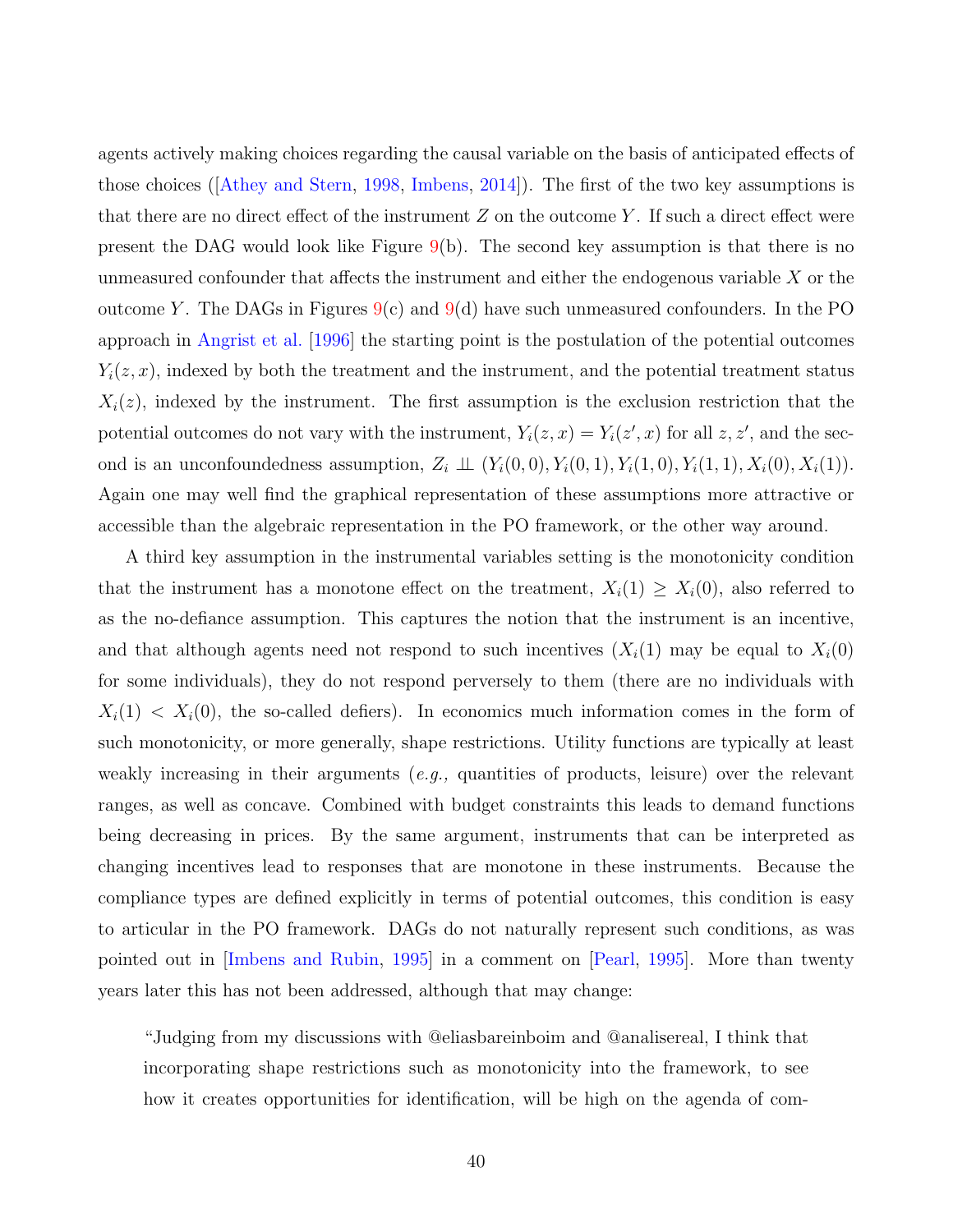puter scientists in the coming years." (April 4th, 2019, Twitter, Paul Húnermund, @PHuenermund)

There are already some attemps to include these assumptions in the DAGs, e.g., Steiner, Kim, [Hall, and Su,](#page-72-0) [2017\]](#page-72-0), but I do not find these DAGs particularly illuminating.

Given the assumptions, the identification results are also easier to derive in the PO framework. The early results in the instrumental variables literature with heterogenous treatment effects established that the average effect of the treatment was not identified in general [\(Heck](#page-65-1)[man](#page-65-1) [\[1990\]](#page-65-1)). In addition bounds were derived ([\[Robins,](#page-70-4) [1986,](#page-70-4) [Manski,](#page-68-1) [1990,](#page-68-1) [Balke and Pearl,](#page-61-2) [1997\]](#page-61-2). Such results follow easily in both the DAG and PO approaches. However, the subsequent identification result for the average effect for compliers, the Local Average Treatment Effect (LATE),

$$
\tau^{\text{late}} = \mathbb{E}[Y_i(1) - Y_i(0)|X_i(0) = 0, X_i(1) = 1],
$$

fs is more difficult to derive using a graphical approach. In fact, setting the problem up in the PO framework led ([\[Imbens and Angrist,](#page-67-2) [1994,](#page-67-2) [Angrist et al.,](#page-60-0) [1996\]](#page-60-0)) to solve it. The PO framework is a natural one here because the very definition of the LATE estimand involves the potential outcomes  $X_i(0)$  and  $X_i(1)$  that define compliance status. TBOW acknowledges the difficulty the DAG approach has in this setting:

"To sum up, instrumental variables are an important tool in that they help us uncover causal information that goes beyond the  $do$ -calculus. [...] if we can justify an assumption like monotonicity ... on scientific grounds, then a more special-purpose tool like instrumental variables is worth considering." (TBOW, p.257)

This reflects more general difficulties in the DAG framework to capture individual level heterogeneity ([\[Hartman, Grieve, Ramsahai, and Sekhon,](#page-65-2) [2015,](#page-65-2) [Wager and Athey,](#page-72-1) [2017\]](#page-72-1)).

TBOW also discusses instrumental variables in the context of one of the classic examples, non-compliance in a randomized experiment (e.g., [Imbens and Rubin](#page-67-5) [\[1997\]](#page-67-5)). Here the instrument is the random assignment to the cholesterol drug or a placebo, the treatment of interest or endogenous variable is the receipt of the cholesterol drug, and the outcome is the subsequent cholesterol level. In this case the instrument is unconfounded by design: the randomization rules out the presence of the unmeasured confounders in Figures  $9(c)$  and  $9(d)$ . However, the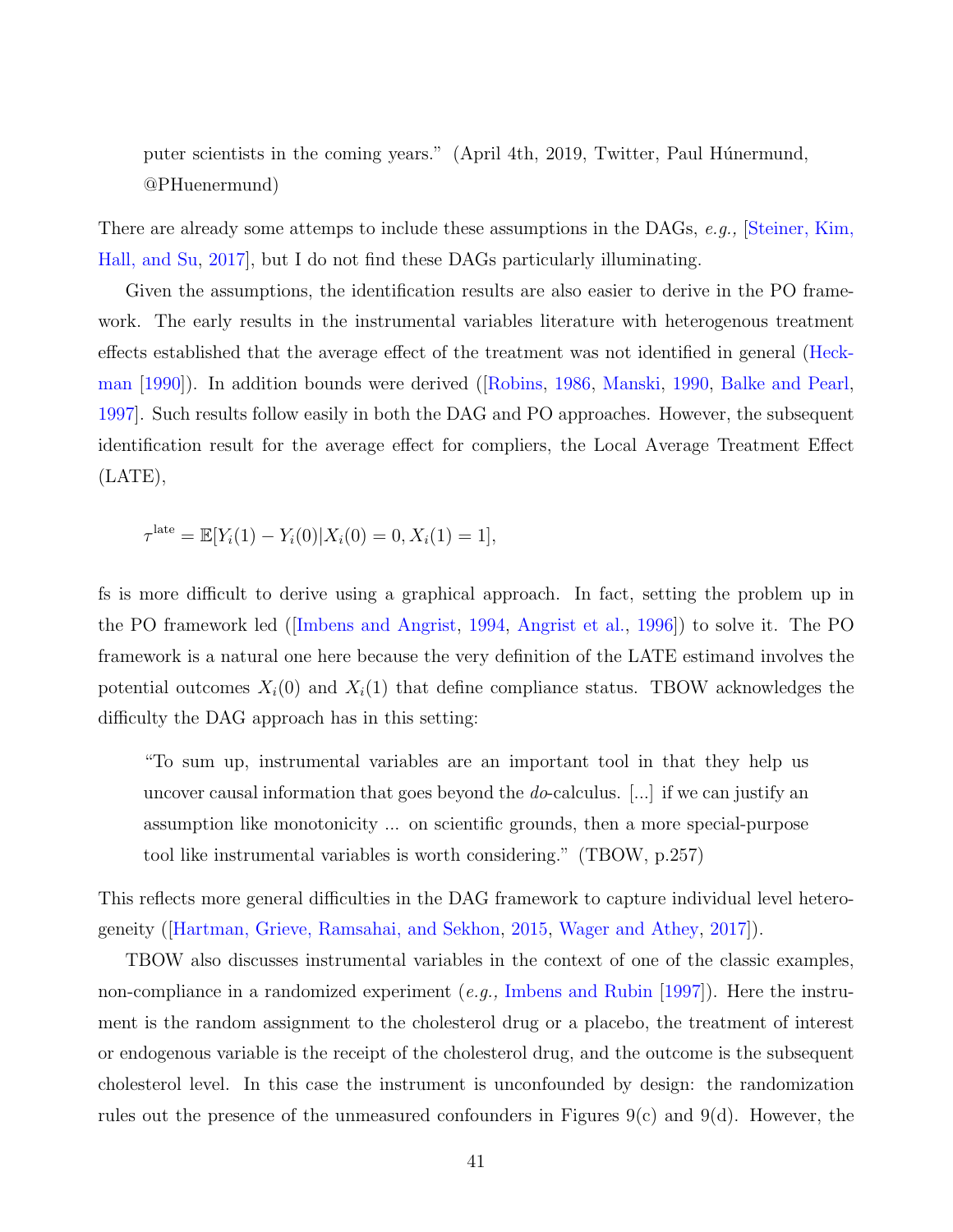<span id="page-43-0"></span>

Figure 10: Regression Discontinuity

exclusion restriction that rules out the direct effect in Figure 9(b) is still controversial. Although TBOW dismisses concerns with the exclusion restriction in this setting by writing that "Common sense suggests that there is no way that receiving a particular random number  $(Z)$  would affect cholesterol  $(Y)$ " (TBOW, p. 253), there may in fact well be violations of the exclusion restriction. For example, side-effects of the actual drug could lead the patients to non-comply, but seek other treatments. Simply leaving out an arrow because of "common sense" may not be sufficient to make identifying assumptions. The careful discussion of such possible violations of the exclusion restriction from a PO perspective is a hallmark of modern econometric prac-tice, through sensitivity analyses (e.g., [Angrist et al.](#page-60-0) [\[1996\]](#page-60-0)) and other supplementary analyses [\(Athey and Imbens](#page-60-1) [\[2017\]](#page-60-1), [Ding et al.](#page-63-1) [\[2017\]](#page-63-1)). For example, in the seminal [Angrist](#page-59-0) [\[1990\]](#page-59-0) instrumenal variables application it is helpful to consider separately the exclusion restriction (the absence of a direct effect of the instrument, the draft lottery number, on the outcome, earnings) for never-takers and always-takers, because it may be much more plausible for some groups than for others. It underlines how rare it is in practice to have settings where the absence of arrows is immediately credible.

A closely related setting where DAGs have also not added much insight is in regression discontinuity designs (RDDs) [\(Imbens and Lemieux](#page-66-2) [\[2008\]](#page-66-2), [Calonico et al.](#page-62-0) [\[2014\]](#page-62-0), [Lee and Lemieux](#page-68-2)  $[2010]$ . In the *sharp* RDD the assignment rule for the binary treatment X is a deterministic function of a running pretreatment variable  $W$ :

$$
X(w) = \mathbf{1}_{w \leq c},
$$

for some fixed threshold c. The average effect at the threshold is identified in that case under smoothness conditions on the expected values or the distribution of the potential outcomes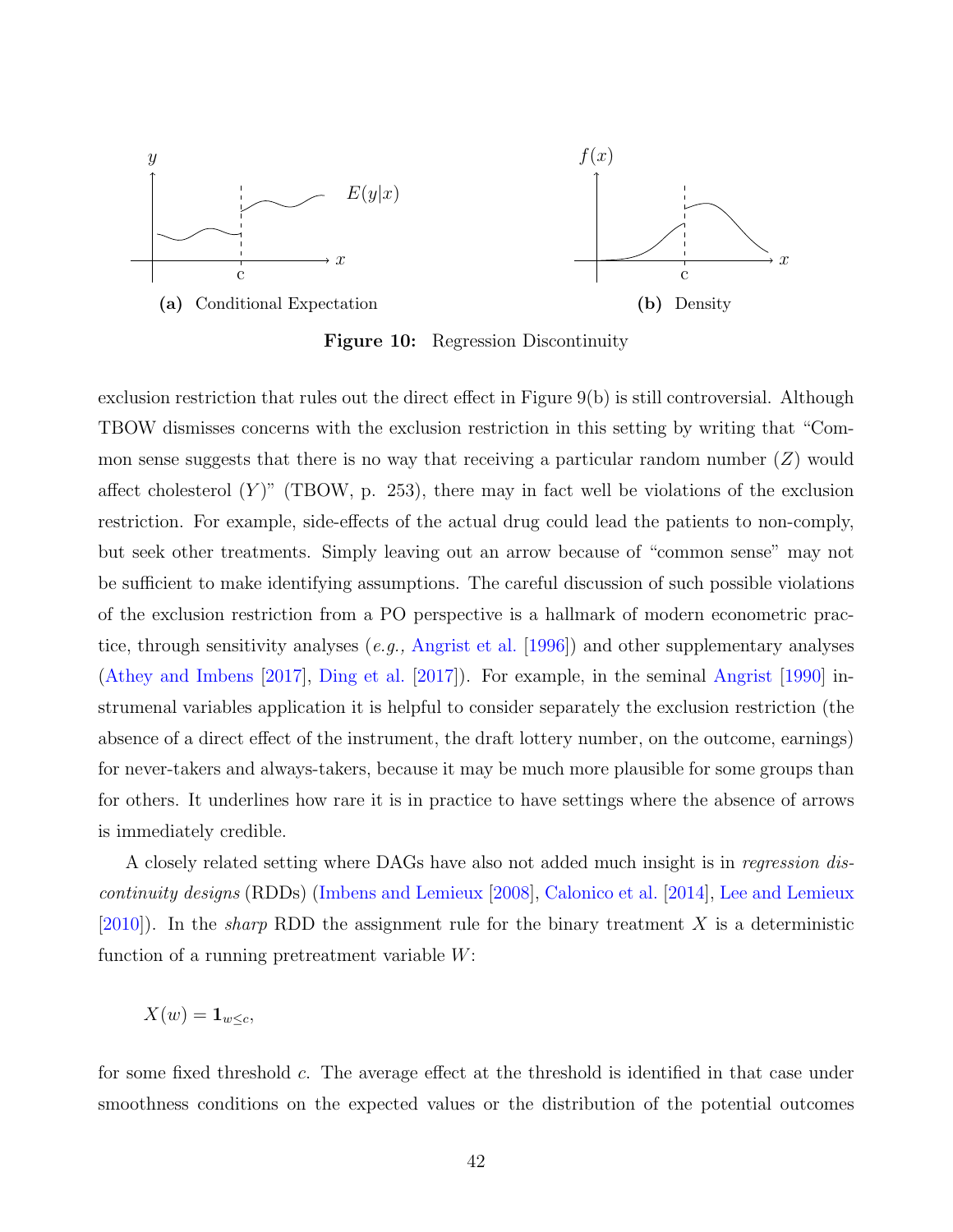conditional on the running variable. A long time after RD designs were first introduced in [\[Thistlewaite and Campbell,](#page-72-2) [1960\]](#page-72-2), they have become a very popular identification strategy in economics with many credible applications. See [\[Cook,](#page-62-1) [2008\]](#page-62-1) for a historical perspective. There are many settings where it is attractive for administrators to set fixed assignment rules that justify such identification strategies, although it does not merit any discussion in TBOW. Although DAGs have been proposed for this setting, [\[Steiner, Kim, Hall, and Su,](#page-72-0) [2017\]](#page-72-0), I do not think they clarify the identification results, where the critical assumptions include a discontinuity in one conditional expectation, and smoothness of other conditional expectations. Nor do the DAGs illuminate any of the issues that have occupied the methodological literature in this area. Such issues include violations of the smoothness assumption because of manipulation of the running variable, which motivated the McCrary test [\(McCrary](#page-68-3) [\[2008\]](#page-68-3)). Other concerns mainly relate to estimation issues stemming from the problem of estimating a regression function at a single point [\(Imbens and Kalyanaraman](#page-66-3) [\[2012\]](#page-66-3), [Calonico et al.](#page-62-0) [\[2014\]](#page-62-0), Armstrong and Kolesár [\[2018\]](#page-60-2), [Imbens and Wager](#page-66-4) [\[2018\]](#page-66-4)). Although DAGs are rarely seen in regression discontinuity analyses, it is not because figures are not viewed as useful there. Figure  $10(a)$  and  $10(b)$  are typical of the figures that are routinely presented in regression discontinuity analyses, and more than any DAG for this case, it clarifies what is going on here. There is a running variable  $X$ , and at a particular threshold  $c$  the conditional mean of the outcome changes discontinuously. This jump is interpreted as the causal effect of the change in the participation rate. Second, there is a concern that the running variable may have been manipulated. Such violations would show up in a discontinuity in the density of the running variable at the threshold as in  $10(b)$ .

#### 4.3 Simultaneity

DAGs are by their very definition not cyclical, and as such do not naturally capture assumptions about equilibrium behavior, although there is recent work going in that direction (Forré and [Mooij,](#page-64-2) [2019\]](#page-64-2)). Such equilbrium assumptions are of course central to economics. Identification and estimation of supply and demand functions in competitive markets is at the core of the econometrics, and has been since the early days in econometrics in the 1930s and 1940s (e.g., [\[Tinbergen,](#page-72-3) [1930,](#page-72-3) [Haavelmo,](#page-65-3) [1943\]](#page-65-3)). In a PO framework equilibrium notions are accomodated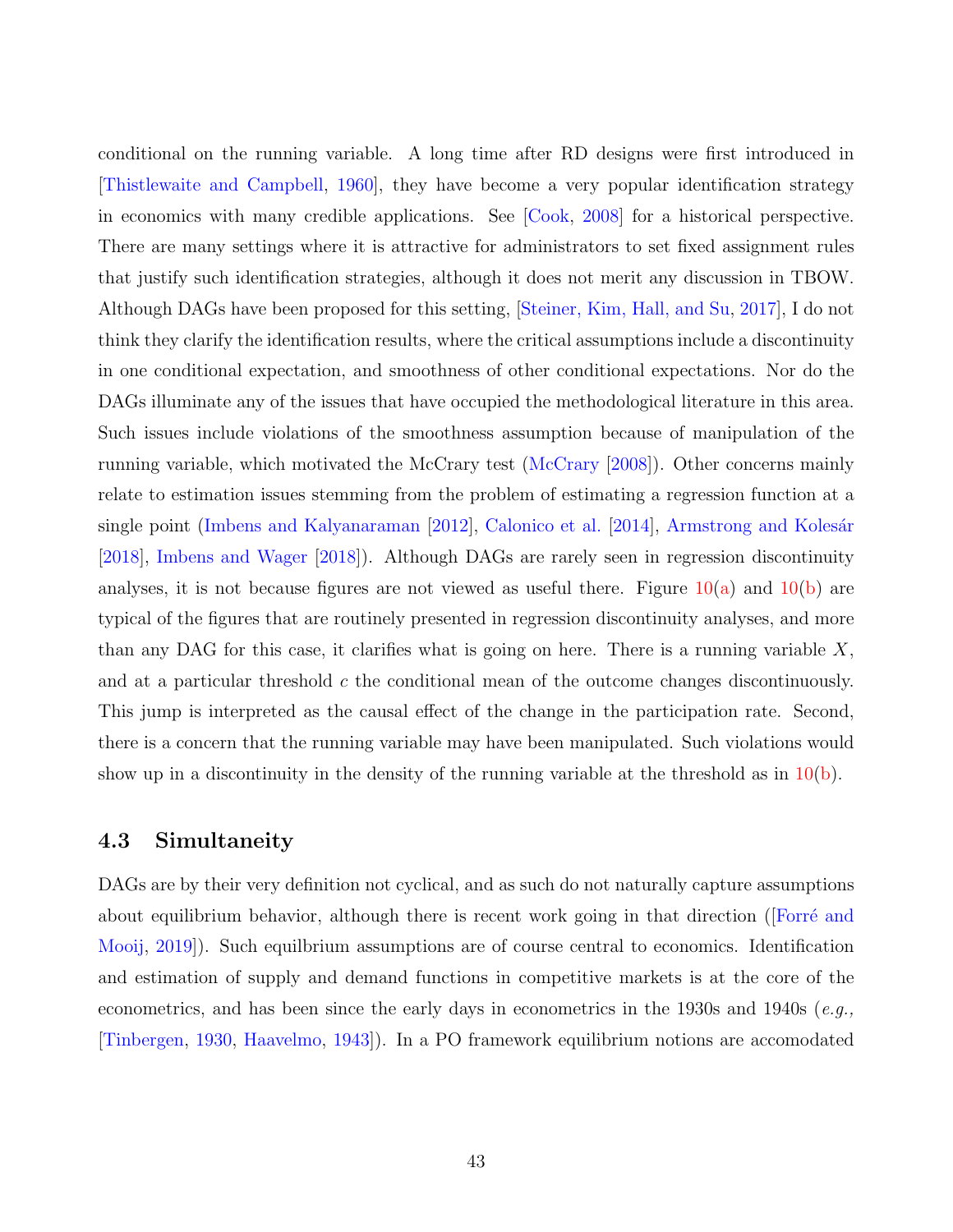<span id="page-45-0"></span>

Figure 11: Based on Figure 7.10 in TBOW, p. 251.

very naturally. Let the demand function and supply function in market t be

$$
q_t^d(p, x^d), \qquad \text{and} \ \ q_t^s(p, x^s).
$$

Here  $x^d$  and  $x^s$  are exogenous demand and supply shifters, with the demand shifters only entering the demand function, and the supply shifters only entering the supply function. [\[Haavelmo,](#page-65-3) [1943\]](#page-65-3) and [\[Tinbergen,](#page-72-3) [1930\]](#page-72-3) are very clear that these potential outcome functions are well defined at all values of the prices and shifters, not just the realized ones. Given their values in market  $t$ ,  $x_t^d$  and  $x_t^s$  respectively, the equilibrium price that we observe in market t is the value of p that solves

$$
p_t \text{ solves } q^d(p, x_t^d) = q_t^s(p, x_t^s),
$$

and the equilibrium quantity is  $q_t = q^d(p_t, x_t^d) = q_t^s(p_t, x_t^s)$ .

TBOW touches on the simultaneous equations case briefly, but dismisses any real concerns with simultaneity:

"Figure 7.10 [Figure [11](#page-45-0) here, GWI] shows a somewhat simplified version of Wright's diagram. Unlike most diagrams in this book, this one has 'two-way' arrows, but I would ask the reader not to lose too much sleep over it. With some mathematical trickery we could equally well replace the Demand→Price→Supply chain with a single arrow Demand→Supply, and the figure would then look like Figure 7.9 (though it would be less acceptable to economists)." (TBOW, p. 250-251).

Here Pearl's lack of engagement with the data shows. It is not clear what is meant by the variables "Supply" and "Demand" that may affect each other, and in particular how these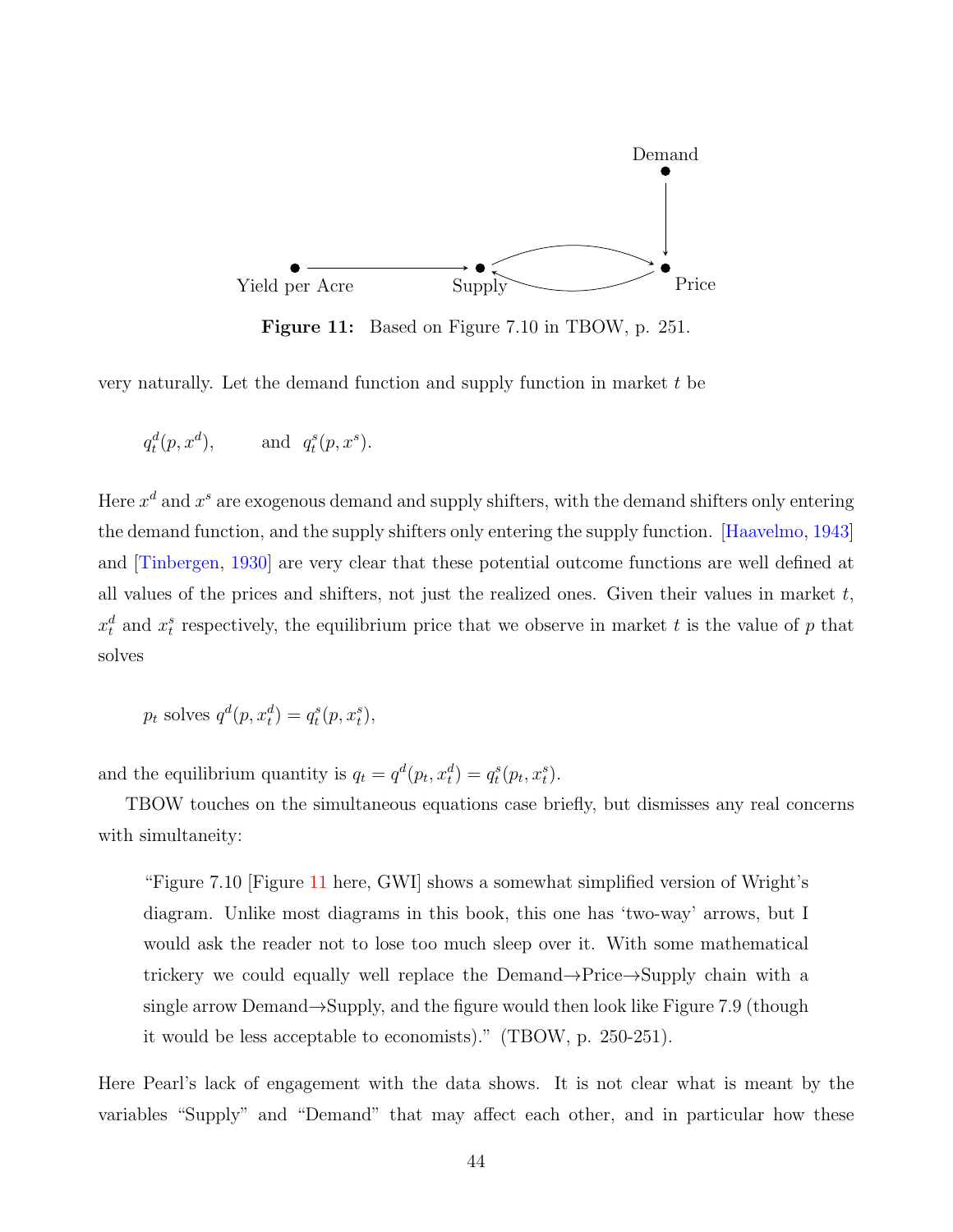<span id="page-46-0"></span>

Figure 12: Simultaneous Equations

variables relate to the variables we typically think of observing in such settings, namely prices, quantities, and possibly some exogenous demand and supply shifters (and why, there is an asymmetry between Suppy and Demand, where Demand has an arrow going into Price, but Supply has both an arrow going into Price and an arrow coming from Price). In 1998 Pearl invited me to present the supply and demand analysis in [\[Angrist, Graddy, and Imbens,](#page-60-3) [2000\]](#page-60-3) to his group at UCLA. Unfortunately my presentation seems not to have succeeded in giving the audience a full understanding of the way economists think about supply and demand, although it seems to have made Pearl aware that his diagram 7.10 (Figure [11\)](#page-45-0) may not be fully capturing the way economists do think about these problems.

In fact it is not clear to me how one would capture supply and demand models in a DAG. In Figures  $12(a)$  $12(a)$  and  $12(b)$  there are two attempts. The first, Figure  $12(a)$ , captures the simultaneity by having arrows go from prices to quanties and back. This does not, in my view, really capture what is going on. It is not that there is an effect of prices on quantities that corresponds to the demand function and an effect from quantities to prices that captures supply. Rather, as in Figure [12\(](#page-46-0)b), the demand and supply function are the primitives. Together they determine both equilibrium prices and quantities. The identification comes from the presence of observed demand and supply shifters. However, in this figure the nodes  $d^{d}(\cdot)$  and  $q^{s}(\cdot)$  are not variables, but functions, so it is not clear that the graphical machinery such as the do-calculus can illuminate the identification issues.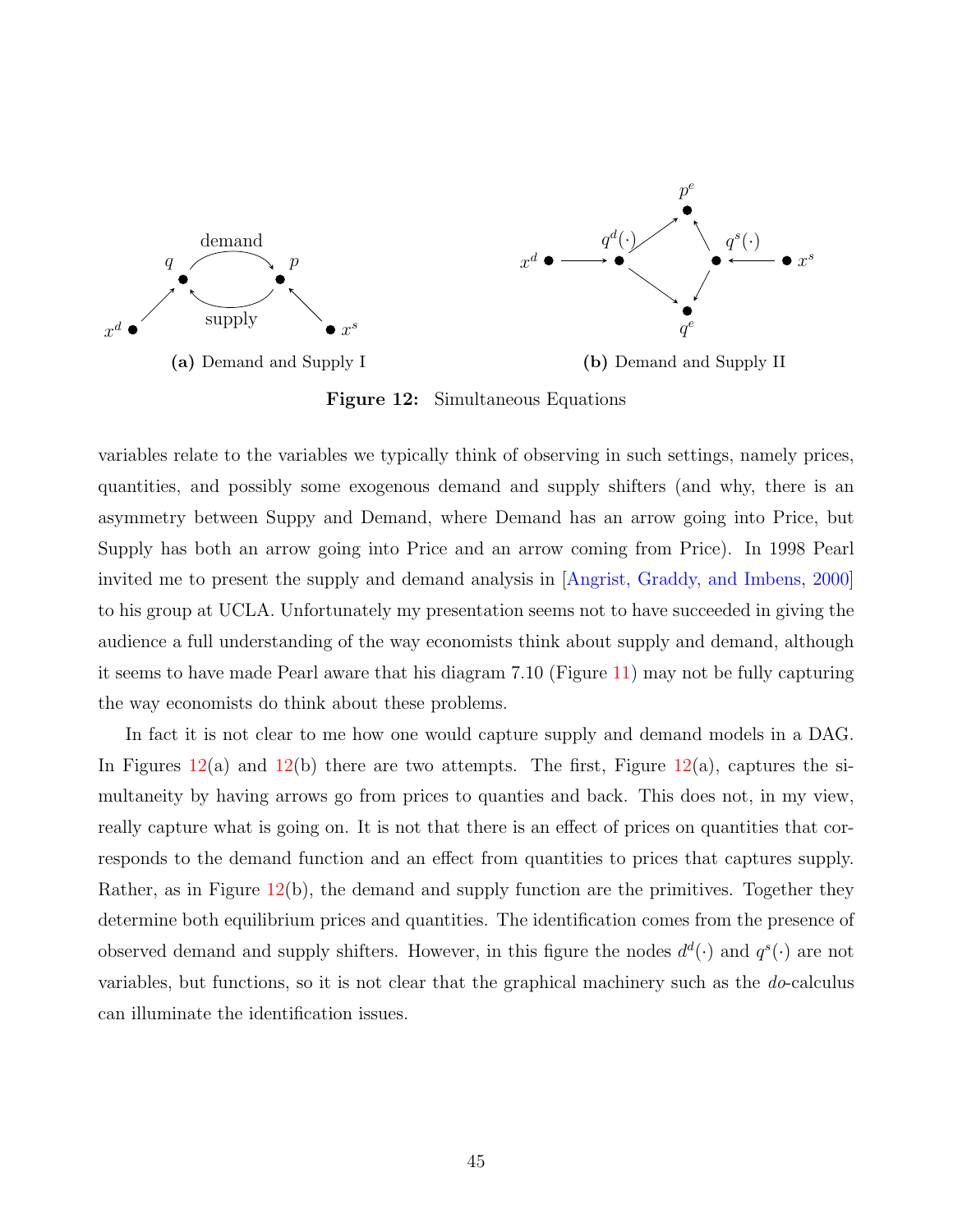# 4.4 Unconfoundedness, The Choice of Conditioning Variables and M-Bias

The unconfoundedness setting where the researcher adjusts for some variables in order to estimate the causal effect of a binary treatment on some outcome is probably the most important one in practice in the modern CI literature. There is much theoretical statistical theory developed for this case, and it underlies much empirical work in economics. In the PO literature the starting point is the assumption that conditional on the observed confounders  $W_i$  the cause  $X_i$ is independent of the potential outcomes  $Y_i(0)$  and  $Y_i(1)$ , or in the standard notation,

<span id="page-47-0"></span>
$$
X_i \perp \!\!\!\perp \left(Y_i(0), Y_i(1)\right) \mid W_i. \tag{4.1}
$$

A classic example is the Lalonde study [\(LaLonde](#page-67-6) [\[1986\]](#page-67-6)), which has been re-analyzed many times (e.g., [Heckman and Hotz](#page-65-4) [\[1989\]](#page-65-4), [Dehejia and Wahba](#page-63-2) [\[1999\]](#page-63-2), [Abadie and Imbens](#page-59-1) [\[2011\]](#page-59-1)), and which currently is a standard data set on which to try out new methods (see Athey, Imbens, Metzger and Munro 2019 for a discussion regarding simulation studies in this context). In this study the treatment of interest is a labor market training program, the outcome is earnings, and the eight pre-treatment variables include mesaures of educational achievement, ethnicity, marital status, age, and prior measures of annual earnings. One DAG corresponding to this is Figure 8(a). We could also include any number of arrows between the pre-treatment variable without changing the identification strategy based on adjusting for the full set of pre-treatment variables.

One may wish to argue whether the DAG here expresses the content of the critical assumption more clearly than the conditional independence statement in  $(4.1)$ . [\[Pearl,](#page-69-3) [2012\]](#page-69-3) takes a strong view on this:

"The weakness of this [the potential outcome, GWI] approach surfaces in the problem formulation phase where, deprived of diagrams and structural equations, researchers are forced to express the (inescapable) assumption set A in a language totally removed from scientific knowledge, for example, in the form of conditional independencies among counterfactual variables" ([\[Pearl,](#page-69-3) [2012\]](#page-69-3) p. 16-17).

I think that statement misses the point. This setting, where the critical assumption is ignorability or unconfoundedness, is so common and well studied, that merely referring to its label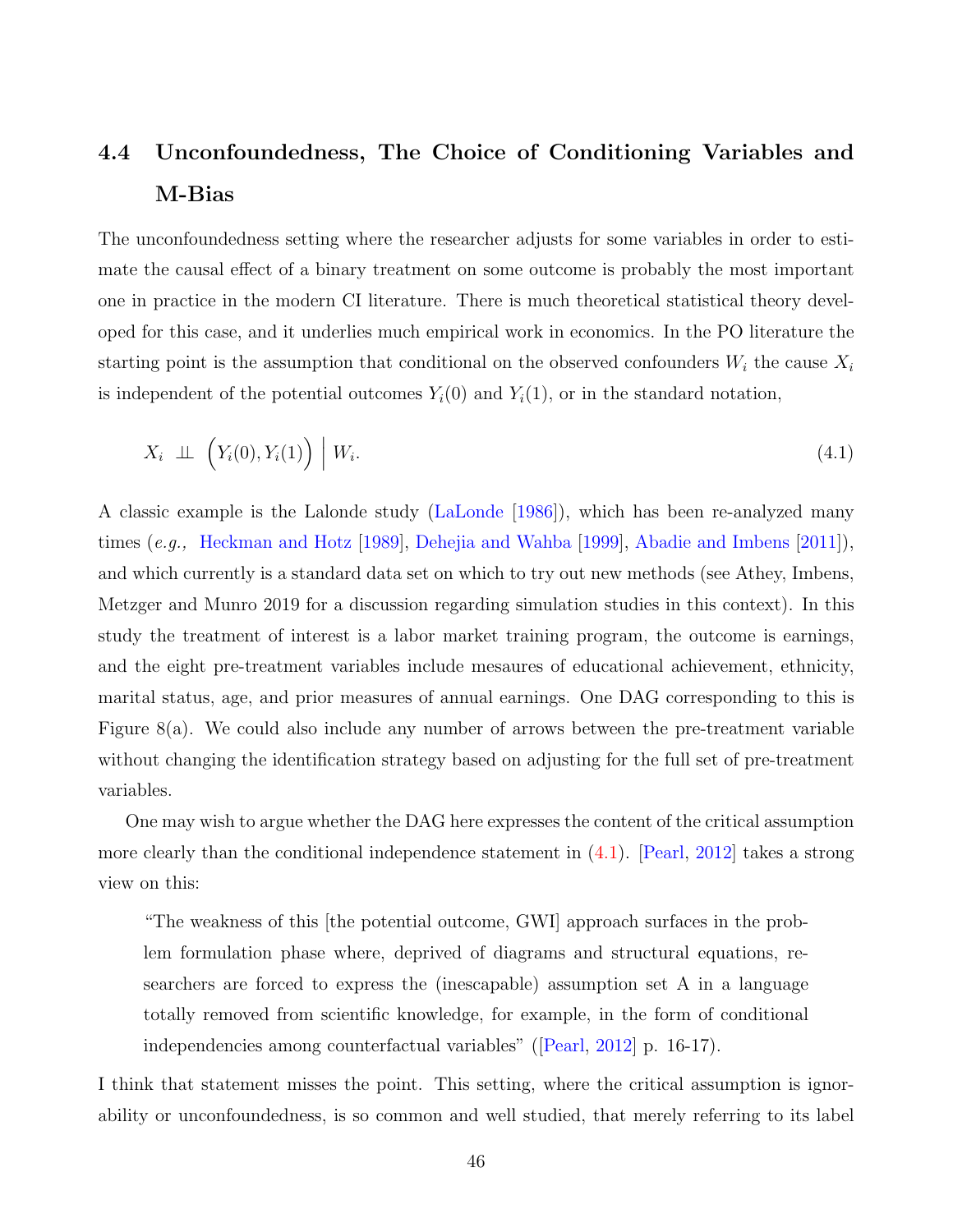<span id="page-48-0"></span>

Figure 13: M-Bias

is probably sufficient for researchers to understand what is being assumed. Adding a DAG, or for that matter adding a proof that the average causal effect is identified in that setting, is superfluous because researchers are familiar with the setting and its implications.

One question that needs to be answered prior to the choice of estimation methods, is the choice of variables  $W_i$  to condition on. In the PO literature it is typically taken as given which variables  $W_i$  need to be conditioned on. Often it is mentioned that a requirement is that these are pre-treatment variables, that is, variables that are not affected themselves by the treatment because they assume their value prior to the determination of the treatment. [Rosenbaum](#page-71-0) [\[1984\]](#page-71-0) warns about the dangers of adjusting for variables that are not proper pretreatment variables. Although one can generate examples where it would be valid to do so, there do not appear to be many realistic applications where adjusting for post-treatment variables is helpful. However, if the variables under consideration are viewed as proper pre-treatment variables the recommendation in the PO literature is typically to include all of them, possibly subject to concerns about efficiency. There are some exceptions to this. In settings where some of the pre-treatment variables are instruments, researchers typically follow different strategies. In practice I have not seen much evidence of confusion in such cases.

The DAG literature is more concerned with the systematic choice of conditioning variables, even in settings where all of these are proper pre-treatment variables. A key example used in TBOW and [Pearl](#page-69-4) [\[2009\]](#page-69-4), exhibits what is called M-bias. Consider Figure [13\(a\)](#page-48-0). Using the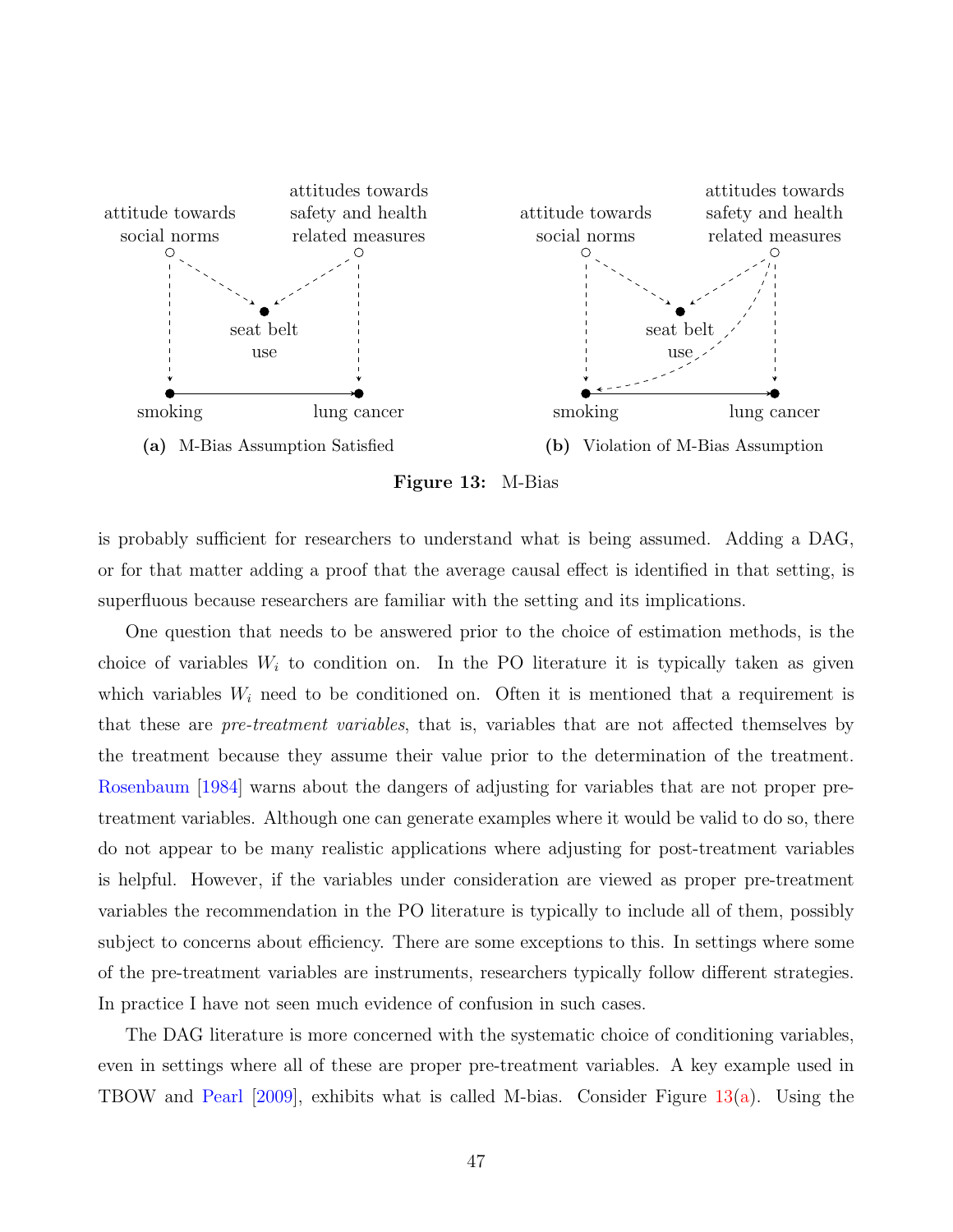example in TBOW, the interest is in the causal effect of smoking on lung cancer. All three of the remaining variables are proper pre-treatment variables. Suppose that only seat belt use is observed, with the other two pre-treatment variables, attitudes towards social norms and safety and health measures unobserved. Note that in general seat belt use will be correlated with both smoking and lung cancer in the DAG in Figure [13\(a](#page-48-0) because of the back-door paths from seat belt use to smoking and lung cancer. There is only one backdoor path from smoking to lung cancer, namely (smoking  $\rightarrow$  social norms  $\rightarrow$  seat belt  $\leftarrow$  safety/health  $\rightarrow$  lung cancer). Because seat belt usage is a collider on this path there is no need to condition on any variable, and without any conditioning we can identify the causal effect of smoking on lung cancer because  $P(\text{lung})$ cancer $|do(\text{smoking})| = P(\text{lung cancer}|\text{smoking})$ . However, again because seat belt usage is a collider on this backdoor path, conditioning on pre-treatment variable seat belt usage, would introduce bias. (We would have no bias if we conditioned on the other two pre-treatment variables, social norms and safety/healt attitudes, but because these are not observed this is not feasible.) This all follows directly from the back-door criterion, as pointed out in TBOW. In TBOW and [Pearl](#page-69-4) [\[2009\]](#page-69-4) this example comes up repeatedly as a warning against the common practice in the PO literature to adjust for any pre-treatment variables that are correlated with the treatment and the outcome.

This is an interesting case. There is no doubt that if we are confident that this is, at least approximately, the appropriate DAG, we should not condition on seat belt use. However, it is not clear how relevant this case is for practice. The main example that is given in TBOW and [Pearl](#page-69-4) [\[2009\]](#page-69-4) is motivated by an analysis carried out by Donald Rubin. Let us consider the DAG in Figure  $13(a)$  for a moment. First of all, seatbelt usage may in fact not be a pre-treatment variable because it may reflect behavior after smoking was started. I will put that issue aside for the moment. It seems reasonable to assume there is no direct causal effect of seatbelts on either smoking or lung cancer, so I am comfortable with no arrows from seat belt use to either smoking or lung cancer. However, the implicit assumption that there is no effect of attitudes towards safety and health-related measures on smoking seems very implausible. In all the discussions of this example, Pearl never discusses whether this assumption is plausible. In order to use these methods, one needs to carefully consider every absent link, and in a setting with as many variables as there are in Figure  $13(b)$  that is a daunting task. Now suppose we allow for one such direct effect, leading to the DAG in Figure [13\(b\)](#page-48-0). Now the causal effect of smoking on lung cancer is not identified. Conditioning on seat belt use introduces a new bias, but not adjusting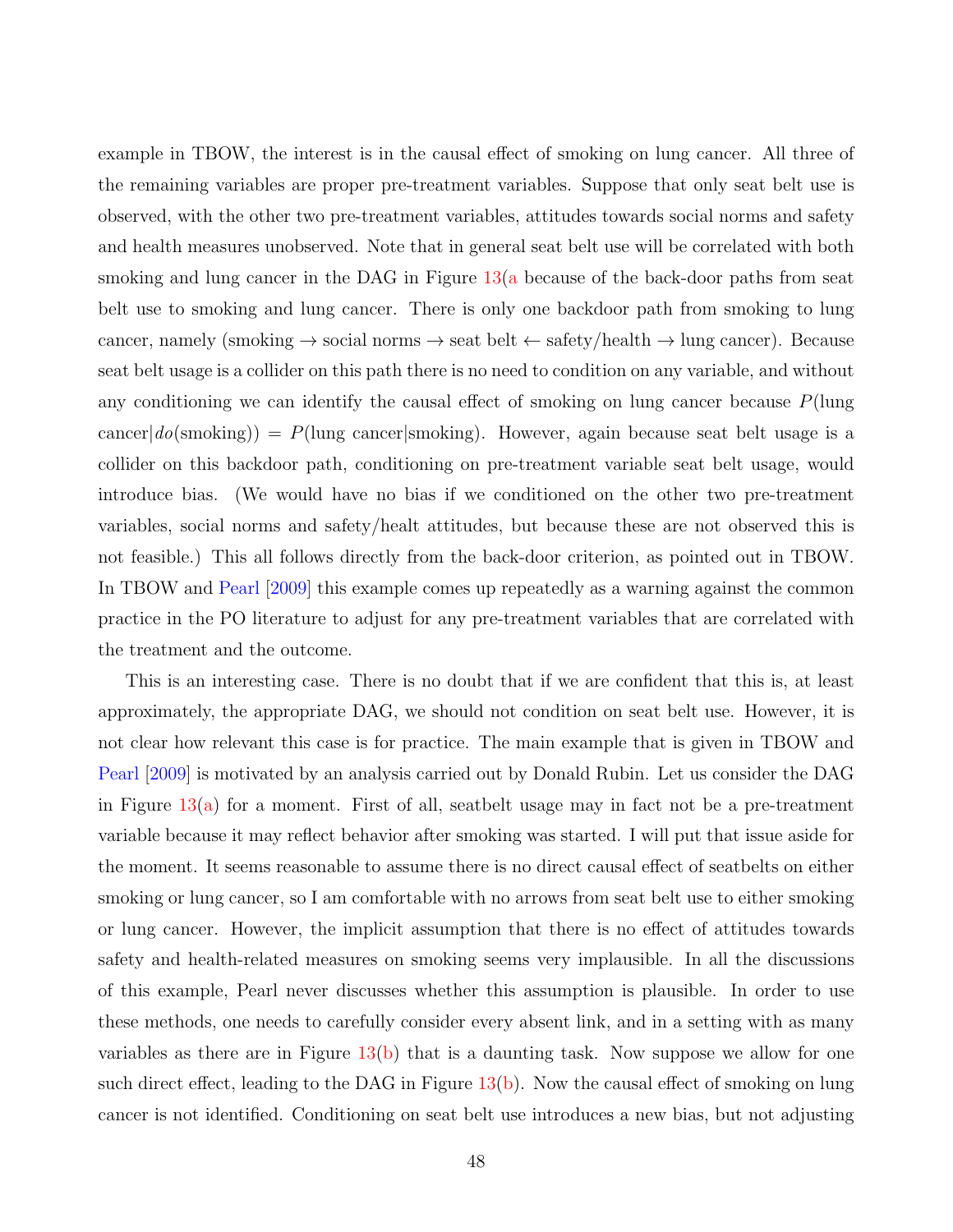for differences in seat belt use between smokers and non-smokers leaves a bias. What to do? Here seat belt use is essentially a proxy for the unobserved attitude variable, and whether to use it is a difficult question that does not have a single right anwer. The researcher has to make a choice which of the two evils is the lesser one, or possibly do a sensivity analysis. I am not sure whether adjusting for seat belt usage between smokers and non-smokers, as Rubin did, is a good thing or not, but certainly I would not rule out doing this. The recent analysis in [\[Ding](#page-63-3) [and Miratrix,](#page-63-3) [2015\]](#page-63-3) suggests that, both in this specific example, and more generally when there is concern with confounding as well as M-bias, adjusting may still be superior. Beyond that, I want to point out that that, as in the front-door criterion setting, even in the examples TBOW chooses to discuss it is not at all clear that the method that TBOW favors actually works. This is particularly important because TBOW introduces this example after admitting that there was concern that such a DAG might be very implausible:

"When I started showing this diagram to statisticians in the 1990s, some of them laughed it off and said that such a diagram was extremely unlikely to occur in practice. I disagree!" (TBOW, p. 161)

Another way to make the point that this may be an unusual setting in practice, note that if the DAG in Figure  $13(a)$  $13(a)$  is correct, it means that we can identify the causal effect of smoking on lung cancer, but we cannot identify the effect for those who wear seat belts, because there is a hidden confounder there, nor can we identify the effect for those not wearing seat belts, because there is a hidden confounder there. Mixing those who wear seat belts and those who do not, exactly cancels the two biases and leaves us with a valid casusal effect. This does appear an "extremely unlikely" setting.

To conclude this discussion, let us return to the Lalonde study. The M-bias argument would suggest that if we carefully model the causal relationships between all eight of the pre-treatment variables, we might come up with a structure that could suggest that we should not adjust for differences in some of these pre-treatment variables. It appears difficult to me to find a credible story that would lead to such a conclusion. In the end a DAG like Figure  $8(a)$  $8(a)$ , possibly augmented with some arrows between the pre-treatment variables would be just as plausible as any such alternative.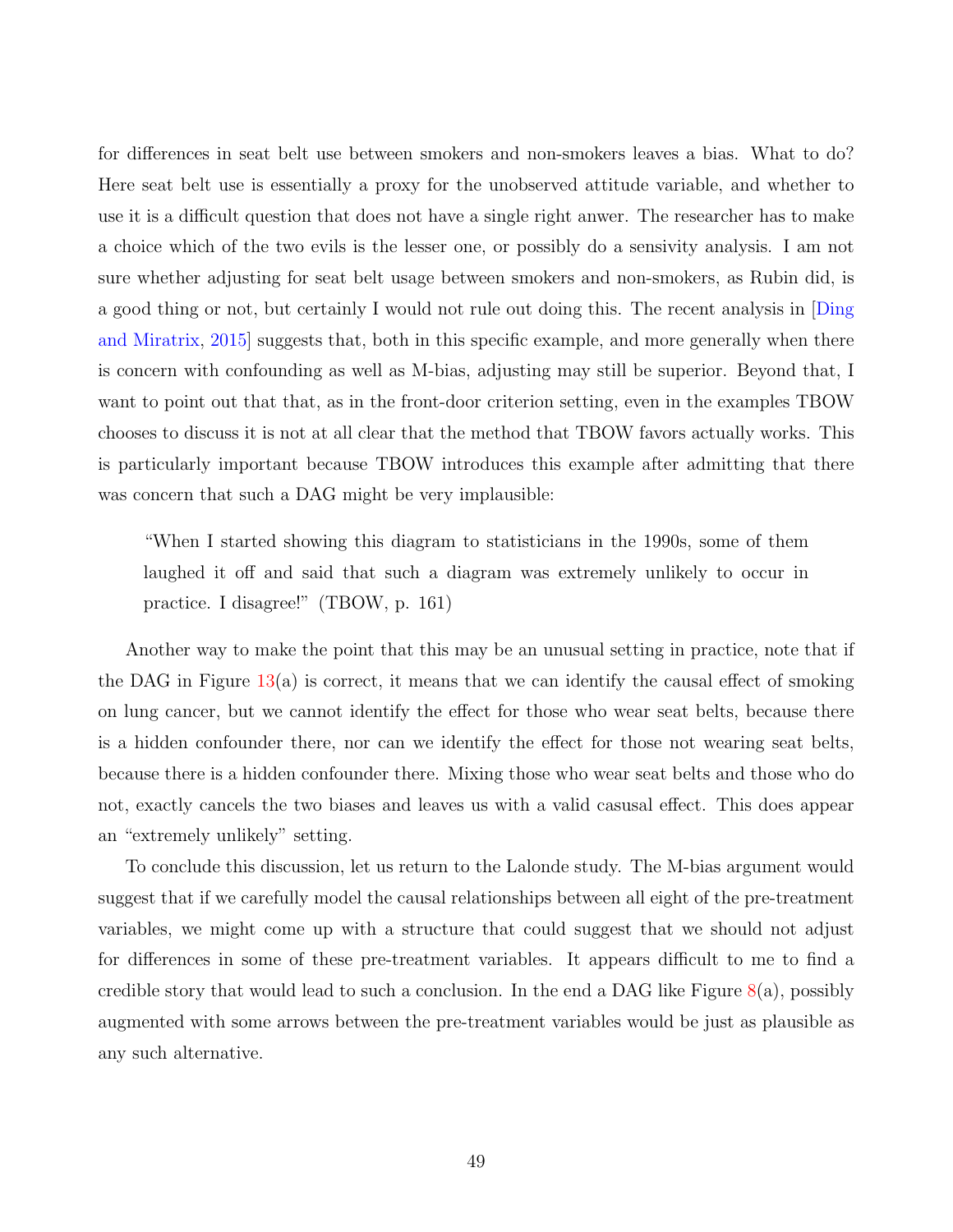<span id="page-51-0"></span>

Figure 14: Based on Figure 8.3, TBOW, p. 276

#### 4.5 Counterfactuals

Counterfactuals occupy the third and highest rung of the ladder of causality in TBOW. The identification of counterfactuals is a very tricky issue, and I want to clarify some of the issues that are raised in TBOW and compare the answers to what a PO-based approach might say. On page 273 TBOW presents an example of such a question: Alice has a high school degree, 6 years of experience, and her earnings are \$81K. TBOW asks: "What would Alice's salary be if she had a college degree?" (TBOW, p. 273). This is a difficult question. It comes up in other settings as well where it is generally fraught with complications. Suppose someone took a drug, and they died. Would they not have died had they not taken the drug? A randomized experiment can only identify the fraction of survivors under both taking the drug and not taking the drug, within subpopulations defined in terms of pre-treatment characteristics. Such an experiment cannot identify which individuals would have survived under the alternative treatment, without strong additional assumptions.

So what do the authors do here? To answer the question about Alice's salary had she had a college degree, given that in fact she had a high school degree, TBOW presents the DAG in Figure [14.](#page-51-0) The authors then go further, and set up a *Structural Causal Model*, where they specify salary  $(Y)$  as a function of education  $(X)$  and experience  $(W)$  and an unobserved component, and similarly for experience as a function of education and an unobserved component as

$$
Y = f_Y(X, W, U_Y), \qquad \text{and } W = f_W(X, U_X).
$$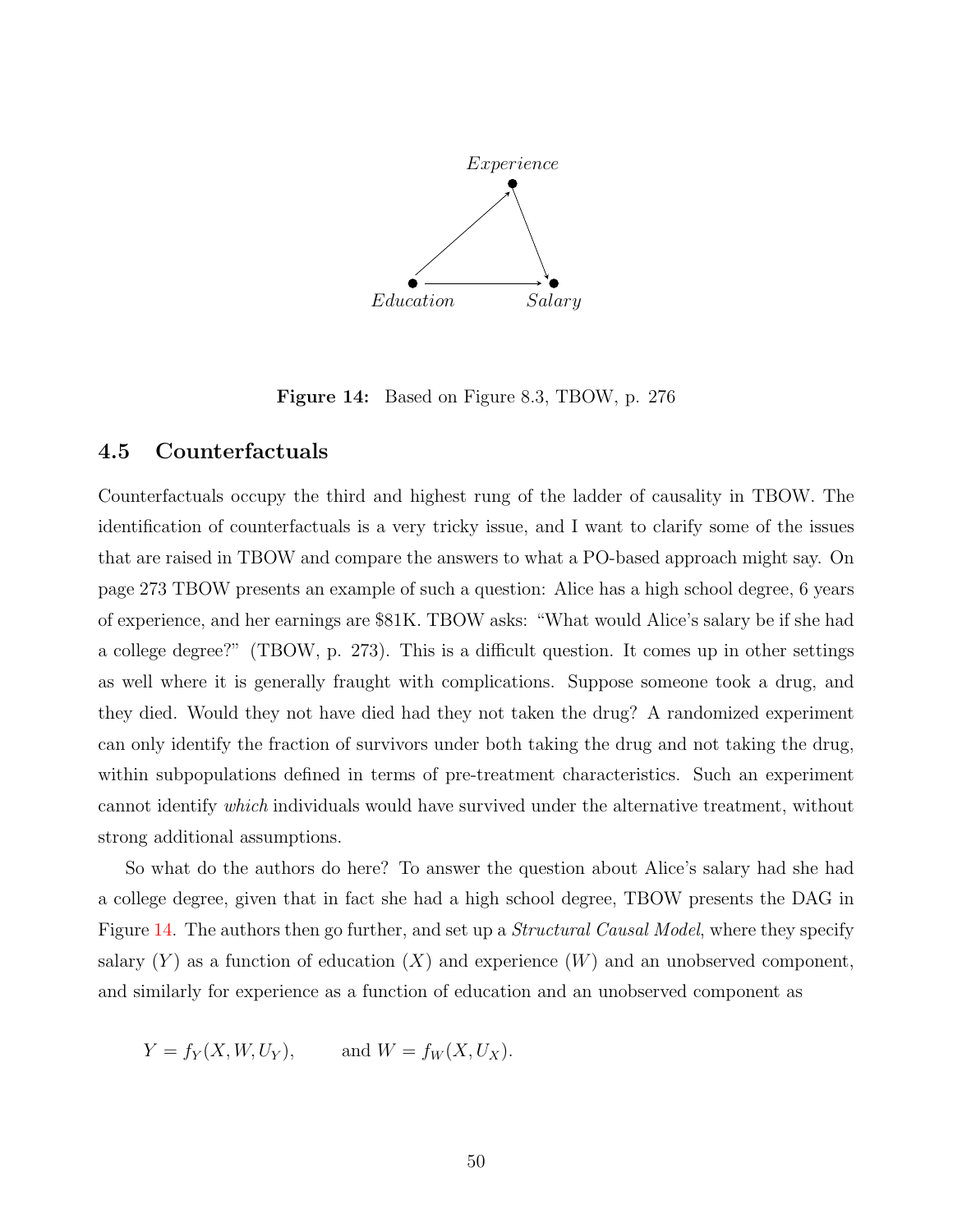They then simplify things "assuming linear functions throughout" (TBOW, p. 277):

$$
Y = \alpha_0 + \alpha_1 X + \alpha_2 W + U_Y,
$$
  $W = \beta_0 + \beta_1 X + U_W.$ 

This allows them to first estimate the coefficients  $(\alpha_0, \alpha_1, \beta_0, \beta_1, \beta_2)$  and then, importantly, the unobserved components  $U_Y$  and  $U_W$  for Alice as

$$
U_{Y,\text{Alice}} = Y_{\text{Alice}} - \alpha_0 - \alpha_1 X_{\text{Alice}} - \alpha_2 W_{\text{Alice}},
$$

$$
U_{W, \text{Alice}} = X_{\text{Alice}} - \beta_0 - \beta_1 X_{\text{Alice}}.
$$

Given these coefficients and residuals TBOW then estimates Alice's salary given a college degree  $(X_{\text{college}})$  as

$$
\hat{Y}_{\text{Alice}} = \alpha_0 + \alpha_1 X_{\text{college}} + \alpha_2 \Big( \beta_0 + \beta_1 X_{\text{college}} + U_{W, \text{Alice}} \Big) + U_{Y, \text{Alice}}.
$$

From a PO perspective a major question concerns the way the residuals  $U_{Y,\text{Alice}}$  and  $U_{W,\text{Alice}}$ are used. Starting with potential outcomes,  $W_{\text{Alice}}(\text{highschool})$  and  $W_{\text{Alice}}(\text{collapse})$ , the residuals would be also be indexed by the treatment:

$$
U_{W,\text{Alice}}(\text{highschool}) = W_{\text{Alice}}(\text{high school}) - \beta_0 - \beta_1 \text{high school},
$$

and

$$
U_{W, \text{Alice}}(\text{college}) = W_{\text{Alice}}(\text{college}) - \beta_0 - \beta_1 \text{college}.
$$

There would be a reluctance to rely on assumptions about the association between the residuals  $U_{W, \text{Alice}}(\text{high school})$  and  $U_{W, \text{Alice}}(\text{college})$  from potential outcomes after conditioning on other variables, whereas the discussion in TBOW implicitly assumes the two are equal. These issues involving unit-level heterogeneity come up in many settings, e.g, [\[Sekhon and Shem-Tov,](#page-71-1) [2017\]](#page-71-1). Putting aside for a moment the other variables, and assume we actually have a randomized experiment. We would not be confident that the rank of  $Y_{Alice}$ (highschool) in the distribution of high-school salaries would be the same as the rank of  $Y_{Alice}(\text{college})$  in the distribution of college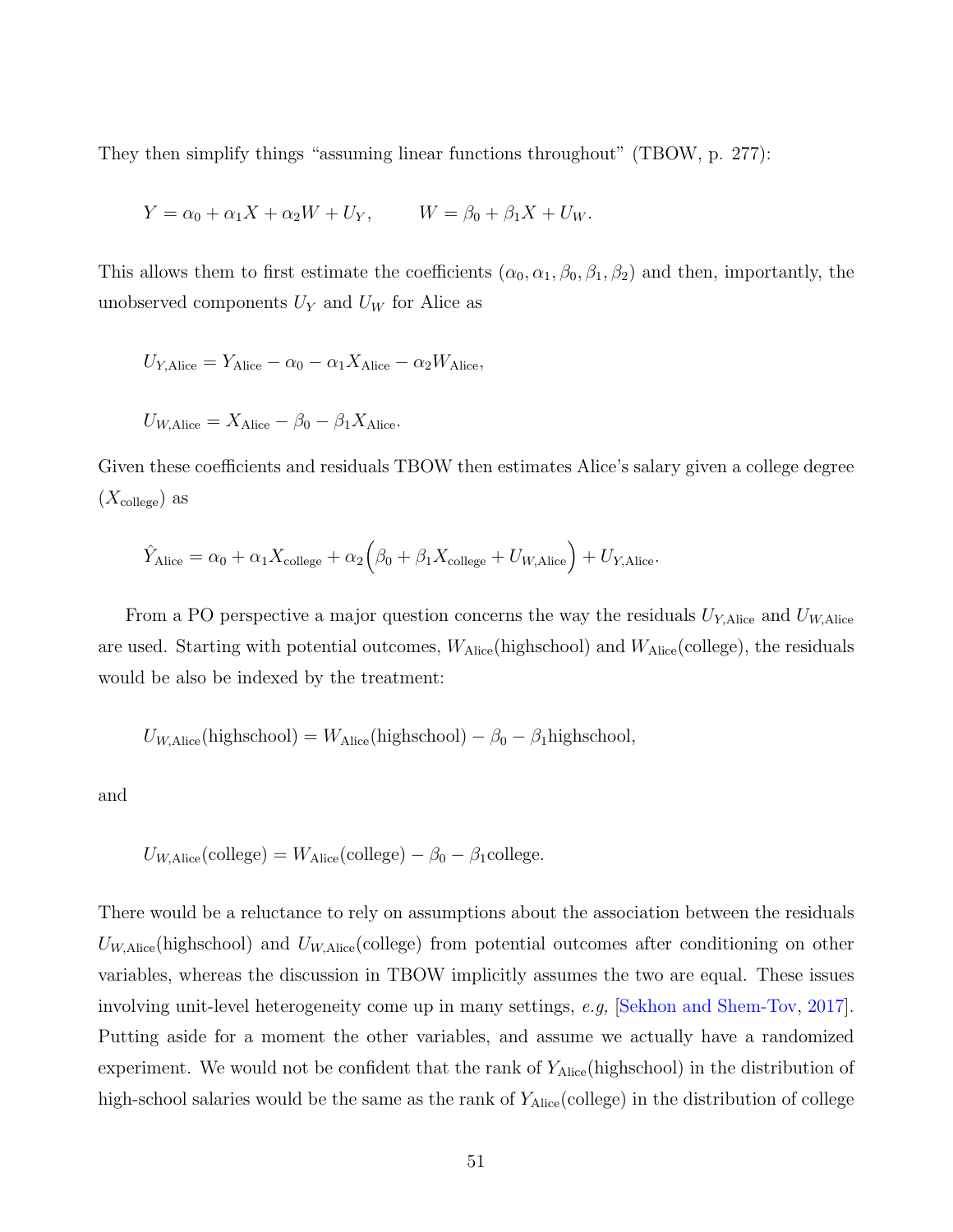salaries (corresponding in the linear case to equality of the residuals  $U_{W,\text{Alice}}(\text{highschool})$  and  $U_{W, \text{Alice}}(\text{college}))$ . There is obviously many reasons why an individual who would be relatively productive given a college degree  $(e.g.,$  someone with strong cognitive abilities), would not necessarily be relatively productive with only a high-school degree. The jobs a person would end up with given a college degree would be different from the one they would have with a highschool degree, with value placed on different sets of skills. This type of comparative advantage argument is common in economics, and it is a critical part of the Roy model of occupational choice ([\[Roy,](#page-71-2) [1951\]](#page-71-2)). TBOWs implicit assumption of a single (scalar) unobserved component is quite distinct from the assumption of linearity of the conditional expectations that TBOW bundles it with, but it is crucial to the ability to predict Alice's salary given a college degree.

This is not to say that this type of assumption is never made in economics. The point is that it is typically made explicitly, with full recognition of the identifying power it has  $(e.g.,)$ the discussion of the rank correlation assumption in [\[Chernozhukov and Hansen,](#page-62-2) [2005\]](#page-62-2)), rather than as part of a set of functional form assumptions. It has also received much attention in the discussion on identifying distributions of treatment effects, as opposed to differences in the distribution of potential outcomes (see the discussion in [\[Manski,](#page-68-4) [1996,](#page-68-4) [Deaton,](#page-63-4) [2010,](#page-63-4) [Imbens,](#page-66-5) [2010\]](#page-66-5)). The way in which TBOW exploits this assumption without being explicit about it undercuts the arguments advanced in other parts of the book about the transparency of the DAG-based assumptions.

A second issue is that TBOW is unhappy with the formulation of the critical assumptions here in terms of the potential outcomes:

"To determine if ED [education] is ignorable [...] we are supposed to judge whether employees who would have one potential salary, say  $S_1 = s$  [that is,  $Y$ (highschool) = s], are just as likely to have one level of education as the employees who would have a different potential salary, say  $S_1 = s'$  [that is,  $Y(\text{highschool}) = s'$ ]. If you think this sounds circular, I can only agree with you! ... It is quite a cognitive nightmare." (TBOW, p. 282).

These assumptions may be challenging, but of course the formulation agrees closely with stan-dard economic theory. Since [\[Roy,](#page-71-2) [1951\]](#page-71-2) and [\[Mincer,](#page-69-5) [1974\]](#page-69-5) economists model individuals choosing whether to go to college partly by comparing their utility  $(e.g.,$  earnings) if they were to go to college with the utility if they were not to go to college, that is, by comparing their potential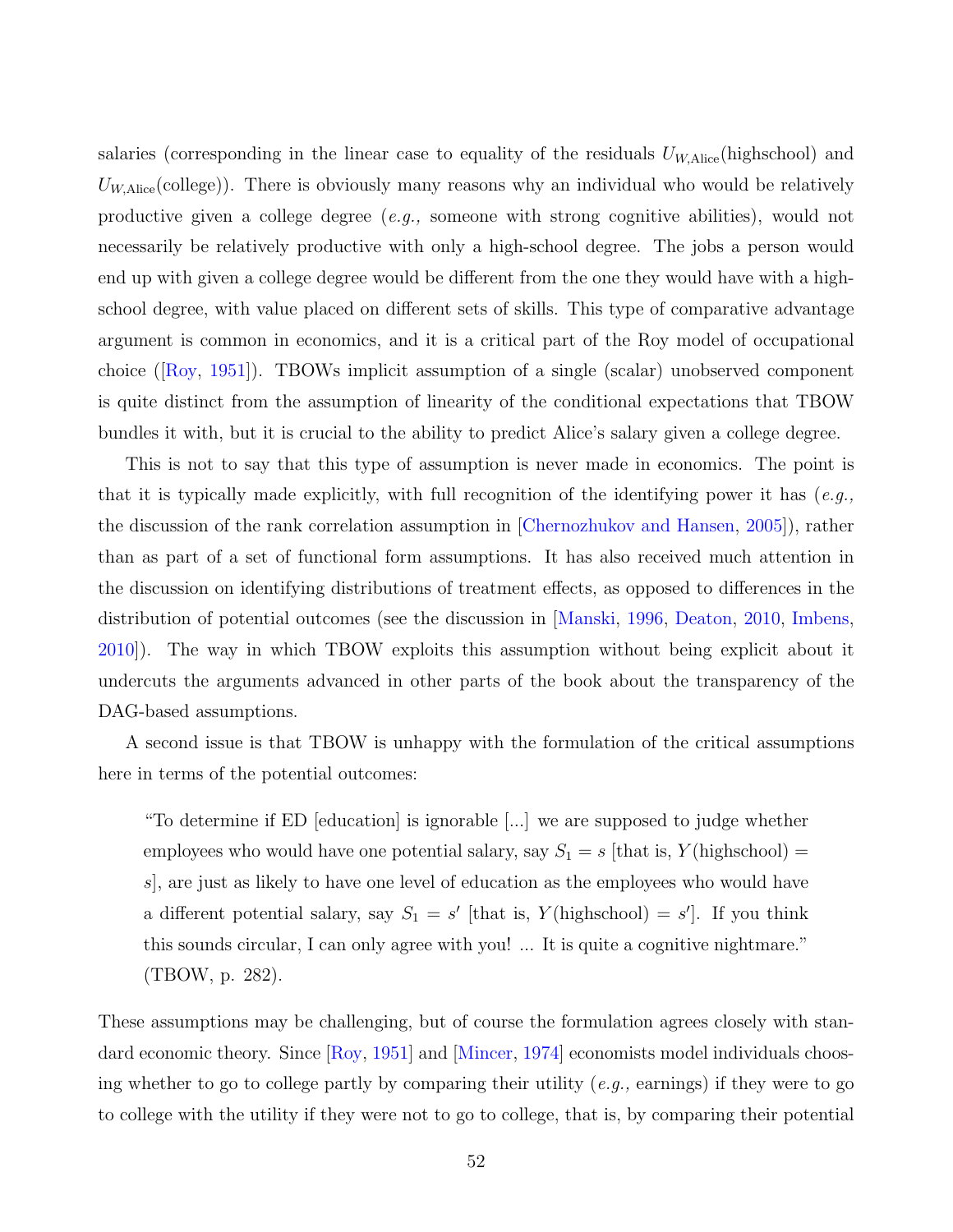outcomes  $Y$ (highschool) and  $Y$ (college), or expecations thereof. It is precisely the important role the potential outcomes play in the formulation of the choice models  $(e.g.,$  the random utility choice models in [\[McFadden et al.,](#page-69-6) [1973\]](#page-69-6) and [\[Manski,](#page-68-5) [1977\]](#page-68-5)) that makes the PO framework a natural one in economics.

#### 4.6 An Example: Identifying the Returns to Education

Let me finally discuss an empirical setting where economists have used different identification strategies for the same problem and compare DAGs and econometric identification strategies. The focus is on estimating the returns to education, or, more specifically, the effect of years of education on the logarithm of earnings. Since [\[Mincer,](#page-69-5) [1974\]](#page-69-5) economists have focused on the effect on the logarithm of earnings in order to interpret the effect as a return, similar to the return on financial investments.

The basic data consists of observations on years of education and the logarithm of earnings. Figure [15](#page-55-0) (a) shows the simplest strategy in a DAG format, directly comparing people with different levels of education. Typically this would be done by linear regression of log earnings on years of education, but in a more flexible approach one could simply compare average values for log earnings by education levels. The concern is that this is too simple a model, and that there may be an unmeasured confounder. In substantive discussions the unmeasured confounder is typically thought of as unmeasured ability, as in Figure [15\(](#page-55-0)b). Omitted variable bias arguments suggest that failure to adjust for differences in ability would lead to an upward bias in the estimated returns to education, because it is likely that ability is positively correlated with levels of education and with the potential outcomes. See [\[Griliches,](#page-65-5) [1977,](#page-65-5) [Card,](#page-62-3) [1999,](#page-62-3) [2001\]](#page-62-4) for general discussions.

In response to these concerns econometricians have used a variety of approaches. I will briefly discuss some of them and attempt to illustrate them in DAGs. One approach is to attempt to measure ability. For example, one may use parental background measures, including parental education or socio-economic status. Researchers have also attempted to directly measure ability, through test scores or iq tests. Using both parental background and iq scores leads to a DAG as in Figure [15\(](#page-55-0)c) where adjusting for the pre-treatment variables leads to unbiased estimates of the effect of interest. Of course there may be concerns that variables like parental background do not have a direct causal effect on the child's later earnings, and that this is merely a proxy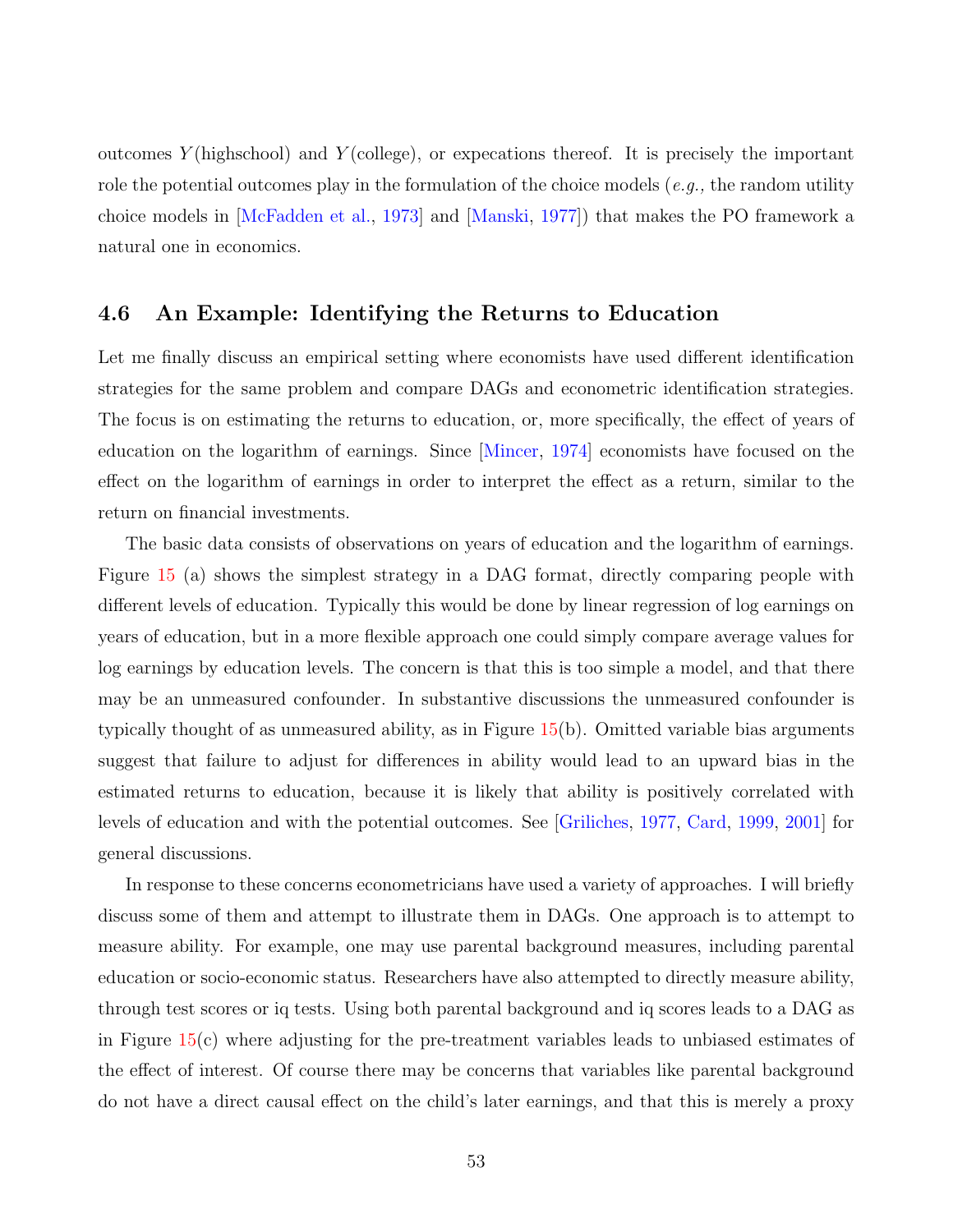<span id="page-55-0"></span>

Figure 15: DAGs for the Returns to Education (I)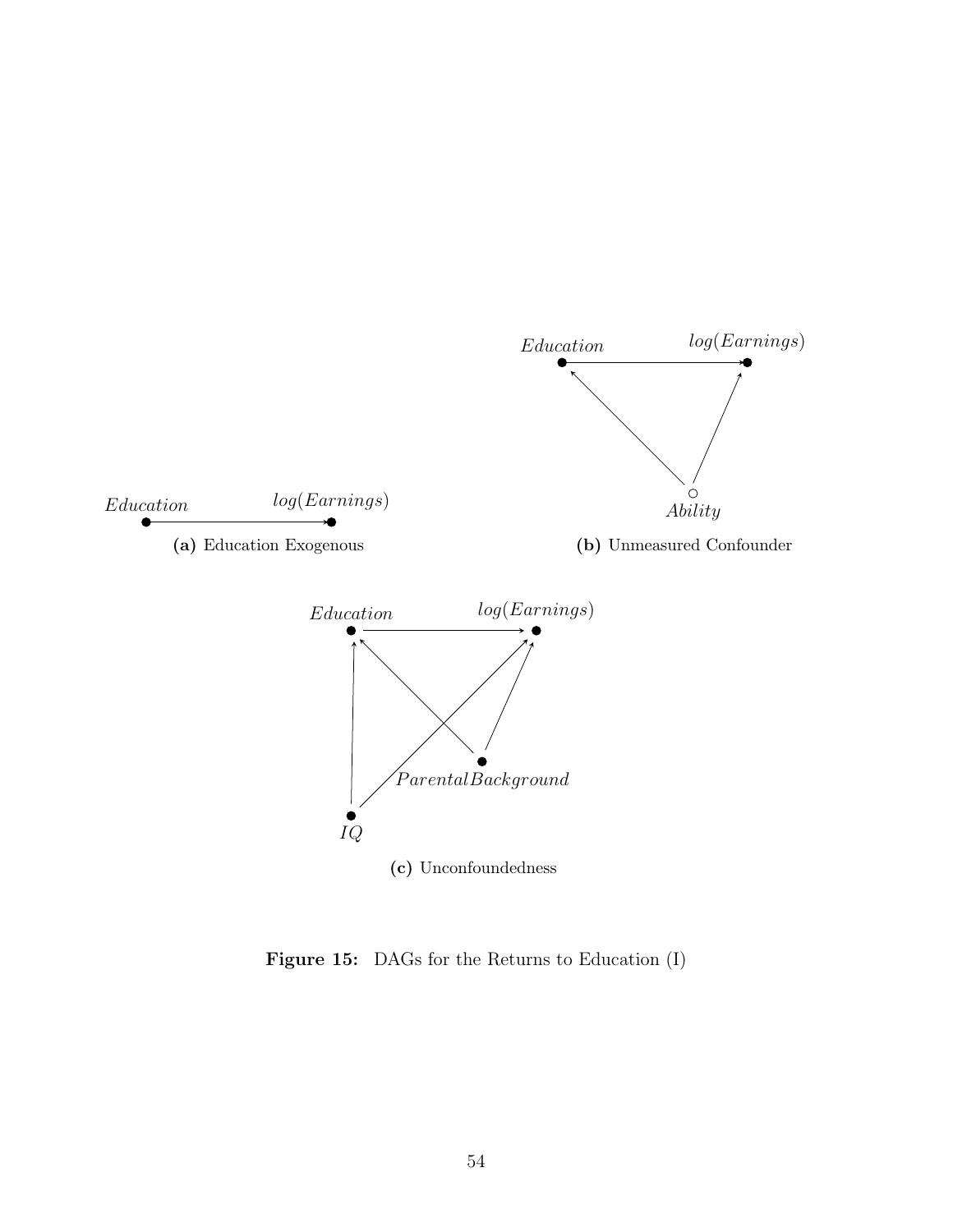<span id="page-56-0"></span>

(a) Instrumental Variables: Quarter of Birth



(b) Instrumental Variables: Distance to College



(c) Fixed Effects Using Twins

Figure 16: DAGs for the Returns to Education (II)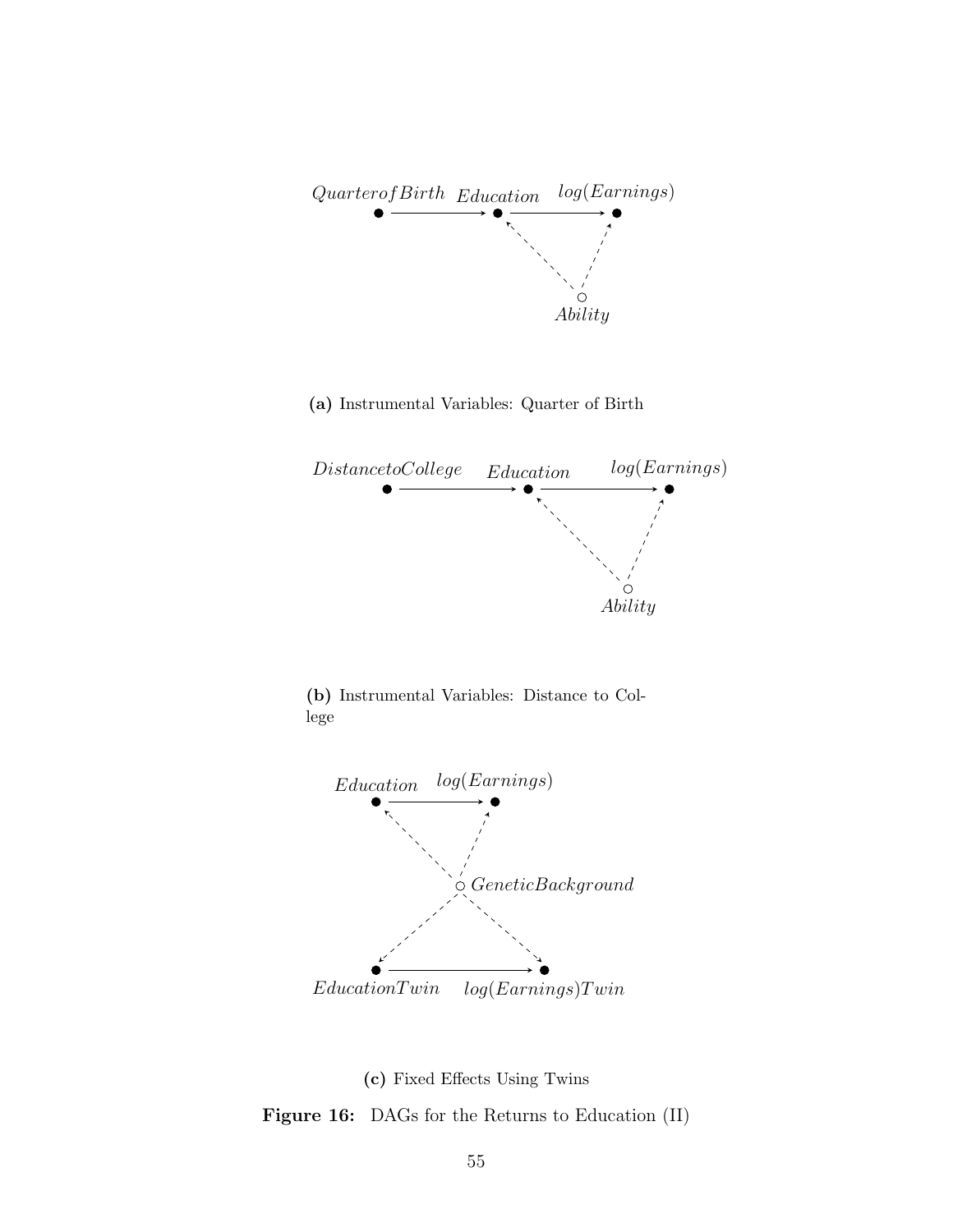for unobserved ability. In practice, however, researchers have attempted to control as much as possible for variables that are proper pre-treatment (that is, prior to educational decisions being made), without concerns about introducing M-bias. It is rare to see researchers use posttreatment variables as controls in this approach.

Another strategy has been to use instrumental variables approaches, based on instruments that change the incentives to acquire additional formal education. One classic example is the [\[Angrist and Krueger,](#page-59-2) [1991\]](#page-59-2) study using quarter of birth as an instrument, as in Figures [16\(](#page-56-0)a). A second classic example is [\[Card,](#page-62-5) [1993\]](#page-62-5) using distance to college as an instrument, as in [16\(](#page-56-0)b). Both applications are complicated. Although originally they assumed constant treatment effects, they are now typically interpreted as weighted average effects for compliers with the weights varying by education levels [\[Angrist and Imbens,](#page-59-3) [1995\]](#page-59-3). There are also concerns with the exclusion restriction in both cases. There may also be concerns with the monotonicity condition in the college distance application if the closest college is a two-year college. The [\[Angrist and](#page-59-2) [Krueger,](#page-59-2) [1991\]](#page-59-2) study also spawned a big literature on weak instrument problems (e.g., [\[Staiger](#page-72-4) [and Stock,](#page-72-4) [1997,](#page-72-4) [Andrews and Stock,](#page-59-4) [2006,](#page-59-4) [Chamberlain and Imbens,](#page-62-6) [2004\]](#page-62-6)). These problems are often naturally discussed in a PO framework, with the benefit of putting this in a DAG unclear.

Yet another strategy has been to look for siblings, or, going even further, twins, as in  $\Delta$ shen[felter and Krueger,](#page-60-4) [1994,](#page-60-4) [Ashenfelter and Rouse,](#page-60-5) [1998\]](#page-60-5). The estimation procedure regresses differences in the logarithm of earnings on differences in years of education. Implicitly there is a DAG similar to Figures  $16(c)$  $16(c)$ , but there is additional structure. The causal effect of education on log earnings is the same for the two members of a twin pair, and similarly the causal effect of the unobserved confounder (genetic background) on education and earnings is the same for both members of the twin. The full set of assumptions here is difficult to capture in a DAG. There is some connection between this identification strategy and the multiple causes approach in [\[Wang and Blei,](#page-72-5) [2018\]](#page-72-5). They assume that there is an unobserved confounder that affects both causes. In the twins case this is the genetic background that is common to both members of the twin pair. The additional structure in the twins case (symmetry between the two members of the twin pairs) helps pin down the shared confounder, but there may be additional links that can be exploited. These strategies are not without controversy: it is not always clear that the variation in education levels between siblings or twins is exogenous (see [\[Card,](#page-62-3) [1999,](#page-62-3) [2001\]](#page-62-4)).

This is a rich literature with clever attempts to get closer to the causal effect of education.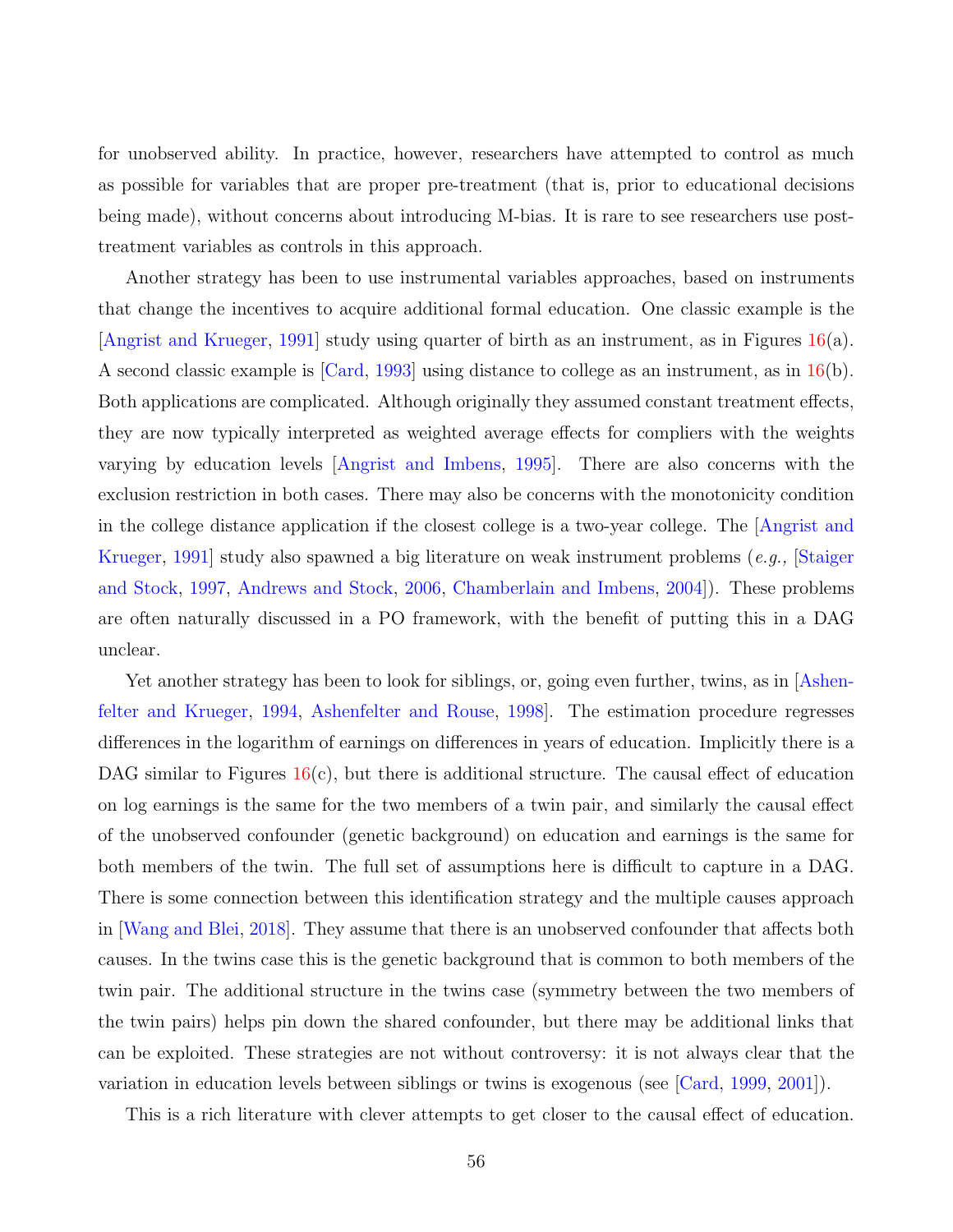The challenge for the graphical literature is to come up with new strategies that shed light on questions like this.

## 5 Conclusion

TBOW and the DAG approach fully deserve the attention of all researchers and users of causal inference as one of its leading methodologies. Is it more than that? Should it be the framework of choice for all causal questions, everywhere, or at least in the social sciences, as TBOW argues? In my view no, it should not. The questions it currently answers well are not the ones that are the most pressing ones in practice. Conversely, for the most common and important questions the PO framework is in my view an attractive one in social sciences, and one that resonates well with economic theory by effectively incorporating restrictions beyond conditional independencies. Moreover, for the problems where DAGs could contribute substantially, the most important issue holding back the DAGs is the lack of convincing empirical applications. History suggests that those are what is driving the adoption of new methodologies in economics and other social sciences, not the mathematical elegance or rhetoric. It is studies such as [\[LaLonde,](#page-67-6) [1986\]](#page-67-6), [\[Card,](#page-62-7) [1990\]](#page-62-7), [\[Angrist,](#page-59-0) [1990\]](#page-59-0), [\[Angrist and Krueger,](#page-59-2) [1991\]](#page-59-2), and [\[Ashenfelter](#page-60-4) [and Krueger,](#page-60-4) [1994\]](#page-60-4) that spurred the credibility revolution and the adoption of the PO framework, not the theoretical advances. There have not been similar applications of the DAG framework, and more papers discussing toy models will not be sufficient.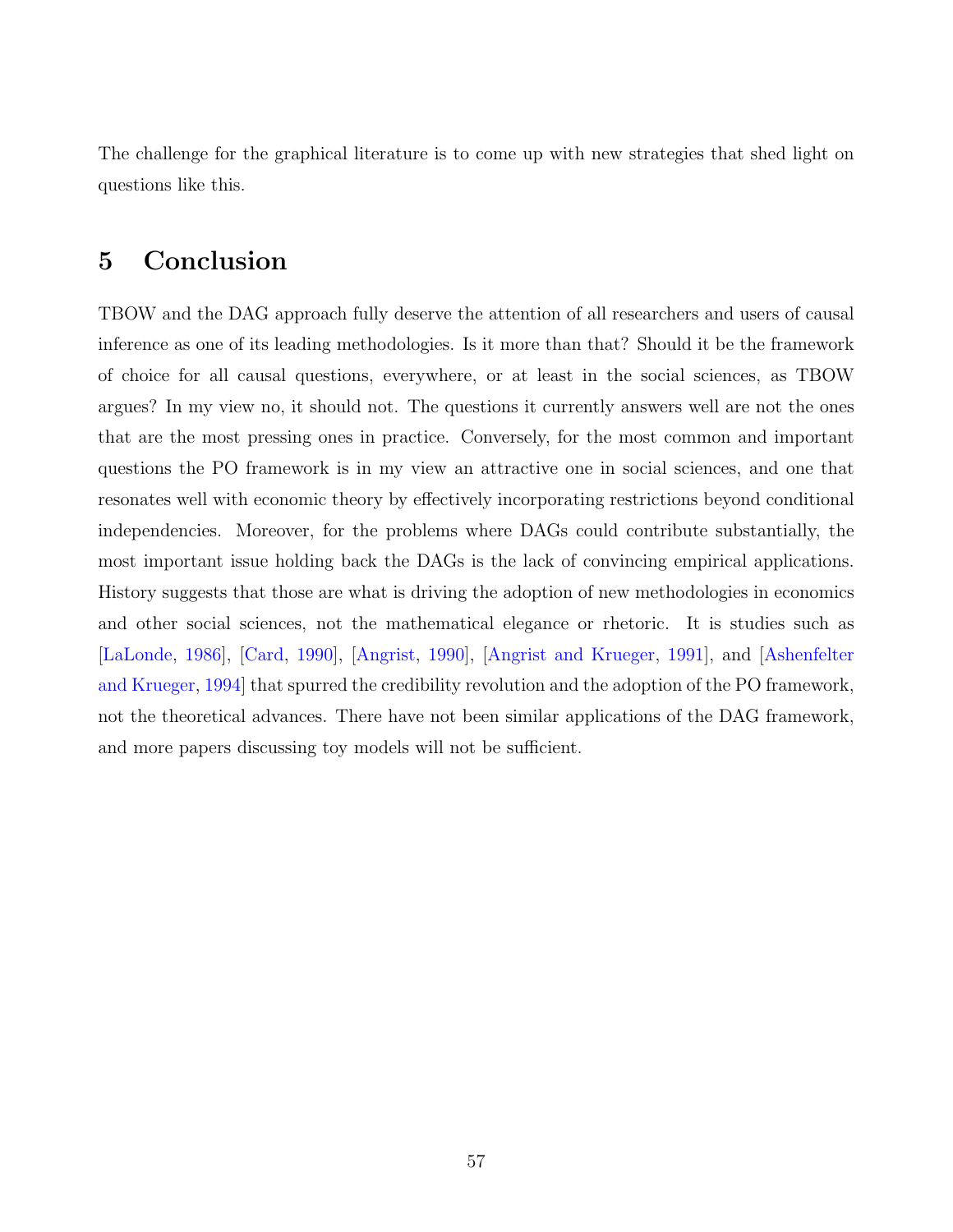### References

- Alberto Abadie and Matias D Cattaneo. Econometric methods for program evaluation. Annual Review of Economics, 10:465–503, 2018.
- Alberto Abadie and Javier Gardeazabal. The economic costs of conflict: A case study of the basque country. American Economic Review, 93(-):113–132, 2003.
- <span id="page-59-1"></span>Alberto Abadie and Guido W Imbens. Bias-corrected matching estimators for average treatment effects. Journal of Business & Economic Statistics, 29(1):1–11, 2011.
- Alberto Abadie, Alexis Diamond, and Jens Hainmueller. Synthetic control methods for comparative case studies: Estimating the effect of california's tobacco control program. Journal of the American statistical Association, 105(490):493–505, 2010.
- <span id="page-59-4"></span>Donald Andrews and James H. Stock. Inference with weak instruments. 2006.
- Isaiah Andrews and Emily Oster. A simple approximation for evaluating external validity bias. Economics Letters, 178:58–62, 2019.
- Isaiah Andrews, Matthew Gentzkow, and Jesse M Shapiro. Measuring the sensitivity of parameter estimates to estimation moments. The Quarterly Journal of Economics, 132(4):1553–1592, 2017.
- Joshua Angrist and Alan Krueger. Empirical strategies in labor economics. Handbook of Labor Economics, 3, 2000.
- <span id="page-59-0"></span>Joshua D Angrist. Lifetime earnings and the Vietnam era draft lottery: Evidence from social security administrative records. The American Economic Review, pages 313–336, 1990.
- <span id="page-59-3"></span>Joshua D Angrist and Guido W Imbens. Two-stage least squares estimation of average causal effects in models with variable treatment intensity. Journal of the American statistical Association, 90(430):431–442, 1995.
- <span id="page-59-2"></span>Joshua D Angrist and Alan Krueger. Does compulsory schooling affect schooling and earnings. Quarterly Journal of Economics, CVI(4):979–1014, 1991.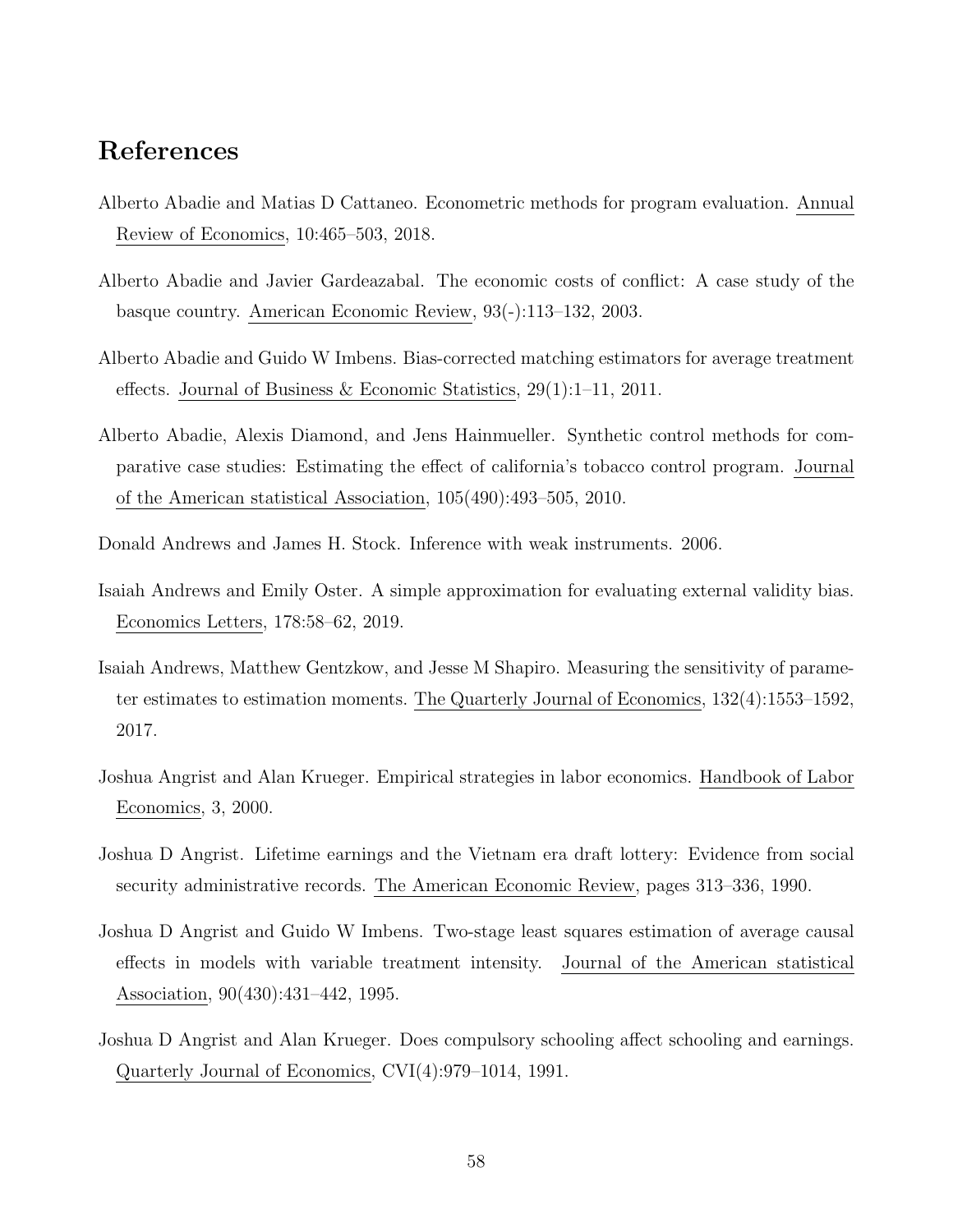- Joshua D Angrist and Jörn-Steffen Pischke. Mostly harmless econometrics: An empiricist's companion. Princeton University Press, 2008.
- Joshua D Angrist and Jörn-Steffen Pischke. The credibility revolution in empirical economics: How better research design is taking the con out of econometrics. Journal of economic perspectives, 24(2):3–30, 2010.
- <span id="page-60-0"></span>Joshua D Angrist, Guido W Imbens, and Donald B. Rubin. Identification of causal effects using instrumental variables. Journal of the American Statistical Association, 91:444–472, 1996.
- <span id="page-60-3"></span>Joshua D Angrist, Kathryn Graddy, and Guido W Imbens. The interpretation of instrumental variables estimators in simultaneous equations models with an application to the demand for fish. The Review of Economic Studies, 67(3):499–527, 2000.
- <span id="page-60-2"></span>Timothy B Armstrong and Michal Kolesár. Optimal inference in a class of regression models. Econometrica, 86(2):655–683, 2018.
- Peter Aronow. A general method for detecting interference between units in randomized experiments. Sociological Methods & Research, 41(1):3–16, 2012.
- Peter M. Aronow and Cyrus Samii. Estimating average causal effects under interference between units, 2013.
- <span id="page-60-4"></span>Orley Ashenfelter and Alan Krueger. Estimates of the economic return to schooling from a new sample of twins. The American Economic Review, 84(5):1157–1173, 1994.
- <span id="page-60-5"></span>Orley Ashenfelter and Cecilia Rouse. Income, schooling, and ability: Evidence from a new sample of identical twins. The Quarterly Journal of Economics, 113(1):253–284, 1998.
- Susan Athey and Guido Imbens. Recursive partitioning for heterogeneous causal effects. Proceedings of the National Academy of Sciences, 113(27):7353–7360, 2016.
- Susan Athey and Guido Imbens. Machine learning methods economists should know about. manuscript, 2018.
- <span id="page-60-1"></span>Susan Athey and Guido W Imbens. The state of applied econometrics: Causality and policy evaluation. The Journal of Economic Perspectives, 31(2):3–32, 2017.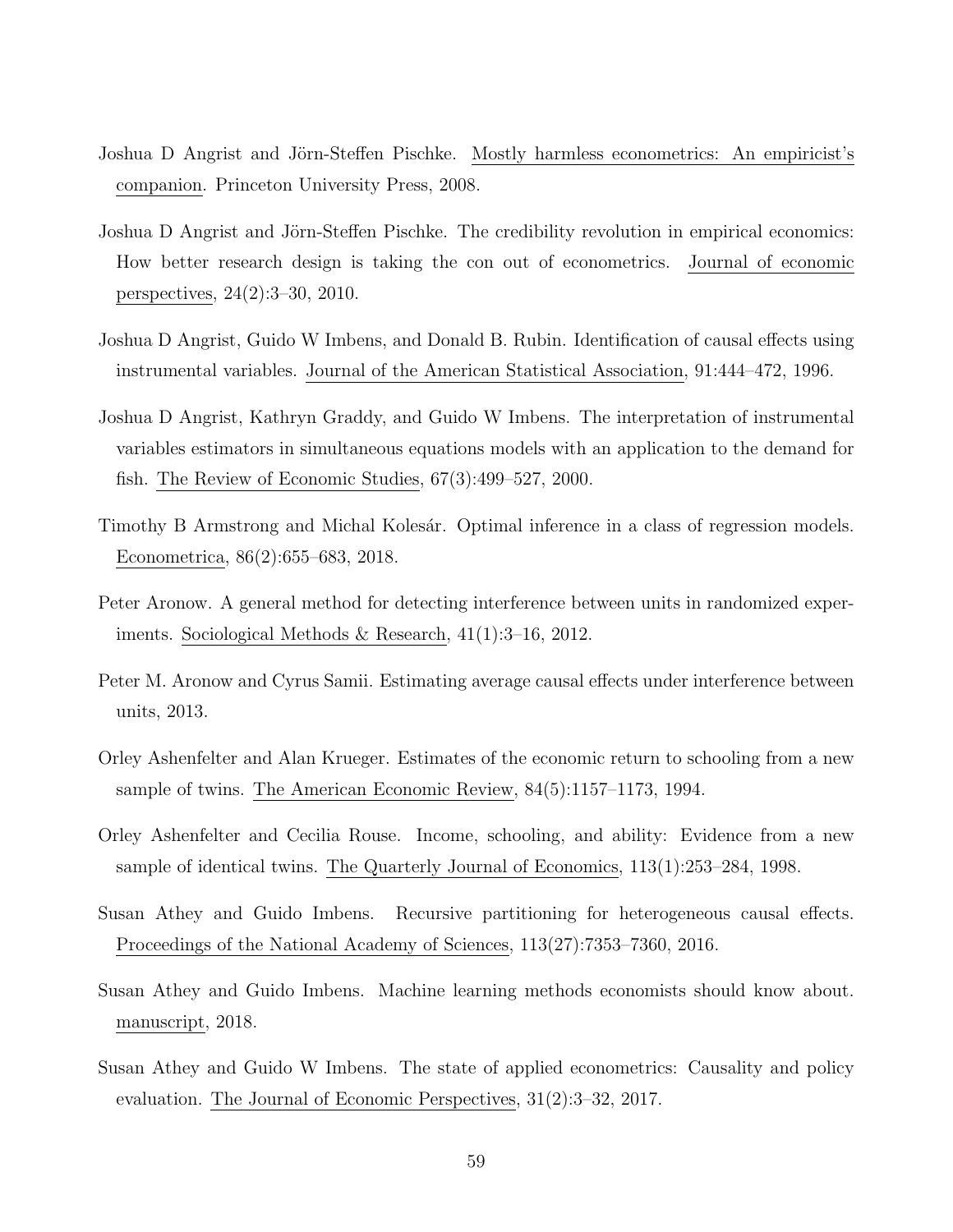- <span id="page-61-1"></span>Susan Athey and Scott Stern. An empirical framework for testing theories about complimentarity in organizational design. Technical report, National Bureau of Economic Research, 1998.
- Susan Athey and Stefan Wager. Efficient policy learning. arXiv preprint arXiv:1702.02896, 2017.
- Susan Athey, Raj Chetty, Guido Imbens, and Hyunseung Kang. Estimating treatment effects using multiple surrogates: The role of the surrogate score and the surrogate index. arXiv preprint arXiv:1603.09326, 2016.
- Susan Athey, Dean Eckles, and Guido W Imbens. Exact p-values for network interference. Journal of the American Statistical Association, 113(521):230–240, 2018a.
- Susan Athey, Guido W Imbens, and Stefan Wager. Approximate residual balancing: debiased inference of average treatment effects in high dimensions. Journal of the Royal Statistical Society: Series B (Statistical Methodology), 80(4):597–623, 2018b.
- Susan Athey, Julie Tibshirani, Stefan Wager, et al. Generalized random forests. The Annals of Statistics, 47(2):1148–1178, 2019.
- <span id="page-61-2"></span>Alexander Balke and Judea Pearl. Bounds on treatment effects from studies with imperfect compliance. Journal of the American Statistical Association, 92(439):1171–1176, 1997.
- Abhijit V Banerjee and Esther Duflo. The experimental approach to development economics. Technical report, National Bureau of Economic Research, 2008.
- GW Basse, A Feller, and P Toulis. Randomization tests of causal effects under interference. Biometrika, 2019.
- Alexandre Belloni, Victor Chernozhukov, Ivan Fernández-Val, and Chris Hansen. Program evaluation with high-dimensional data. arXiv preprint arXiv:1311.2645, 2013.
- <span id="page-61-0"></span>Marianne Bertrand and Sendhil Mullainathan. Are emily and greg more employable than lakisha and jamal? a field experiment on labor market discrimination. American economic review, 94(4):991–1013, 2004.
- Sandra E Black. Do better schools matter? parental valuation of elementary education. The Quarterly Journal of Economics, 114(2):577–599, 1999.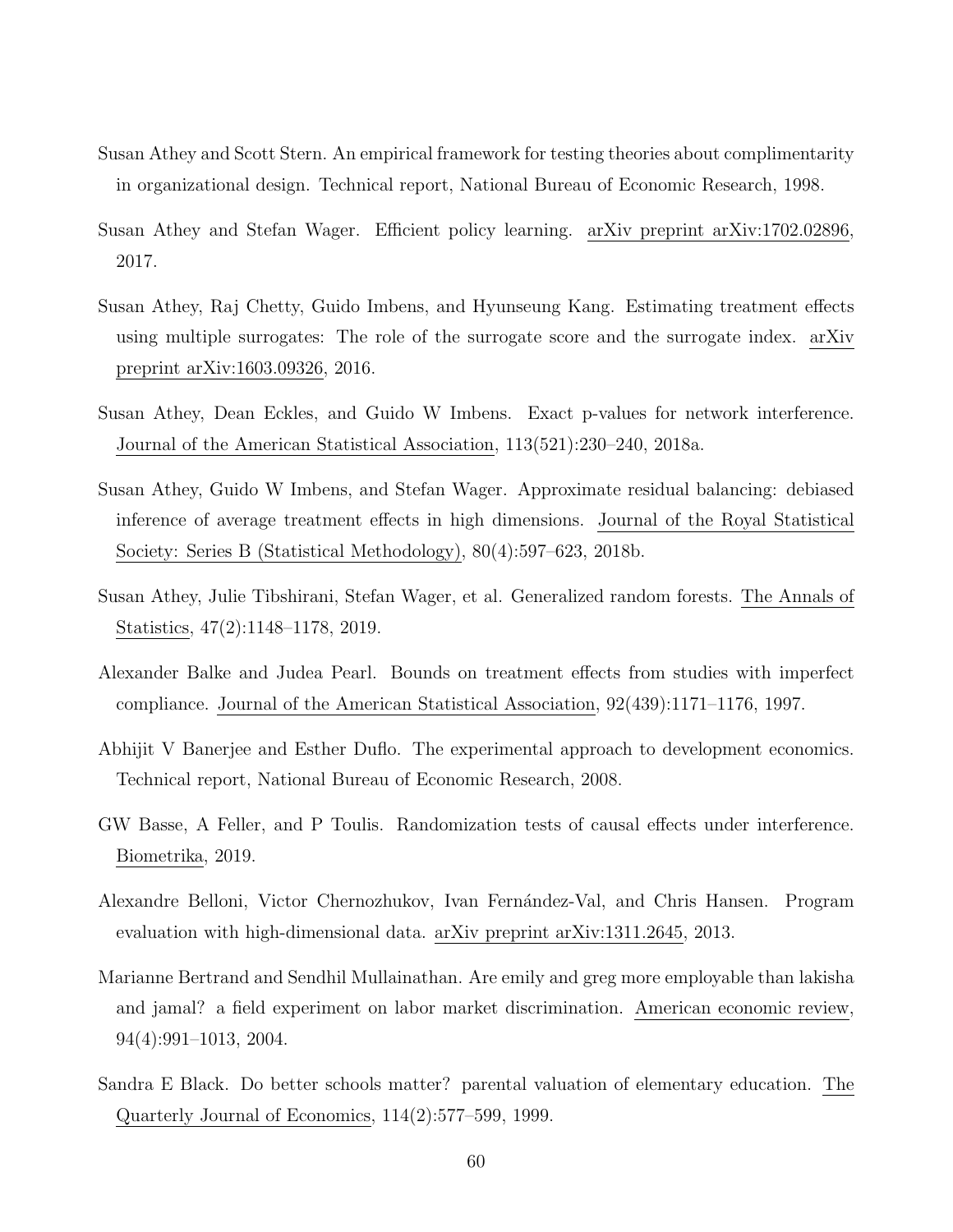- <span id="page-62-0"></span>S. Calonico, Matias Cattaneo, and Rocio Titiunik. Robust nonparametric confidence intervals for regression-discontinuity designs. Econometrica, 82(6):2295–2326, 2014.
- <span id="page-62-7"></span>David Card. The impact of the mariel boatlift on the miami labor market. Industrial and Labor Relation, 43(2):245–257, 1990.
- <span id="page-62-5"></span>David Card. Using geographic variation in college proximity to estimate the return to schooling. Technical report, National Bureau of Economic Research, 1993.
- <span id="page-62-3"></span>David Card. The causal effect of education on earnings. In Handbook of labor economics, volume 3, pages 1801–1863. Elsevier, 1999.
- <span id="page-62-4"></span>David Card. Estimating the return to schooling: Progress on some persistent econometric problems. Econometrica, 69(5):1127–1160, 2001.
- Gary Chamberlain. The general equivalence of granger and sims causality. Econometrica: Journal of the Econometric Society, pages 569–581, 1982.
- <span id="page-62-6"></span>Gary Chamberlain and Guido Imbens. Random effects estimators with many instrumental variables. Econometrica, 72(1):295–306, 2004.
- Xi Chen, Victor Chernozhukov, Iván Fernández-Val, Scott Kostyshak, and Ye Luo. Shapeenforcing operators for point and interval estimators. arXiv preprint arXiv:1809.01038, 2018.
- <span id="page-62-2"></span>Victor Chernozhukov and Christian Hansen. An iv model of quantile treatment effects. Econometrica, 73(1):245–261, 2005.
- Victor Chernozhukov, Denis Chetverikov, Mert Demirer, Esther Duflo, Christian Hansen, and Whitney Newey. Double/debiased/neyman machine learning of treatment effects. American Economic Review, 107(5):261–65, 2017.
- Denis Chetverikov, Andres Santos, and Azeem M Shaikh. The econometrics of shape restrictions. Annual Review of Economics, 10:31–63, 2018.
- <span id="page-62-1"></span>Thomas Cook. Waiting for life to arrive: A history of the regression-discontinuity design in psychology, statistics and economics. Journal of Econometrics, 142(2):636–654, 2008.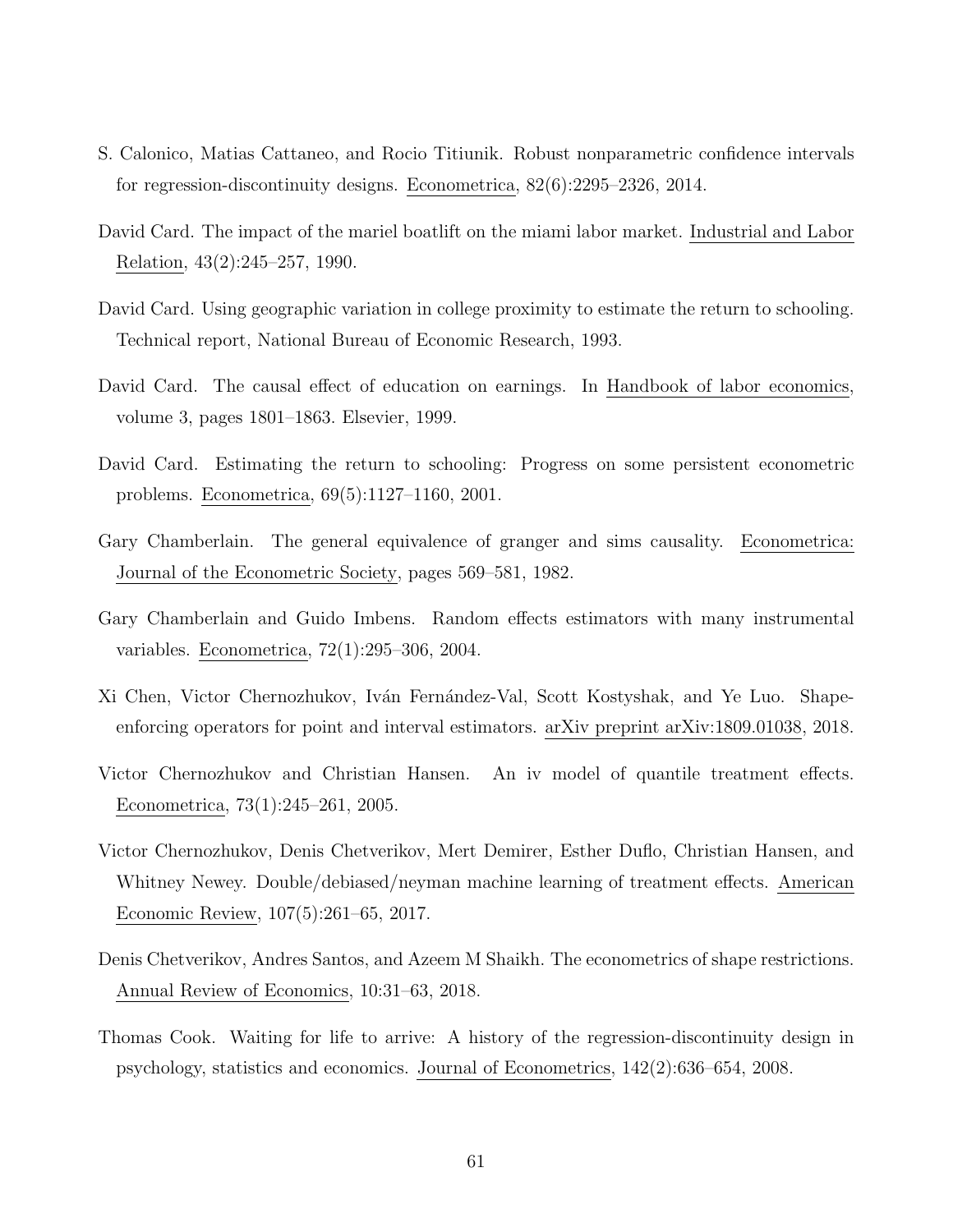- <span id="page-63-0"></span>David R Cox. Causality: some statistical aspects. Journal of the Royal Statistical Society: Series A (Statistics in Society), 155(2):291–301, 1992.
- David R Cox and Nanny Wermuth. Discussion-causal diagrams for empirical research. Biometrika, 82(4):688–689, 1995.
- Richard K Crump, V Joseph Hotz, Guido W Imbens, and Oscar A Mitnik. Dealing with limited overlap in estimation of average treatment effects. Biometrika, pages 187–199, 2009.
- Scott Cunningham. Causal Inference: The Mixtape. Manuscript, 2018.
- Alexander D'Amour, Peng Ding, Avi Feller, Lihua Lei, and Jasjeet Sekhon. Overlap in observational studies with high-dimensional covariates. arXiv preprint arXiv:1711.02582, 2017.
- Sonya Das and Andrew W Lo. Re-inventing drug development: A case study of the i-spy 2 breast cancer clinical trials program. Contemporary clinical trials, 62:168–174, 2017.
- <span id="page-63-4"></span>Angus Deaton. Instruments, randomization, and learning about development. Journal of Economic Literature, 48(2):424–455, 2010.
- Angus Deaton and Nancy Cartwright. Understanding and misunderstanding randomized controlled trials. Social Science & Medicine, 210:2–21, 2018.
- <span id="page-63-2"></span>Rajeev H Dehejia and Sadek Wahba. Causal effects in nonexperimental studies: Reevaluating the evaluation of training programs. Journal of the American statistical Association, 94(448): 1053–1062, 1999.
- Maria Dimakopoulou, Susan Athey, and Guido Imbens. Estimation considerations in contextual bandits. arXiv preprint arXiv:1711.07077, 2017.
- Maria Dimakopoulou, Zhengyuan Zhou, Susan Athey, and Guido Imbens. Balanced linear contextual bandits. arXiv preprint arXiv:1812.06227, 2018.
- <span id="page-63-3"></span>Peng Ding and Luke W Miratrix. To adjust or not to adjust? sensitivity analysis of m-bias and butterfly-bias. Journal of Causal Inference, 3(1):41–57, 2015.
- <span id="page-63-1"></span>Peng Ding, TJ VanderWeele, and JM Robins. Instrumental variables as bias amplifiers with general outcome and confounding. Biometrika, 104(2):291–302, 2017.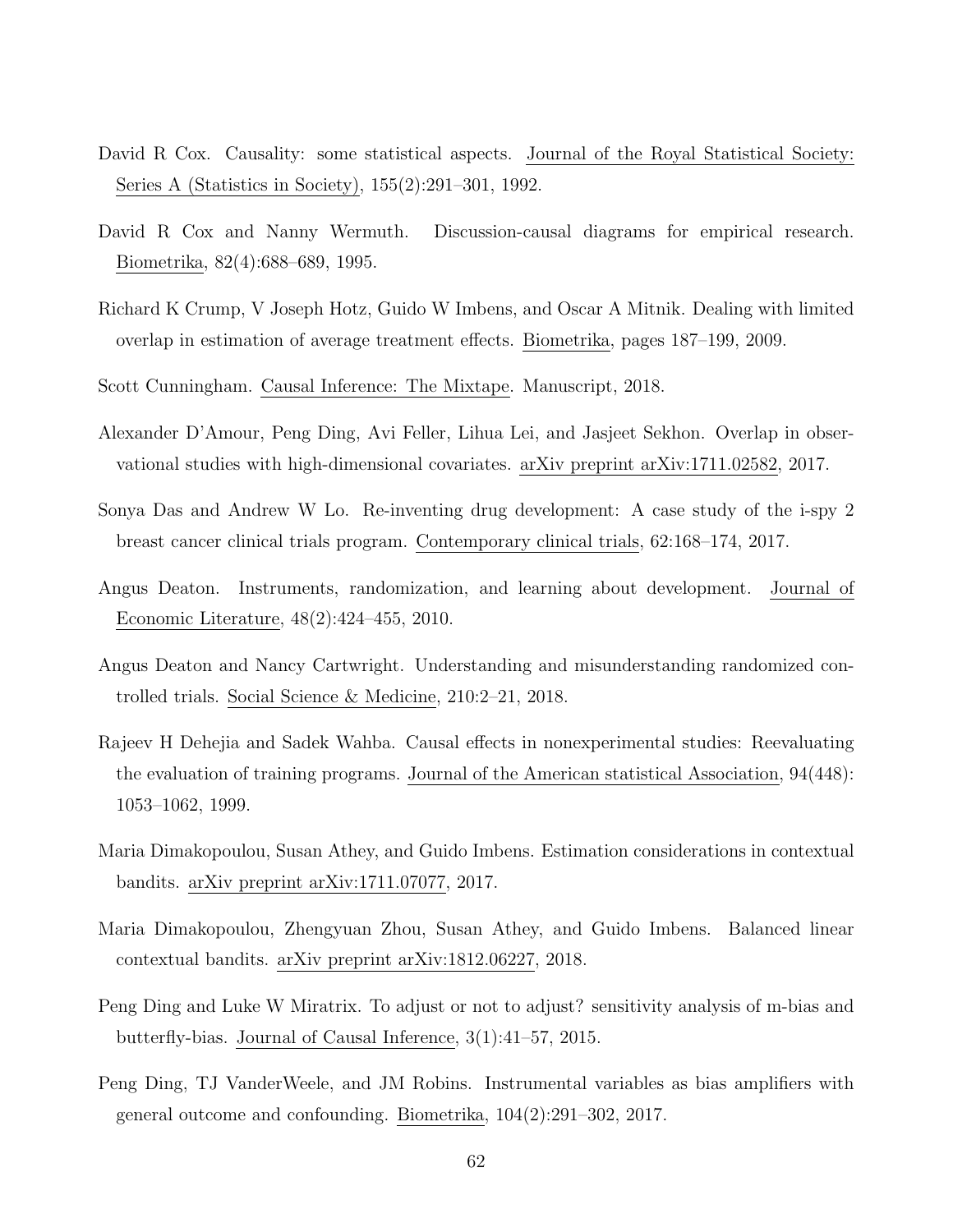- <span id="page-64-2"></span>Patrick Forré and Joris M Mooij. Causal calculus in the presence of cycles, latent confounders and selection bias. arXiv preprint arXiv:1901.00433, 2019.
- <span id="page-64-1"></span>Constantine E Frangakis and Donald B Rubin. Principal stratification in causal inference. Biometrics, 58(1):21–29, 2002.
- David A Freedman. Statistical models for causation: what inferential leverage do they provide? Evaluation review, 30(6):691–713, 2006.
- Andrew Gelman. Causality and statistical learning. American Journal of Sociology, 117(3): 955–966, 2011.
- Andrew Gelman and Guido Imbens. Why ask why? forward causal inference and reverse causal questions. Technical report, National Bureau of Economic Research, 2013.
- Clark Glymour, Richard Scheines, and Peter Spirtes. Discovering causal structure: Artificial intelligence, philosophy of science, and statistical modeling. Academic Press, 2014.
- Adam N Glynn and Konstantin Kashin. Front-door versus back-door adjustment with unmeasured confounding: Bias formulas for front-door and hybrid adjustments with application to a job training program. Journal of the American Statistical Association, 113(523):1040–1049, 2018.
- Arthur Stanley Goldberger. A course in econometrics. Harvard University Press, 1991.
- <span id="page-64-0"></span>Claudia Goldin and Cecilia Rouse. Orchestrating impartiality: The impact of" blind" auditions on female musicians. American economic review, 90(4):715–741, 2000.
- Bryan S Graham. Methods of identification in social networks. Annu. Rev. Econ., 7(1):465–485, 2015.
- Clive WJ Granger. Investigating causal relations by econometric models and cross-spectral methods. Econometrica: Journal of the Econometric Society, pages 424–438, 1969.
- Sander Greenland, Judea Pearl, James M Robins, et al. Causal diagrams for epidemiologic research. Epidemiology, 10:37–48, 1999.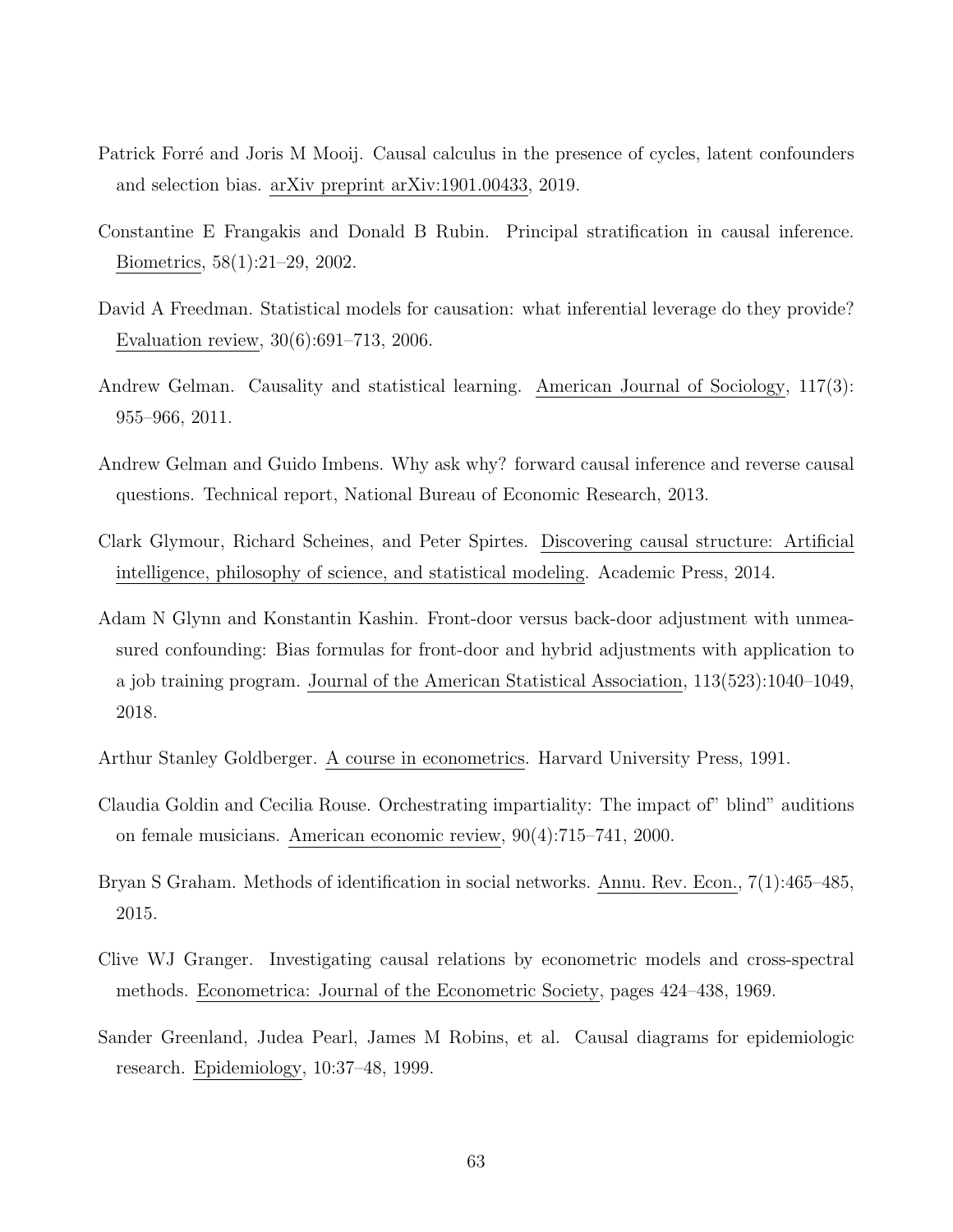- <span id="page-65-5"></span>Zvi Griliches. Estimating the returns to schooling: Some econometric problems. Econometrica: Journal of the Econometric Society, pages 1–22, 1977.
- Somit Gupta, Ronny Kohavi, Diane Tang, and Ya Xu. Top challenges from the first practical online controlled experiments summit. ACM SIGKDD Explorations Newsletter, 21(1):20–35, 2019.
- <span id="page-65-3"></span>Trygve Haavelmo. The statistical implications of a system of simultaneous equations. Econometrica, 11(1):1–12, 1943.
- Trygve Haavelmo. The probability approach in econometrics. Econometrica, 12(Supplement):  $iii-vi+1-115$ , 1944.
- Jinyong Hahn, Petra Todd, and Wilbert Van der Klaauw. Identification and estimation of treatment effects with a regression-discontinuity design. Econometrica, 69(1):201–209, 2001.
- <span id="page-65-2"></span>Erin Hartman, Richard Grieve, Roland Ramsahai, and Jasjeet S Sekhon. From sate to patt: combining experimental with observational studies to estimate population treatment effects. JR Stat. Soc. Ser. A Stat. Soc.(forthcoming). doi, 10:1111, 2015.
- <span id="page-65-1"></span>James Heckman. Varieties of selection bias. The American Economic Review, 80(2):313–318, 1990.
- <span id="page-65-4"></span>James J Heckman and V Joseph Hotz. Choosing among alternative nonexperimental methods for estimating the impact of social programs: The case of manpower training. Journal of the American statistical Association, 84(408):862–874, 1989.
- David F Hendry and Mary S Morgan. The foundations of econometric analysis. Cambridge University Press, 1997.
- <span id="page-65-0"></span>Miguel A Hernán, John Hsu, and Brian Healy. Data science is science's second chance to get causal inference right: A classification of data science tasks. arXiv preprint arXiv:1804.10846, 2018.
- Keisuke Hirano, Guido W Imbens, Donald B Rubin, and Xiao-Hua Zhou. Assessing the effect of an influenza vaccine in an encouragement design. Biostatistics, 1(1):69–88, 2000.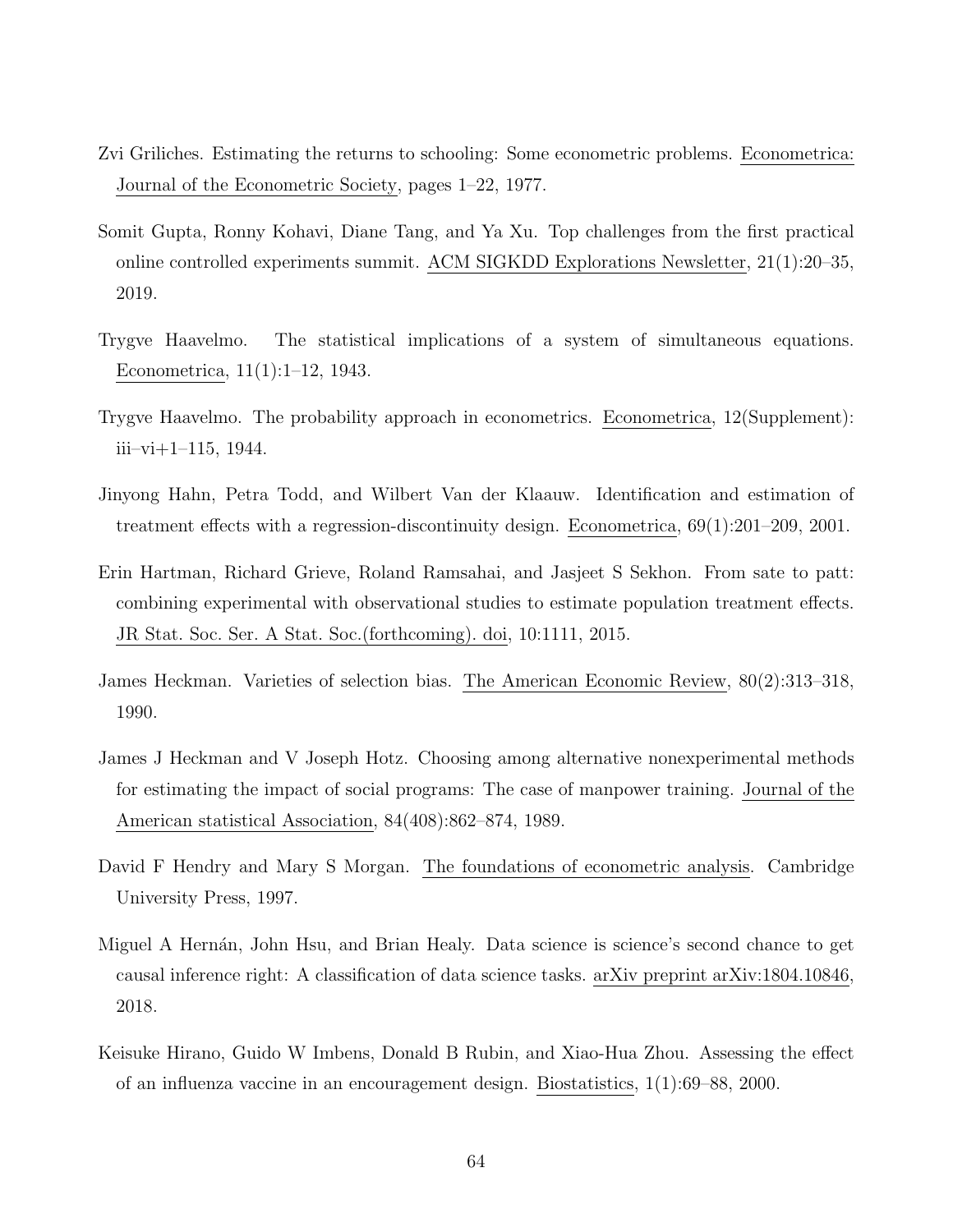- Paul W Holland. Statistics and causal inference. Journal of the American statistical Association, 81(396):945–960, 1986.
- <span id="page-66-1"></span>Joel L Horowitz. Applied nonparametric instrumental variables estimation. Econometrica, 79 (2):347–394, 2011.
- Patrik O Hoyer, Dominik Janzing, Joris M Mooij, Jonas Peters, and Bernhard Schölkopf. Nonlinear causal discovery with additive noise models. In Advances in neural information processing systems, pages 689–696, 2009.
- Michael Hudgens and Elizabeth Halloran. Toward causal inference with interference. Journal of the American Statistical Association, pages 832–842, 2008.
- Guido Imbens. The role of the propensity score in estimating dose–response functions. Biometrika, 87(0):706–710, 2000.
- Guido Imbens. Nonparametric estimation of average treatment effects under exogeneity: A review. Review of Economics and Statistics, pages 1–29, 2004.
- <span id="page-66-5"></span>Guido Imbens. Better late than nothing: Some comments on deaton (2009) and heckman and urzua (2009). Journal of Economic Literature, pages 399–423, 2010.
- <span id="page-66-0"></span>Guido Imbens. Instrumental variables: An econometrician's perspective. Statistical Science, (3):323–358, 2014.
- <span id="page-66-3"></span>Guido Imbens and Karthik Kalyanaraman. Optimal bandwidth choice for the regression discontinuity estimator. Review of Economic Studies, 79(3):933–959, 2012.
- <span id="page-66-2"></span>Guido Imbens and Thomas Lemieux. Regression discontinuity designs: A guide to practice. Journal of Econometrics, 142(2):615–635, 2008.
- <span id="page-66-4"></span>Guido Imbens and Stefan Wager. Optimized regression discontinuity designs. Review of Economics and Statistics, (0), 2018.
- Guido W Imbens. Sensitivity to exogeneity assumptions in program evaluation. The American Economic Review, Papers and Proceedings, 93(2):126–132, 2003.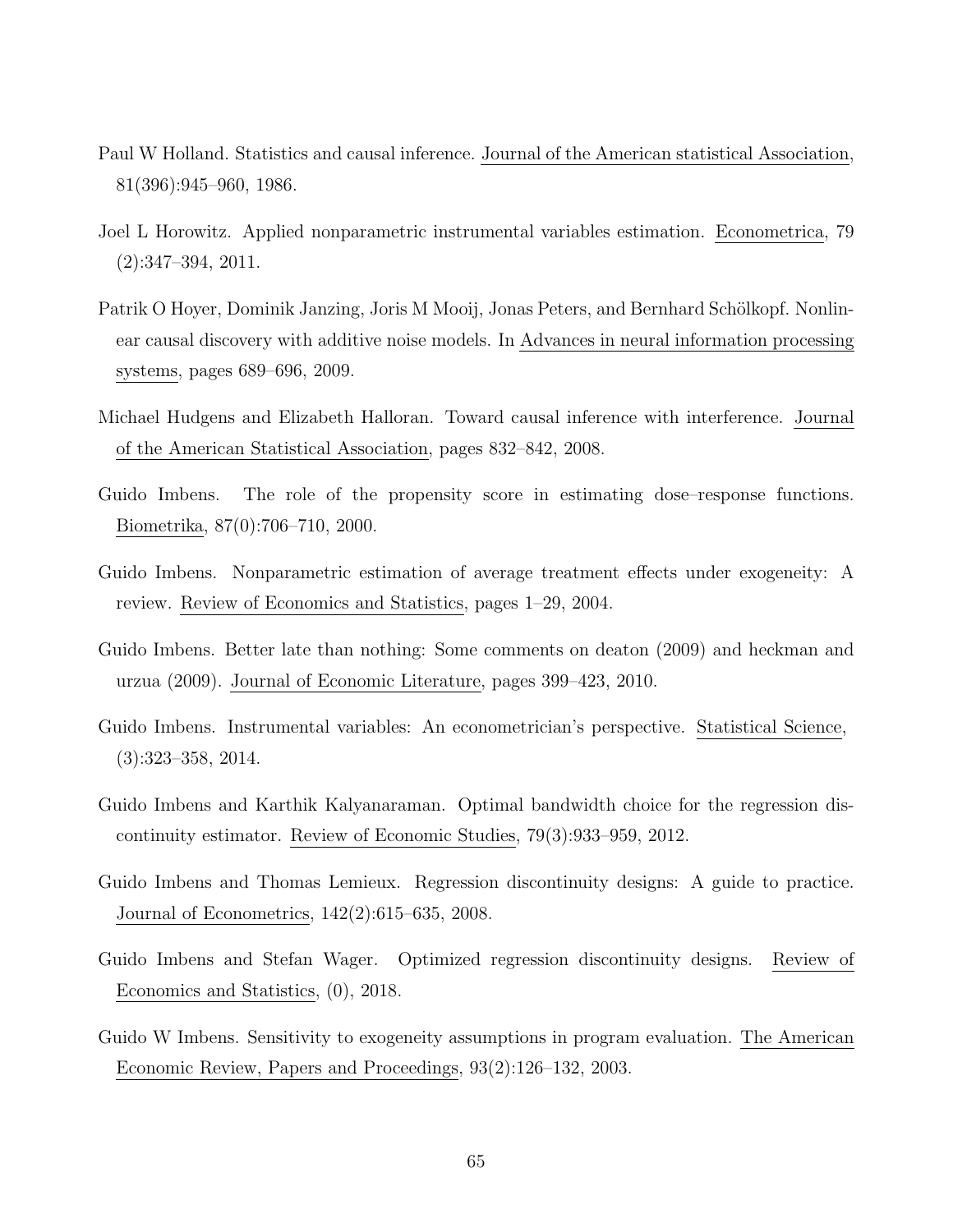- <span id="page-67-2"></span>Guido W Imbens and Joshua D Angrist. Identification and estimation of local average treatment effects. Econometrica, 61:467–476, 1994.
- <span id="page-67-3"></span>Guido W Imbens and Whitney K Newey. Identification and estimation of triangular simultaneous equations models without additivity. Econometrica, 77(5):1481–1512, 2009.
- <span id="page-67-4"></span>Guido W Imbens and Donald B Rubin. Discussion of "causal diagrams for empirical research" by j. pearl. Biometrika, 82(4):694–695, 1995.
- <span id="page-67-5"></span>Guido W Imbens and Donald B Rubin. Bayesian inference for causal effects in randomized experiments with noncompliance. The annals of statistics, pages 305–327, 1997.
- <span id="page-67-0"></span>Guido W Imbens and Donald B Rubin. Causal Inference in Statistics, Social, and Biomedical Sciences. Cambridge University Press, 2015.
- Guido W Imbens and Jeffrey M Wooldridge. Recent developments in the econometrics of program evaluation. Journal of economic literature, 47(1):5–86, 2009.
- <span id="page-67-1"></span>Guido W Imbens, Donald B Rubin, and Bruce I Sacerdote. Estimating the effect of unearned income on labor earnings, savings, and consumption: Evidence from a survey of lottery players. American Economic Review, pages 778–794, 2001.
- Leah Isakov, Andrew W Lo, and Vahid Montazerhodjat. Is the fda too conservative or too aggressive?: A bayesian decision analysis of clinical trial design. Journal of Econometrics, 2019.
- Toru Kitagawa and Aleksey Tetenov. Who should be treated? Empirical welfare maximization methods for treatment choice. Technical report, Centre for Microdata Methods and Practice, Institute for Fiscal Studies, 2015.
- Daphne Koller, Nir Friedman, and Francis Bach. Probabilistic graphical models: principles and techniques. MIT press, 2009.
- <span id="page-67-6"></span>Robert J LaLonde. Evaluating the econometric evaluations of training programs with experimental data. The American economic review, pages 604–620, 1986.
- Edward E Leamer. Let's take the con out of econometrics. The American Economic Review, 73(1):31–43, 1983.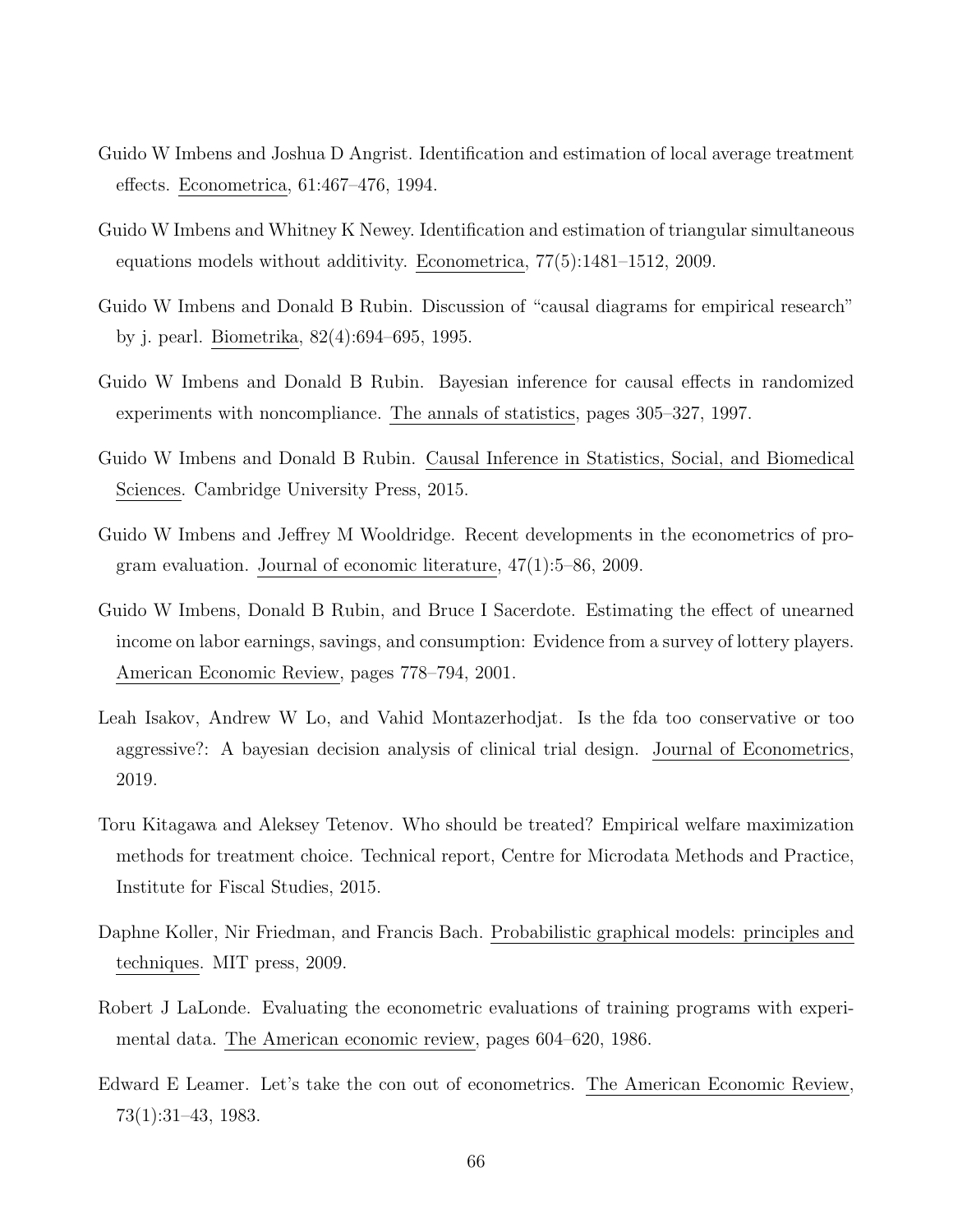- David Lee, Enrico Moretti, and M Butler. Do voters affect or elect policies? evidence from the u.s. house. Quarterly Journal of Economics, pages 807–859, 2010.
- <span id="page-68-2"></span>David S Lee and Thomas Lemieux. Regression discontinuity designs in economics. Journal of economic literature, 48(2):281–355, 2010.
- Fan Li, Kari Lock Morgan, and Alan M Zaslavsky. Balancing covariates via propensity score weighting. Journal of the American Statistical Association, 113(521):390–400, 2018.
- Judith J Lok. Defining and estimating causal direct and indirect effects when setting the mediator to specific values is not feasible. Statistics in medicine, 35(22):4008–4020, 2016.
- David Lopez-Paz, Robert Nishihara, Soumith Chintala, Bernhard Schölkopf, and Léon Bottou. Discovering causal signals in images. In Proceedings of the IEEE Conference on Computer Vision and Pattern Recognition, pages 6979–6987, 2017.
- David MacKinnon. Introduction to statistical mediation analysis. Routledge, 2012.
- Charles Manski. Identification of endogenous social effects: The reflection problem. Review of Economic Studies, 60(3):531–542, 1993.
- <span id="page-68-5"></span>Charles F Manski. The structure of random utility models. Theory and decision, 8(3):229–254, 1977.
- <span id="page-68-1"></span>Charles F Manski. Nonparametric bounds on treatment effects. The American Economic Review, 80(2):319–323, 1990.
- <span id="page-68-4"></span>Charles F Manski. Learning about treatment effects from experiments with random assignment of treatments. Journal of Human Resources, pages 709–733, 1996.
- <span id="page-68-0"></span>Charles F Manski. Public policy in an uncertain world: analysis and decisions. Harvard University Press, 2013.
- Rosa L Matzkin et al. Semiparametric estimation of monotone and concave utility functions for polychotomous choice models. Econometrica, 59(5):1315–1327, 1991.
- <span id="page-68-3"></span>Justin McCrary. Testing for manipulation of the running variable in the regression discontinuity design. Journal of Econometrics, 142(2):698–714, 2008.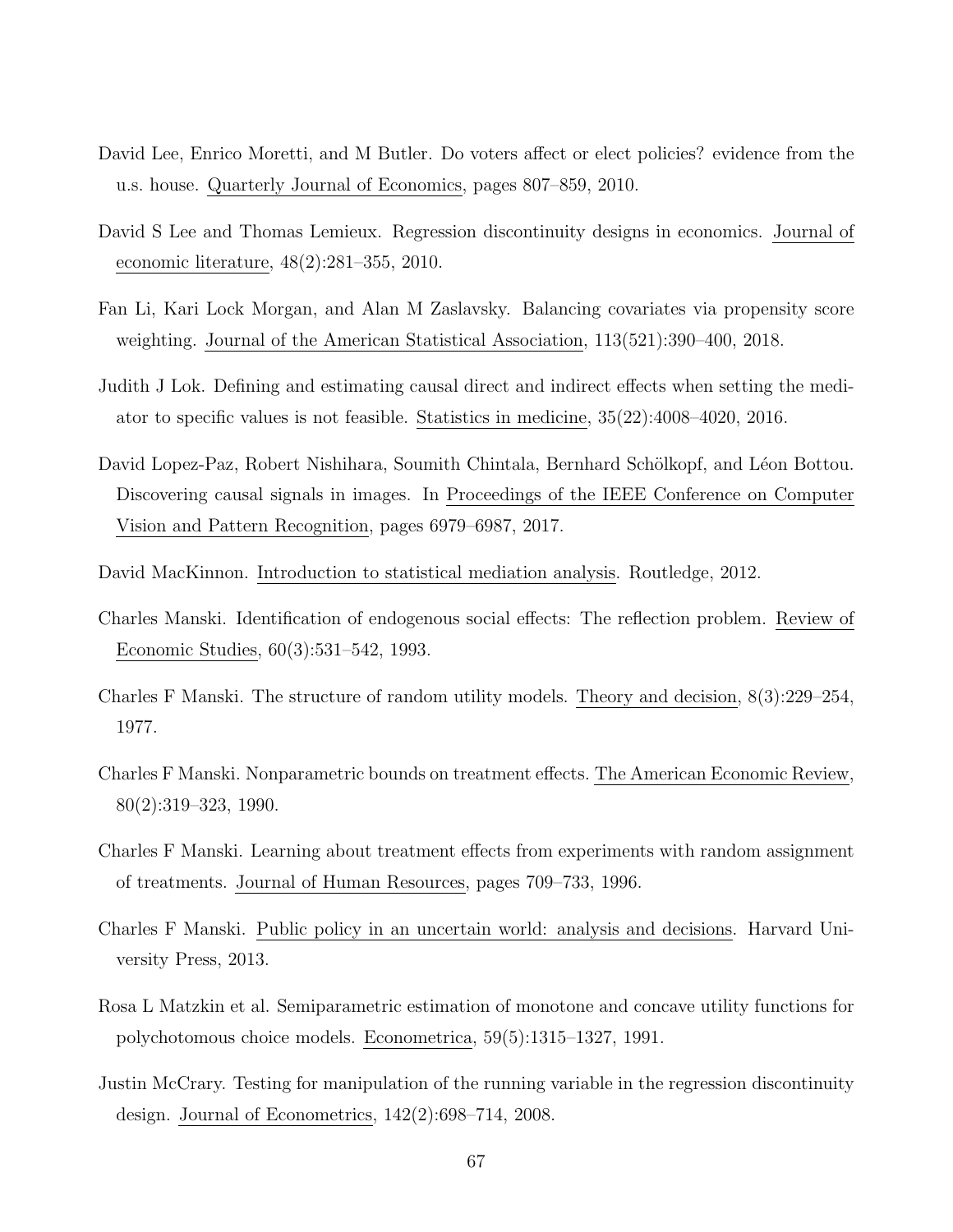<span id="page-69-6"></span>Daniel McFadden et al. Conditional logit analysis of qualitative choice behavior. 1973.

- <span id="page-69-1"></span>Fabrizia Mealli and Alessandra Mattei. A refreshing account of principal stratification. The international journal of biostatistics, 8(1), 2012.
- <span id="page-69-5"></span>Jacob Mincer. Schooling, experience, and earnings. human behavior & social institutions no. 2. 1974.
- Joris M Mooij, Jonas Peters, Dominik Janzing, Jakob Zscheischler, and Bernhard Schölkopf. Distinguishing cause from effect using observational data: methods and benchmarks. The Journal of Machine Learning Research, 17(1):1103–1204, 2016.
- Stephen L Morgan and Christopher Winship. Counterfactuals and causal inference. Cambridge University Press, 2014.
- Elizabeth L Ogburn, Tyler J VanderWeele, et al. Causal diagrams for interference. Statistical science, 29(4):559–578, 2014.
- <span id="page-69-2"></span>Judea Pearl. Causal diagrams for empirical research. Biometrika, 82(4):669–688, 1995.
- Judea Pearl. Causality: Models, Reasoning, and Inference. Cambridge University Press, New York, NY, USA, 2000. ISBN 0-521-77362-8.
- Judea Pearl. Direct and indirect effects. In Proceedings of the seventeenth conference on uncertainty in artificial intelligence, pages 411–420. Morgan Kaufmann Publishers Inc., 2001.
- <span id="page-69-4"></span>Judea Pearl. Myth, confusion, and science in causal analysis. 2009.
- <span id="page-69-3"></span>Judea Pearl. The causal foundations of structural equation modeling. Technical report, CALI-FORNIA UNIV LOS ANGELES DEPT OF COMPUTER SCIENCE, 2012.
- Judea Pearl. Interpretation and identification of causal mediation. Psychological methods, 19 (4):459, 2014.
- <span id="page-69-0"></span>Judea Pearl. Trygve haavelmo and the emergence of causal calculus. Econometric Theory, 31  $(1):152-179, 2015.$
- Judea Pearl. Challenging the hegemony of randomized controlled trials: A commentary on deaton and cartwright. Social Science & Medicine, 2018a.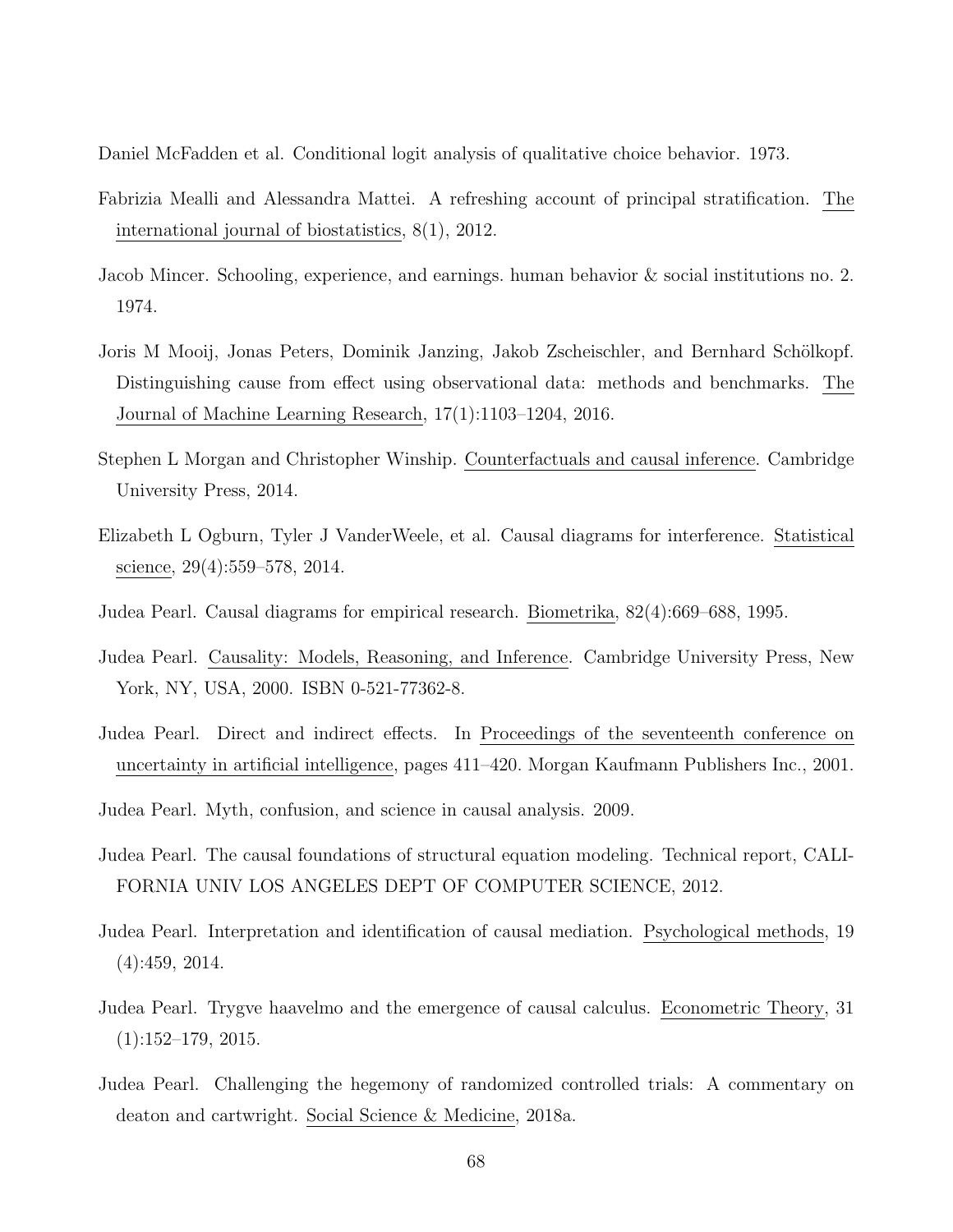- <span id="page-70-1"></span>Judea Pearl. Does obesity shorten life? or is it the soda? on non-manipulable causes. Journal of Causal Inference, 6(2), 2018b.
- <span id="page-70-3"></span>Judea Pearl. On the interpretation of do (x). Journal of Causal Inference, 2019.
- Judea Pearl and Dana Mackenzie. The book of why. Allen Lane, 2018.
- Jonas Peters, Dominik Janzing, and Bernhard Schölkopf. Elements of causal inference: foundations and learning algorithms. MIT press, 2017.
- Per Pettersson-Lidbom. Do parties matter for economic outcomes? a regression-discontinuity approach. Journal of the European Economic Association, 6(5):1037–1056, 2008.
- <span id="page-70-0"></span>Steve Powell. A review of: The book of why: The new science of cause and effect pearl, j., & mackenzie, d. (2018). new york, ny: Basic books. Journal of MultiDisciplinary Evaluation Volume 14, Issue 31, 2018, 14(31), 2018.
- <span id="page-70-2"></span>Thomas S Richardson and James M Robins. Single world intervention graphs (swigs): A unification of the counterfactual and graphical approaches to causality. Center for the Statistics and the Social Sciences, University of Washington Series. Working Paper, 128(30):2013, 2013.
- <span id="page-70-4"></span>James Robins. A new approach to causal inference in mortality studies with a sustained exposure periodapplication to control of the healthy worker survivor effect. Mathematical modelling, 7  $(9-12):1393-1512, 1986.$
- James Robins and Andrea Rotnitzky. Semiparametric efficiency in multivariate regression models with missing data. Journal of the American Statistical Association, 90(1):122–129, 1995.
- James M Robins. Causal inference from complex longitudinal data. In Latent variable modeling and applications to causality, pages 69–117. Springer, 1997.
- James M Robins and Sander Greenland. Identifiability and exchangeability for direct and indirect effects. Epidemiology, pages 143–155, 1992.
- James M Robins, Andrea Rotnitzky, and Lue Ping Zhao. Estimation of regression coefficients when some regressors are not always observed. Journal of the American statistical Association, 89(427):846–866, 1994.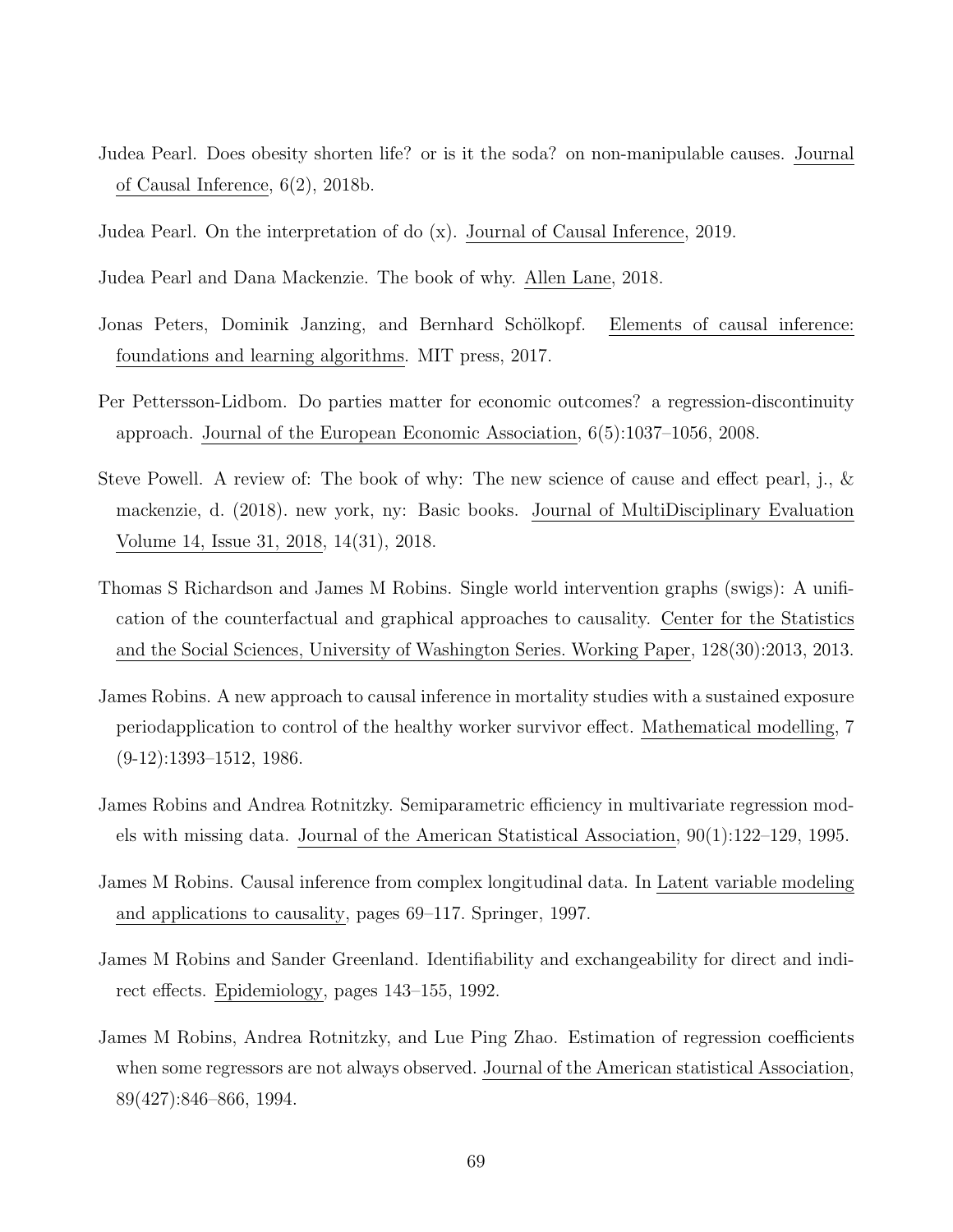- <span id="page-71-0"></span>Paul R Rosenbaum. The consequences of adjustment for a concomitant variable that has been affected by the treatment. Journal of the Royal Statistical Society: Series A (General), 147 (5):656–666, 1984.
- Paul R Rosenbaum. Observational Studies. Springer, 2002.

Paul R Rosenbaum. Design of observational studies. Springer, 2010.

- Paul R Rosenbaum. Observation and Experiment: An Introduction to Causal Inference. Harvard University Press, 2017.
- Paul R Rosenbaum and Donald B Rubin. Assessing sensitivity to an unobserved binary covariate in an observational study with binary outcome. Journal of the Royal Statistical Society. Series B (Methodological), pages 212–218, 1983a.
- Paul R Rosenbaum and Donald B Rubin. The central role of the propensity score in observational studies for causal effects. Biometrika, 70(1):41–55, 1983b.
- <span id="page-71-2"></span>Andrew Donald Roy. Some thoughts on the distribution of earnings. Oxford economic papers, 3(2):135–146, 1951.
- Donald B Rubin. Estimating causal effects of treatments in randomized and nonrandomized studies. Journal of educational Psychology, 66(5):688, 1974.
- Donald B Rubin. Matched sampling for causal effects. Cambridge University Press, 2006.
- Steven L Scott. A modern bayesian look at the multi-armed bandit. Applied Stochastic Models in Business and Industry, 26(6):639–658, 2010.
- <span id="page-71-1"></span>Jasjeet S Sekhon and Yotam Shem-Tov. Inference on a new class of sample average treatment effects. arXiv preprint arXiv:1708.02140, 2017.
- Claudia Shi, David M Blei, and Victor Veitch. Adapting neural networks for the estimation of treatment effects. arXiv preprint arXiv:1906.02120, 2019.
- Christopher A Sims. Money, income, and causality. The American economic review, 62(4): 540–552, 1972.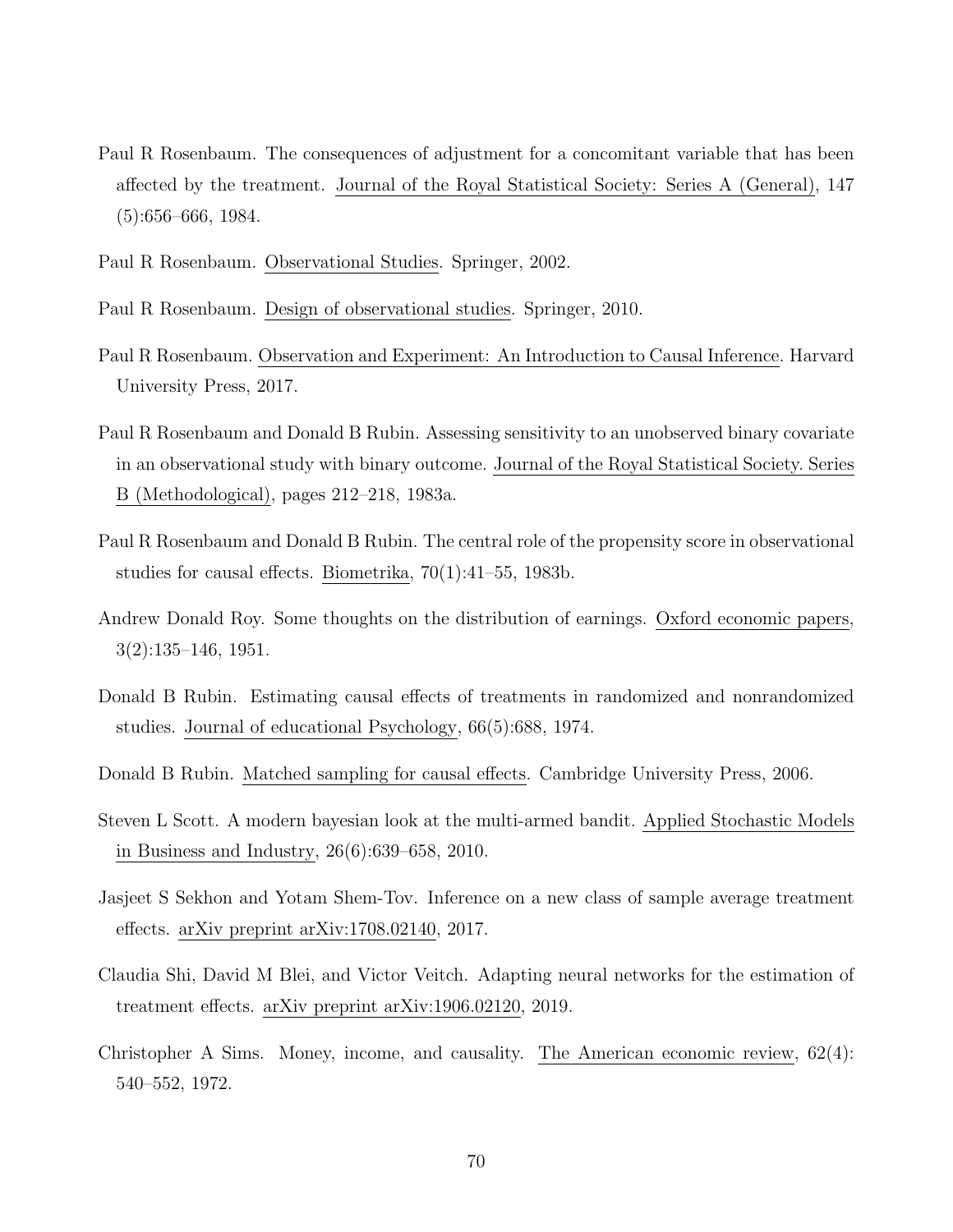- Douglas Staiger and James H Stock. Instrumental variables regression with weak instruments. Econometrica, 65(3):557–586, 1997.
- Peter M Steiner, Yongnam Kim, Courtney E Hall, and Dan Su. Graphical models for quasiexperimental designs. Sociological methods & research, 46(2):155–188, 2017.
- D Thistlewaite and Donald Campbell. Regression-discontinuity analysis: An alternative to the ex-post facto experiment. Journal of Educational Psychology, 51(2):309–317, 1960.
- Jan Tinbergen. Determination and interpretation of supply curves: an example. Zeitschrift fur Nationalokonomie, 1(5):669–679, 1930.
- Robert R Tucci. Introduction to judea pearl's do-calculus. arXiv preprint arXiv:1305.5506, 2013.
- Caroline Uhler, Garvesh Raskutti, Peter Bühlmann, Bin Yu, et al. Geometry of the faithfulness assumption in causal inference. The Annals of Statistics, 41(2):436–463, 2013.
- Wilbert Van Der Klaauw. Estimating the effect of financial aid offers on college enrollment: A regression-discontinuity approach. International Economic Review, 43(2):1249–1287, 2002.
- Mark J Van der Laan and Sherri Rose. Targeted learning: causal inference for observational and experimental data. Springer Science & Business Media, 2011.
- Tyler VanderWeele. Explanation in causal inference: methods for mediation and interaction. Oxford University Press, 2015.
- Tyler VanderWeele and Stijn Vansteelandt. Mediation analysis with multiple mediators. Epidemiologic methods, 2(1):95–115, 2014.
- Stefan Wager and Susan Athey. Estimation and inference of heterogeneous treatment effects using random forests. Journal of the American Statistical Association, (just-accepted), 2017.
- Yixin Wang and David M Blei. The blessings of multiple causes. arXiv preprint arXiv:1805.06826, 2018.
- Jeffrey M. Wooldridge. Asymptotic properties of weighted M-estimators for standard stratified samples. Econometric Theory, 17(2):451–470, 2001.